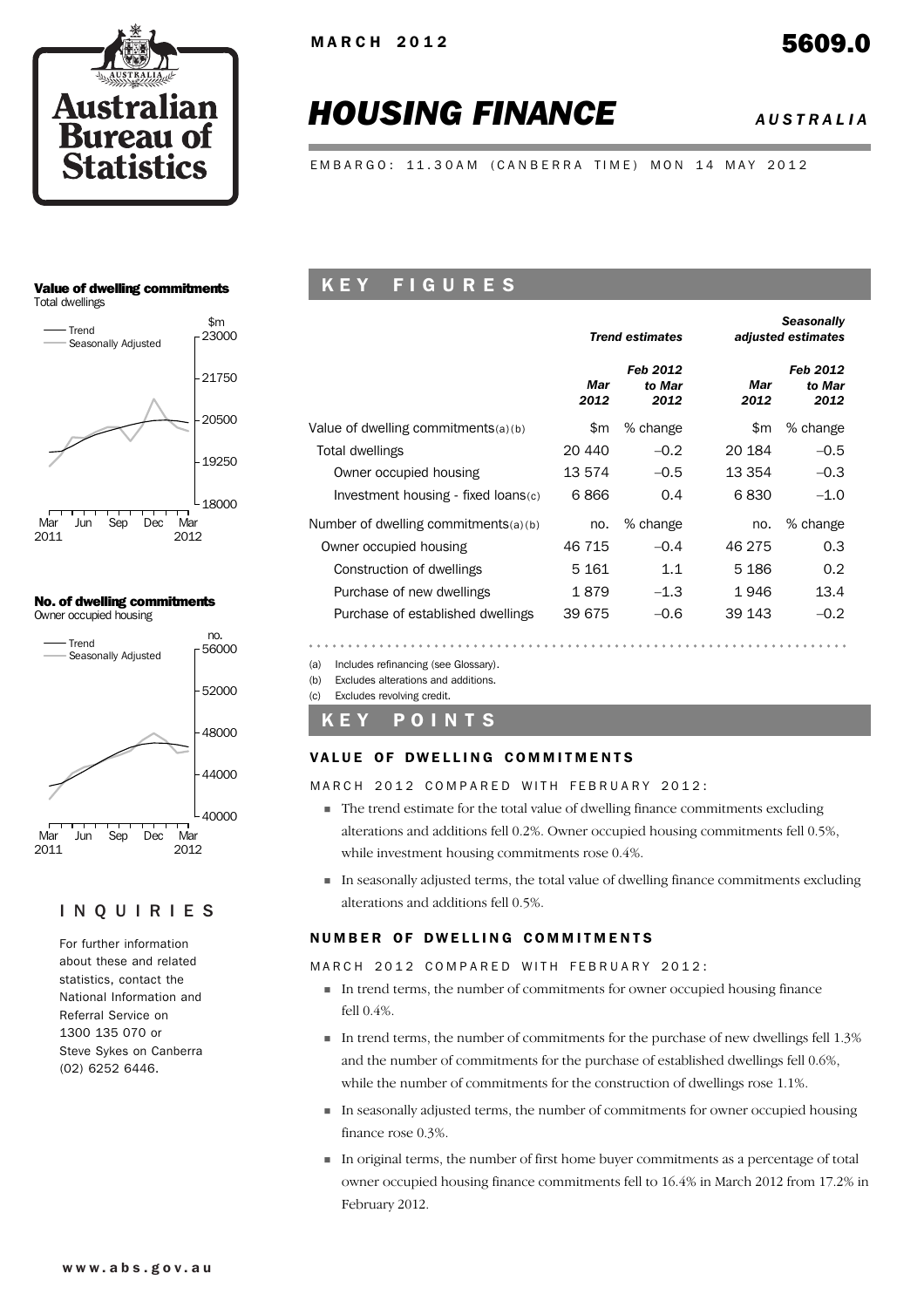## NOTES

| FORTHCOMING ISSUES | <b>ISSUE</b>                                                                             | <b>RELEASE DATE</b>                                                                   |  |  |  |  |  |  |
|--------------------|------------------------------------------------------------------------------------------|---------------------------------------------------------------------------------------|--|--|--|--|--|--|
|                    | April 2012                                                                               | 8 June 2012                                                                           |  |  |  |  |  |  |
|                    | May 2012                                                                                 | 11 July 2012                                                                          |  |  |  |  |  |  |
|                    | June 2012                                                                                | 8 August 2012                                                                         |  |  |  |  |  |  |
|                    | <b>July 2012</b>                                                                         | 10 September 2012                                                                     |  |  |  |  |  |  |
|                    | August 2012                                                                              | 15 October 2012                                                                       |  |  |  |  |  |  |
|                    | September 2012                                                                           | 12 November 2012                                                                      |  |  |  |  |  |  |
|                    |                                                                                          |                                                                                       |  |  |  |  |  |  |
| <b>REVISIONS</b>   |                                                                                          | In this issue revisions have been made to the original series as a result of improved |  |  |  |  |  |  |
|                    |                                                                                          | reporting of survey and administrative data. These revisions have impacted on:        |  |  |  |  |  |  |
|                    | Investment housing for December 2011.                                                    |                                                                                       |  |  |  |  |  |  |
|                    | Seasonally adjusted and trend series have been revised as a result of revisions to the   |                                                                                       |  |  |  |  |  |  |
|                    | original series, the incorporation of estimates for the latest month and the revision of |                                                                                       |  |  |  |  |  |  |
|                    |                                                                                          | seasonal factors due to the concurrent seasonal adjustment methodology.               |  |  |  |  |  |  |
|                    |                                                                                          |                                                                                       |  |  |  |  |  |  |
| ABBREVIATIONS      | \$m million dollars                                                                      |                                                                                       |  |  |  |  |  |  |
|                    | Australian Bureau of Statistics<br><b>ABS</b>                                            |                                                                                       |  |  |  |  |  |  |
|                    | ADI                                                                                      | Authorised Deposit-taking Institution                                                 |  |  |  |  |  |  |
|                    |                                                                                          | APRA Australian Prudential Regulation Authority                                       |  |  |  |  |  |  |
|                    | <b>ARIMA</b>                                                                             | autoregressive integrated moving average                                              |  |  |  |  |  |  |
|                    | not elsewhere classified<br>n.e.c.                                                       |                                                                                       |  |  |  |  |  |  |
|                    | Registered Financial Corporation<br>RFC                                                  |                                                                                       |  |  |  |  |  |  |
|                    |                                                                                          |                                                                                       |  |  |  |  |  |  |
|                    |                                                                                          |                                                                                       |  |  |  |  |  |  |

Brian Pink Australian Statistician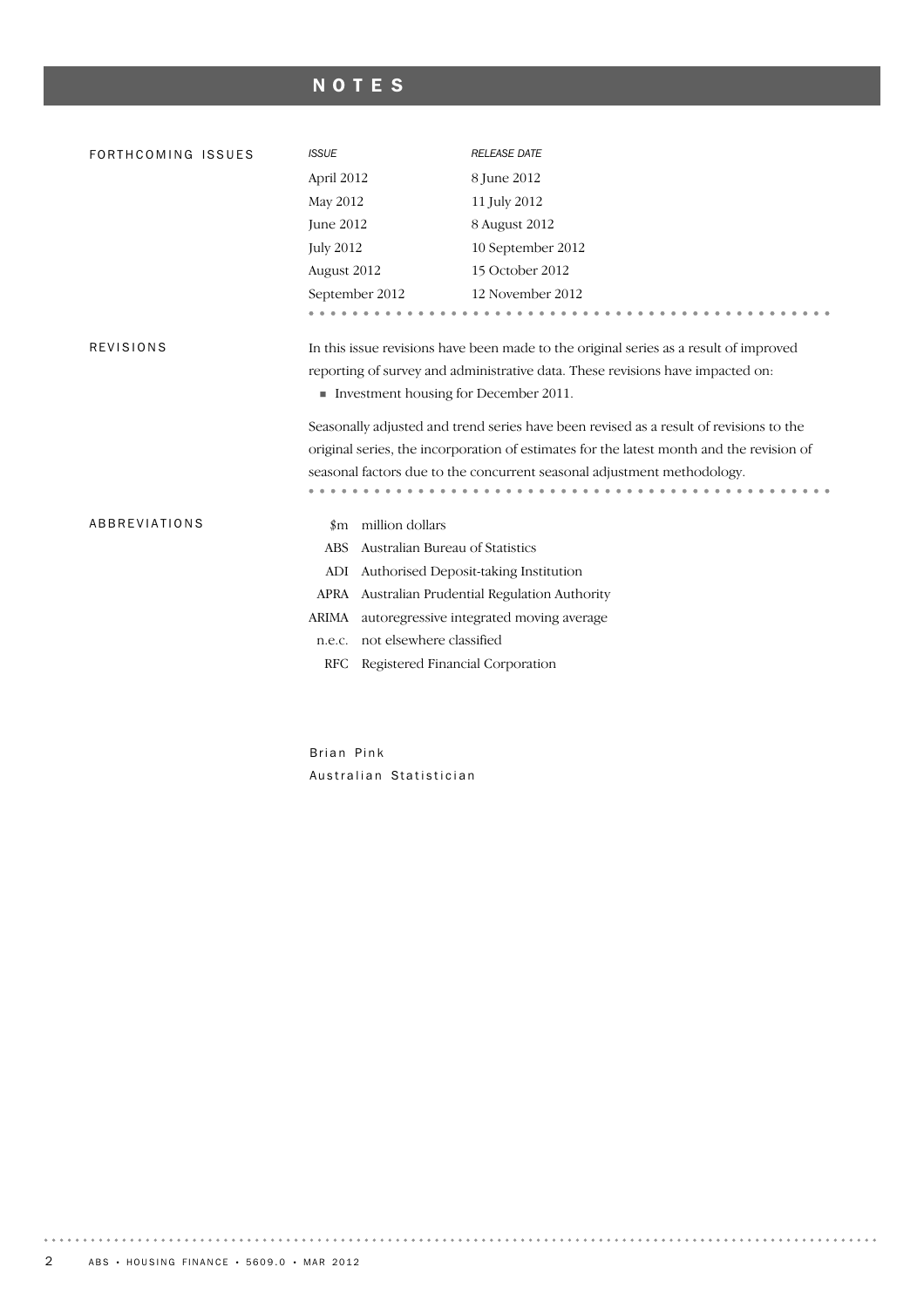### CONTENTS

| ANALYSIS      |                                                                                         |
|---------------|-----------------------------------------------------------------------------------------|
|               |                                                                                         |
| <b>TABLES</b> |                                                                                         |
|               | 1<br>Housing Finance Commitments (Owner Occupation), By Purpose:                        |
|               |                                                                                         |
|               | Housing Finance Commitments (Owner Occupation), By Purpose:<br>2                        |
|               |                                                                                         |
|               | 3<br>Housing Finance Commitments (Owner Occupation), By Lender:                         |
|               |                                                                                         |
|               | Housing Finance Commitments (Owner Occupation), By Lender:<br>4                         |
|               |                                                                                         |
|               | 5<br>Housing Finance Commitments (Owner Occupation), By State and                       |
|               |                                                                                         |
|               | 6<br>Housing Finance Commitments (Owner Occupation), By State and                       |
|               |                                                                                         |
|               | $\overline{\mathbf{r}}$<br>Housing Finance Commitments (Owner Occupation), By State and |
|               |                                                                                         |
|               | Housing Finance Commitments (Owner Occupation), By Purpose and<br>8                     |
|               | Change in Stock: Australia, Original, (Value)  16                                       |
|               | 9<br>Housing Finance Commitments (Owner Occupation), First Home                         |
|               |                                                                                         |
|               | 10<br>Housing Finance Commitments (Owner Occupation), By Purpose:                       |
|               |                                                                                         |
|               | 11<br>Housing Finance Commitments (Owner Occupation and Investment                      |
|               |                                                                                         |
|               | 12<br>Housing Loan Outstandings to Households (Owner Occupation and                     |
|               |                                                                                         |
|               |                                                                                         |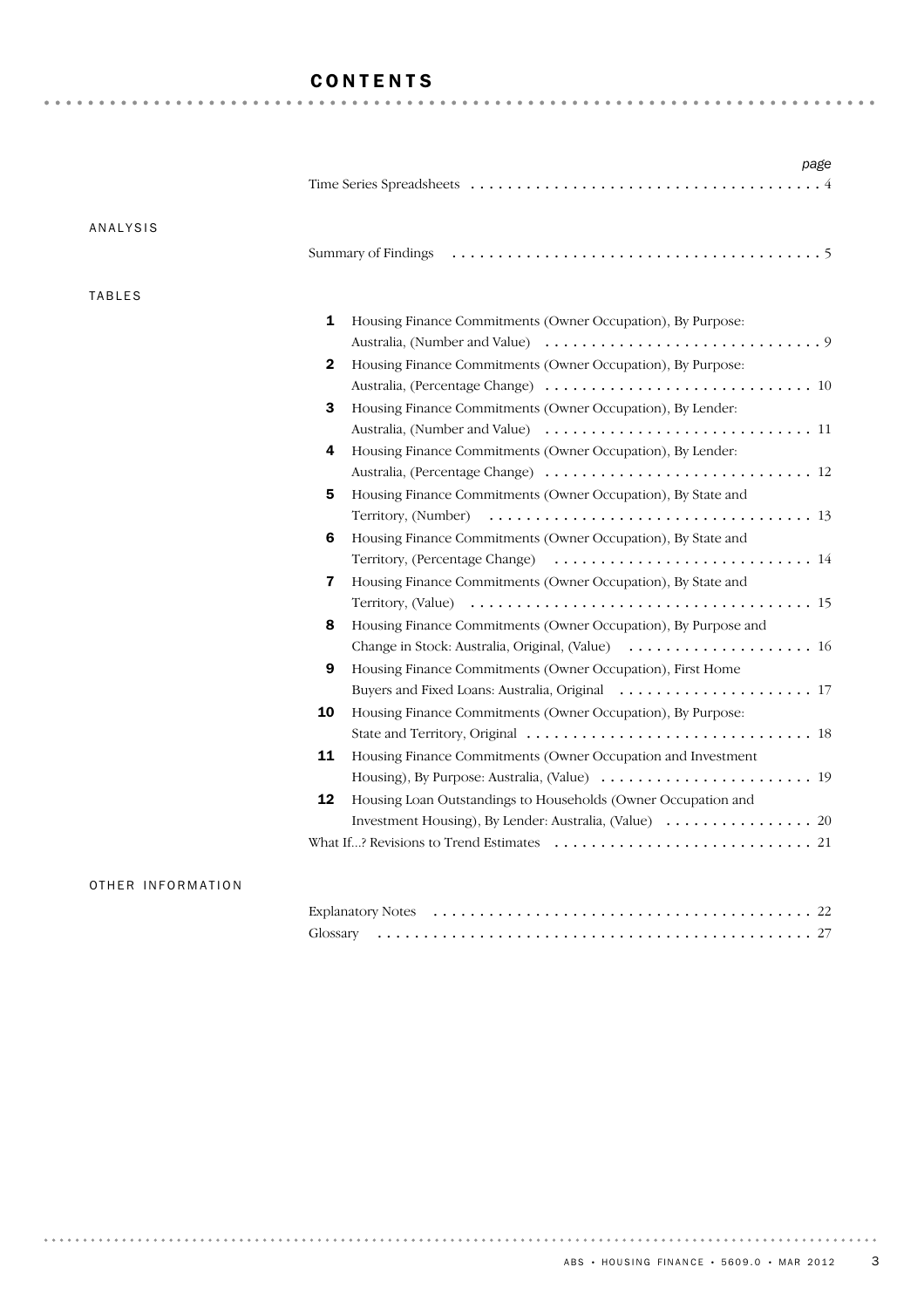#### TIME SERIES SPREADSHEETS

TIME SERIES DATA

Data available free on the ABS web site <http://www.abs.gov.au> include:

- ! longer time series of tables in this publication
- ! the following tables, with data from October 1975
	- 8. Housing finance commitments (Owner Occupation), By Purpose and Change in Stock: State and Territory, Original (\$'000)

- 13a. Housing finance commitments (Owner Occupation), By Purpose and Lender: Australia, Original (Number)
- 13b. Housing finance commitments (Owner Occupation), By Purpose and Lender: Australia, Original (\$'000)
- 13c. Housing finance commitments, By Purpose and Lender: Australia, Original (Average Loan Size – \$'000)
- 14. Housing Finance Seasonal Factors and Forward Factors for 12 months, By Purpose and Lender: Australia
- 15. Housing Finance Seasonal Factors and Forward Factors for 12 months, By State and Territory

. . . . . . . . .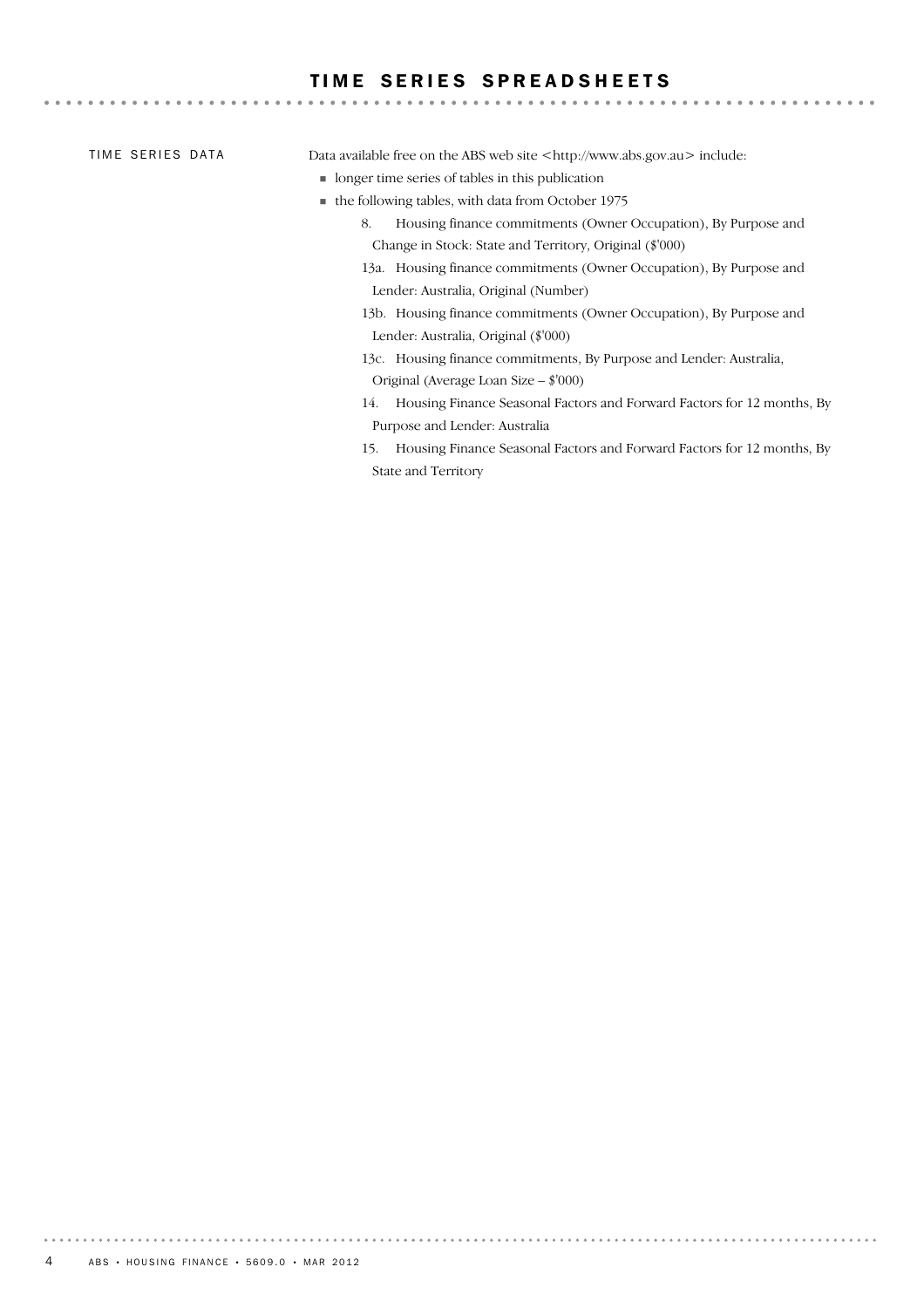| DWELLINGS FINANCED | The total value of dwelling commitments excluding alterations and additions (trend)                                                                                 |
|--------------------|---------------------------------------------------------------------------------------------------------------------------------------------------------------------|
| Value of Dwellings | fell 0.2% in March 2012 compared with February 2012, while the seasonally adjusted                                                                                  |
| Financed           | series fell 0.5% in March 2012.                                                                                                                                     |
| (Tables 11, 1 & 2) | The total value of owner occupied housing commitments (trend) fell (\$69m, 0.5%) in<br>March 2012 following a fall of 0.4% in February 2012. Falls were recorded in |

commitments for the purchase of established dwellings (down \$64m, 0.6%) and commitments for the purchase of new dwellings (down \$11m, 1.7%), while commitments for the construction of dwellings rose (\$7m, 0.5%). The seasonally adjusted series for the total value of owner occupied housing commitments fell 0.3% in March 2012.

The total value of investment housing commitments (trend) rose (\$25m, 0.4%) in March 2012 compared with February 2012. A rise was recorded in commitments for the purchase of dwellings by individuals for rent or resale (\$41m, 0.7%), while falls were recorded in commitments for the purchase of dwellings by others for rent or resale (down \$13m, 2.4%) and commitments for the construction of dwellings for rent or resale (down \$3m, 0.7%). The value of investment housing commitments seasonally adjusted fell 1.0% in March 2012.

INVESTMENT HOUSING - TOTAL



*Number of Owner Occupied Dwellings Financed (Tables 1 & 2)*

The number of owner occupied housing commitments (trend) fell (196, 0.4%) in March 2012, following a fall of 0.3% in February 2012. Falls were recorded in the purchase of established dwellings excluding refinancing (down 355, 1.5%) and commitments for the purchase of new dwellings (down 24, 1.3%), while rises were recorded in commitments for the refinancing of established dwellings (up 126, 0.8%) and the construction of dwellings (up 57, 1.1%). The seasonally adjusted estimate for the total number of owner occupied housing commitments rose (158, 0.3%) in March 2012.

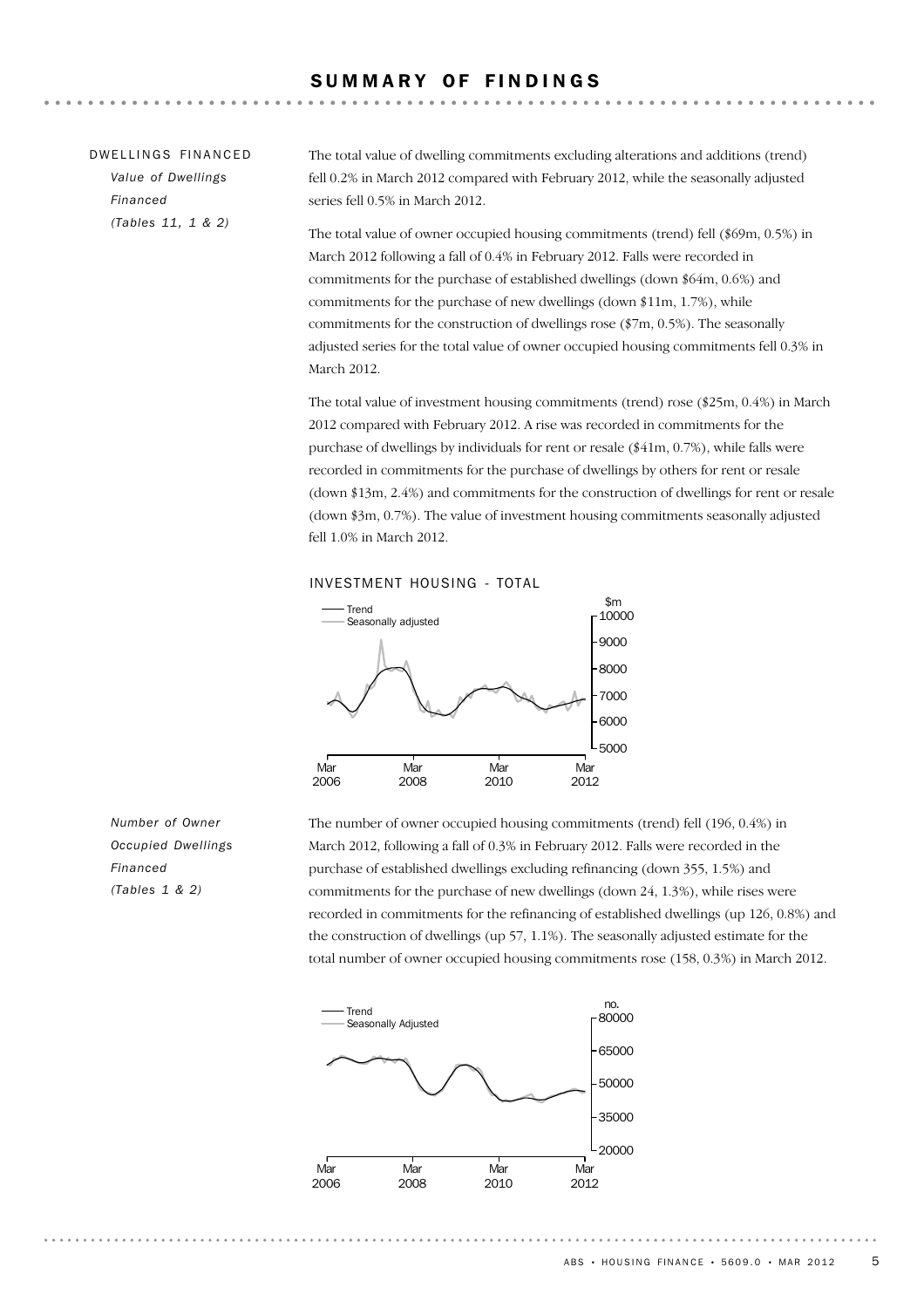#### S U M M A R Y O F F I N D I N G S *continued*

*Number of Owner Occupied Dwellings Financed - State (Tables 5 & 6)*

Between March 2012 and February 2012, the number of owner occupied housing commitments (trend) fell in New South Wales (down 306, 2.2%), Tasmania (down 15, 1.7%), South Australia (down 3, 0.1%), and the Australian Capital Territory (down 2, 0.2%), while rises were recorded in Western Australia (up 119, 1.8%), Queensland (up 97, 1.1%), Victoria (up 46, 0.4%), and the Northern Territory (up 9, 2.6%). The seasonally adjusted estimates rose in Western Australia (up 232, 3.5%), Queensland (up 176, 2.0%), the Northern Territory (up 73, 23.0%) and New South Wales (up 12, 0.1%), while falls were recorded in Victoria (down 79, 0.6%), Tasmania (down 37, 4.5%), the Australian Capital Territory (down 22, 2.6%), and South Australia (down 14, 0.4%).

In original terms, the number of first home buyer commitments as a percentage of total owner occupied housing finance commitments fell to 16.4% in March 2012 from 17.2% in February 2012. Between March 2012 and February 2012, the average loan size for first home buyers rose \$2,000 to \$279,600. The average loan size for all owner occupied housing commitments rose \$1,700 to \$284,500 for the same period.

*Number of Owner Occupied Dwellings Financed Excluding Refinancing (Tables 1 & 2)*

*First Home Buyer Commitments (Table 9)*

> The number of owner occupied housing commitments excluding refinancing (trend) fell 1.1% in March 2012, following a fall of 1.0% in February 2012. The seasonally adjusted series rose 0.2% in March 2012, after a fall of 4.3% in February 2012.



PURPOSE OF FINANCE (OWNER OCCUPATION) *Construction of dwellings (Tables 1 & 2)*

The number of finance commitments for the construction of dwellings for owner occupation (trend) rose 1.1% in March 2012 compared with February 2012, following a rise of 1.2% in February 2012. The seasonally adjusted series rose 0.2% in March 2012, following a rise of 3.0% in February 2012.

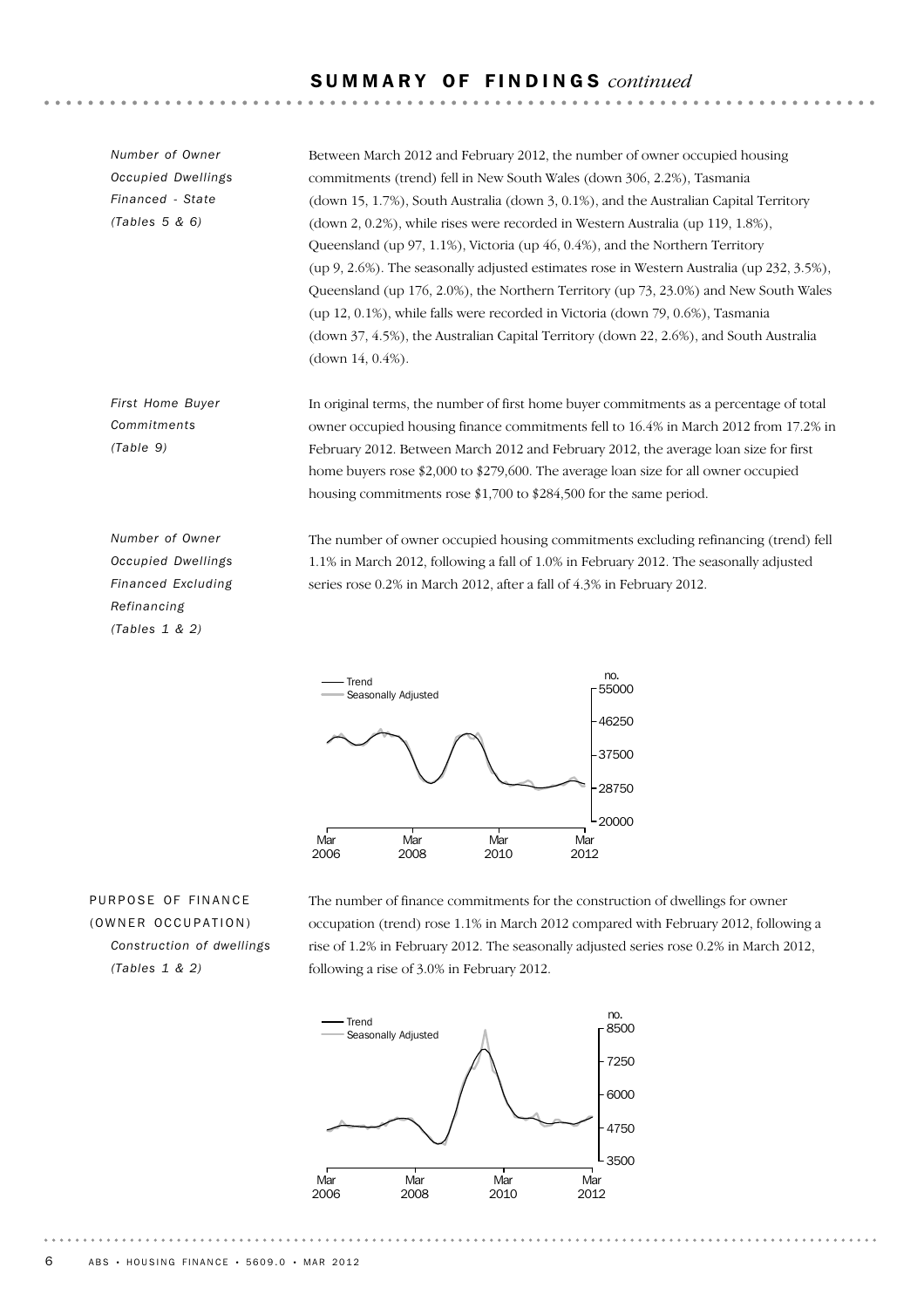*Purchase of new dwellings (Tables 1 & 2)*

The number of finance commitments for the purchase of new dwellings for owner occupation (trend) fell 1.3% in March 2012, following a fall of 1.7% in February 2012. The seasonally adjusted series rose 13.4% in March 2012, after a fall of 11.9% in February 2012.



*Purchase of established dwellings (including refinancing across lending institutions) (Tables 1 & 2)*

The number of finance commitments for the purchase of established dwellings for owner occupation (trend) fell 0.6% in March 2012 compared with February 2012, following a fall of 0.4% in February 2012. The seasonally adjusted series fell 0.2% in March 2012 following a fall of 2.7% in February 2012.



#### *Refinancing (Tables 1 & 2)*

The number of refinancing commitments for owner occupied housing (trend) rose 0.8% in March 2012 compared with February 2012, following a rise of 0.9% in February 2012. The seasonally adjusted series rose 0.5% in March 2012, following a rise of 1.0% in February 2012.



 $ABS \cdot HOUSING FINANCE \cdot 5609.0 \cdot MAR 2012$  7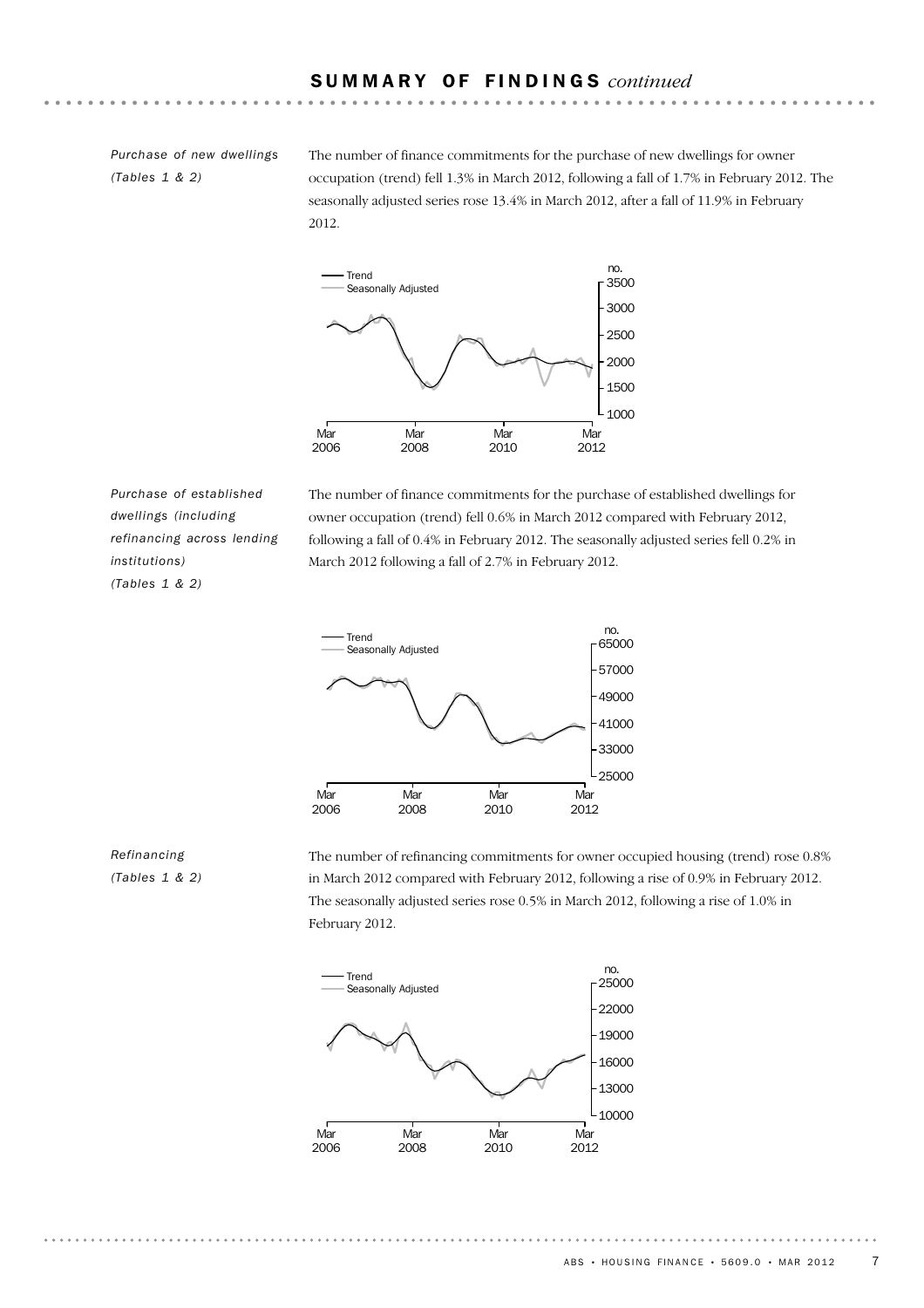TYPE OF LENDER (OWNER OCCUPATION) *Banks (Tables 3 & 4)*

The number of commitments for owner occupied dwellings financed by banks (trend) fell 0.3% in March 2012 compared with February 2012, following a fall of 0.2% in February 2012. The seasonally adjusted series rose 0.5% in March 2012.



#### *Non-banks (Tables 3 & 4)*

The number of commitments for owner occupied dwellings financed by non-banks (trend) fell 1.4% in March 2012, following a fall of 1.1% in February 2012. The seasonally adjusted series fell 1.0% in March 2012, following a fall of 1.2% in February 2012. The number of commitments for owner occupied dwellings financed by permanent building societies (trend) fell 5.6% in March 2012. The seasonally adjusted series rose 20.4% in March 2012, following a rise of 3.3% in February 2012, and falls of 22.4% in January 2012 and 27.2% in December 2011.



HOUSING LOAN OUTSTANDINGS *(Table 12)* 

At the end of March 2012, the value of outstanding housing loans financed by authorised deposit-taking institutions (ADIs) was \$1,149,516m, up \$6,155m (0.5%) from the February 2012 closing balance. Owner occupied housing loan outstandings financed by ADIs rose \$3,761m (0.5%) to \$775,490m and investment housing loans financed by ADIs rose \$2,394m (0.6%) to \$374,026m.

Bank housing loan outstandings rose \$6,880m (0.6%) during March 2012 to reach a closing balance of \$1,098,335m. Owner occupied housing loan outstandings of banks rose \$4,319m (0.6%) to \$733,601m and investment housing loan outstandings of banks rose \$2,561m (0.7%) to \$364,734m.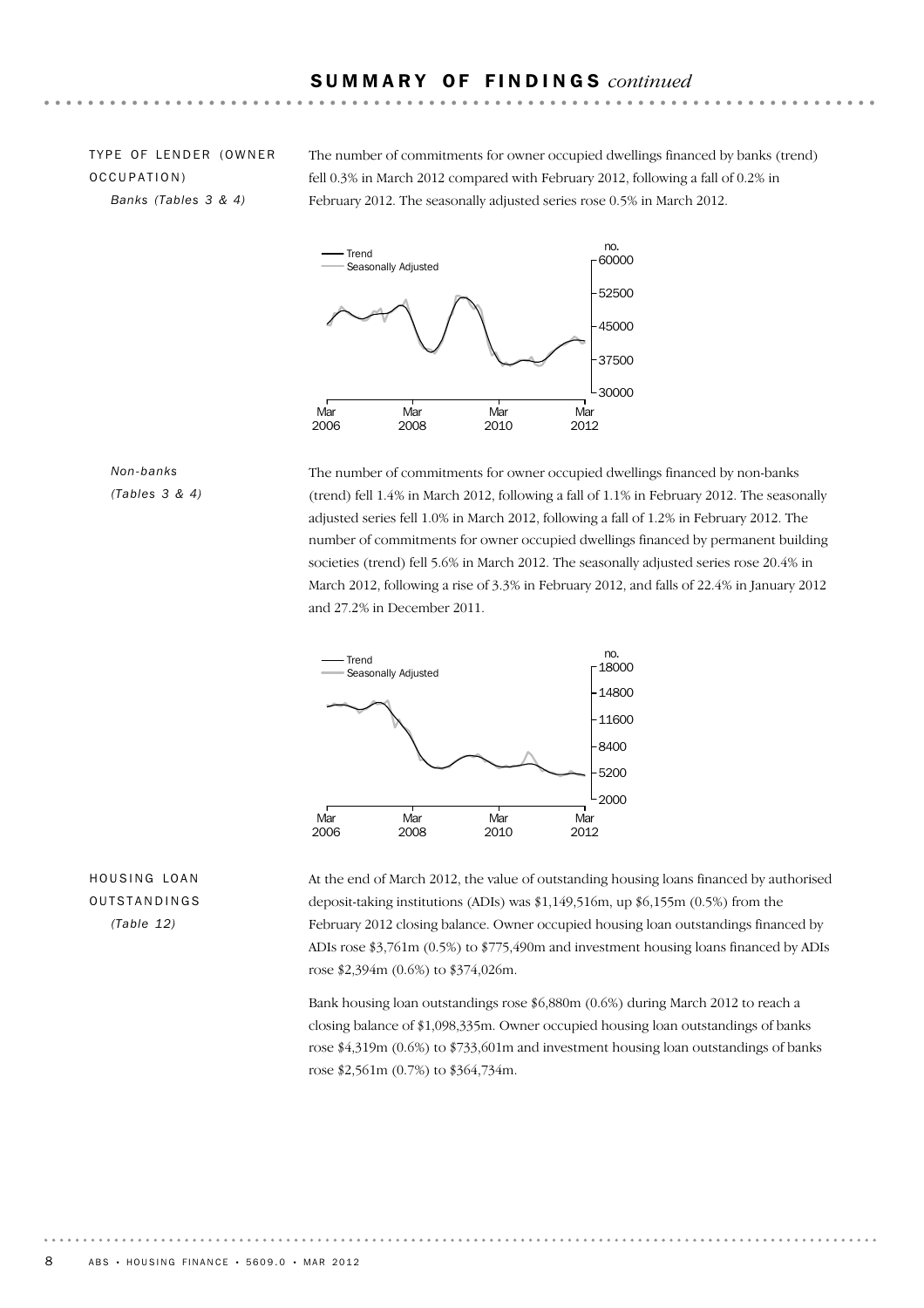

## 1 HOUSING FINANCE COMMITMENTS (OWNER OCCUPATION) (a) , By Purpose: Australia

|                | of dwellings     | Purchase of<br>Construction<br>Purchase of<br>established<br>dwellings(b)<br>new dwellings |              | Total      |                  | Refinancing<br>of established<br>dwellings(c) |                     | Total excluding<br>refinancing of<br>established<br>dwellings |                 |                    |                  |              |
|----------------|------------------|--------------------------------------------------------------------------------------------|--------------|------------|------------------|-----------------------------------------------|---------------------|---------------------------------------------------------------|-----------------|--------------------|------------------|--------------|
| Month          | no.              | \$m                                                                                        | no.          | \$m        | no.              | \$m                                           | no.                 | \$m                                                           | no.             | \$m                | no.              | \$m          |
|                |                  |                                                                                            |              |            |                  |                                               |                     |                                                               |                 |                    |                  |              |
|                |                  |                                                                                            |              |            |                  | ORIGINAL                                      |                     |                                                               |                 |                    |                  |              |
| 2011           |                  |                                                                                            |              |            |                  |                                               |                     |                                                               |                 |                    |                  |              |
| March<br>April | 5 167<br>4 3 9 2 | 1 3 9 9<br>1 1 9 9                                                                         | 1804<br>1688 | 623<br>590 | 38 669<br>33 973 | 11 605<br>10 353                              | 45 640<br>40 053    | 13 6 28<br>12 142                                             | 14 345<br>12971 | 3 6 6 5<br>3 2 4 7 | 31 295<br>27 082 | 9963<br>8895 |
| May            | 5 7 8 4          | 1592                                                                                       | 2 1 4 8      | 753        | 40 090           | 12 081                                        | 48 022              | 14 4 26                                                       | 16 398          | 4 1 5 5            | 31 624           | 10 271       |
| June           | 5 4 1 2          | 1471                                                                                       | 2 0 6 2      | 713        | 38 767           | 11 743                                        | 46 241              | 13 9 27                                                       | 16 092          | 4 1 0 6            | 30 149           | 9821         |
| July           | 4 9 9 8          | 1 3 5 4                                                                                    | 1874         | 661        | 37 055           | 11 337                                        | 43 927              | 13 3 5 1                                                      | 15 25 2         | 4 0 0 0            | 28 675           | 9 3 5 1      |
| August         | 5 3 8 3          | 1422                                                                                       | 2 1 2 2      | 731        | 40 051           | 12 155                                        | 47 556              | 14 307                                                        | 16897           | 4509               | 30 659           | 9798         |
| September      | 5 1 9 6          | 1 3 9 9                                                                                    | 1946         | 654        | 39 361           | 11 7 17                                       | 46 503              | 13 7 7 0                                                      | 16 596          | 4 2 9 3            | 29 907           | 9477         |
| October        | 4708             | 1 2 2 7                                                                                    | 1905         | 651        | 38 222           | 11 281                                        | 44 835              | 13 15 9                                                       | 15 4 65         | 3 9 6 0            | 29 370           | 9 1 9 8      |
| November       | 5 2 4 6          | 1 4 0 7                                                                                    | 2 2 2 9      | 740        | 43 253           | 12818                                         | 50 728              | 14 9 64                                                       | 16 962          | 4 3 2 7            | 33 766           | 10 637       |
| December       | 4833             | 1 2 9 1                                                                                    | 2 2 6 1      | 769        | 42 750           | 12 603                                        | 49844               | 14 663                                                        | 16 756          | 4 2 7 2            | 33 088           | 10 391       |
| 2012           |                  |                                                                                            |              |            |                  |                                               |                     |                                                               |                 |                    |                  |              |
| January        | 3 9 5 0          | 1045                                                                                       | 1653         | 570        | 34 619           | 10 109                                        | 40 222              | 11 7 24                                                       | 14 0 27         | 3 5 0 8            | 26 195           | 8 2 1 6      |
| February       | 4815             | 1 2 9 1                                                                                    | 1678         | 571        | 37 038           | 10 450                                        | 43 531              | 12 3 13                                                       | 16 093          | 3 9 4 7            | 27 438           | 8 3 6 6      |
| March          | 5 1 9 0          | 1 3 6 9                                                                                    | 1994         | 659        | 41 431           | 11 803                                        | 48 615              | 13832                                                         | 17 756          | 4 3 7 7            | 30 859           | 9 4 5 4      |
|                |                  |                                                                                            |              |            |                  |                                               |                     |                                                               |                 |                    |                  |              |
|                |                  |                                                                                            |              |            |                  |                                               |                     |                                                               |                 |                    |                  |              |
|                |                  |                                                                                            |              |            |                  |                                               | SEASONALLY ADJUSTED |                                                               |                 |                    |                  |              |
| 2011           |                  |                                                                                            |              |            |                  |                                               |                     |                                                               |                 |                    |                  |              |
| March          | 4836             | 1 2 9 9                                                                                    | 1678         | 554        | 35 169           | 10 761                                        | 41 683              | 12 614                                                        | 13 0 35         | 3 4 0 7            | 28 648           | 9 2 0 7      |
| April          | 4869             | 1 3 0 7                                                                                    | 1897         | 665        | 36 285           | 11 164                                        | 43 050              | 13 136                                                        | 14 276          | 3 6 3 0            | 28 7 7 4         | 9506         |
| May            | 5 071            | 1428                                                                                       | 1981         | 694        | 37 119           | 11 229                                        | 44 171              | 13 3 5 1                                                      | 15 204          | 3875               | 28 967           | 9477         |
| June           | 5 0 6 0          | 1 3 5 7                                                                                    | 1998         | 685        | 37 715           | 11 3 95                                       | 44 773              | 13 4 37                                                       | 15 250          | 3876               | 29 522           | 9561         |
| July           | 4936             | 1 3 2 4                                                                                    | 1986         | 697        | 38 111           | 11 560                                        | 45 034              | 13 5 82                                                       | 15 618          | 4 0 28             | 29 4 16          | 9554         |
| August         | 4948             | 1 2 9 9                                                                                    | 2056         | 709        | 38 574           | 11 576                                        | 45 579              | 13 5 85                                                       | 15814           | 4 1 1 7            | 29 7 64          | 9 4 6 8      |
| September      | 4937             | 1 3 3 2                                                                                    | 1963         | 680        | 39 006           | 11 505                                        | 45 906              | 13517                                                         | 16 353          | 4 2 0 1            | 29 553           | 9 3 1 6      |
| October        | 4838             | 1 2 8 5                                                                                    | 1965         | 663        | 39 5 20          | 11 501                                        | 46 323              | 13 4 50                                                       | 16 0 29         | 4 0 7 1            | 30 294           | 9379         |
| November       | 4854             | 1 3 2 0                                                                                    | 2028         | 677        | 40 4 29          | 11 749                                        | 47 311              | 13 746                                                        | 15 998          | 4 0 7 1            | 31 313           | 9675         |
| December       | 5 0 0 9          | 1 3 3 6                                                                                    | 2076         | 693        | 40 902           | 11 945                                        | 47987               | 13973                                                         | 16 3 20         | 4 1 5 6            | 31 666           | 9817         |
| 2012           |                  |                                                                                            |              |            |                  |                                               |                     |                                                               |                 |                    |                  |              |
| January        | 5024             | 1 3 3 9                                                                                    | 1948         | 671        | 40 315           | 11 949                                        | 47 287              | 13 959                                                        | 16 655          | 4 1 8 6            | 30 632           | 9774         |
| February       | 5 1 7 5          | 1 3 6 8                                                                                    | 1717         | 605        | 39 2 25          | 11 4 20                                       | 46 117              | 13 3 94                                                       | 16817           | 4 2 0 2            | 29 300           | 9 1 9 2      |
| March          | 5 186            | 1352                                                                                       | 1946         | 620        | 39 143           | 11 381                                        | 46 275              | 13 3 5 4                                                      | 16 906          | 4 2 5 7            | 29 369           | 9096         |
|                |                  |                                                                                            |              |            |                  |                                               |                     |                                                               |                 |                    |                  |              |
|                |                  |                                                                                            |              |            |                  | TREND                                         |                     |                                                               |                 |                    |                  |              |
|                |                  |                                                                                            |              |            |                  |                                               |                     |                                                               |                 |                    |                  |              |
| 2011           |                  |                                                                                            |              |            |                  |                                               |                     |                                                               |                 |                    |                  |              |
| March          | 4 915            | 1 3 3 3                                                                                    | 1969         | 682        | 36 0 71          | 11 033                                        | 42 955              | 13 047                                                        | 14 080          | 3 5 6 7            | 28875            | 9480         |
| April          | 4 919            | 1 3 3 6                                                                                    | 1962         | 680        | 36 345           | 11 0 74                                       | 43 226              | 13 090                                                        | 14 279          | 3 6 3 9            | 28 947           | 9 4 5 0      |
| May            | 4948             | 1 3 4 3                                                                                    | 1970         | 684        | 36817            | 11 192                                        | 43 735              | 13 2 19                                                       | 14 675          | 3 7 5 9            | 29 060           | 9461         |
| June           | 4974             | 1 3 4 5                                                                                    | 1981         | 689        | 37 415           | 11 340                                        | 44 370              | 13 3 7 4                                                      | 15 166          | 3896               | 29 204           | 9478         |
| July           | 4974             | 1 3 3 8                                                                                    | 1990         | 691        | 38 061           | 11 452                                        | 45 026              | 13 4 8 1                                                      | 15 605          | 4 0 1 4            | 29 4 21          | 9468         |
| August         | 4944             | 1 3 2 5                                                                                    | 2 0 0 5      | 691        | 38 696           | 11 537                                        | 45 645              | 13 5 54                                                       | 15885           | 4 0 8 5            | 29 760           | 9468         |
| September      | 4 911            | 1 3 1 4                                                                                    | 2014         | 690        | 39 28 2          | 11 614                                        | 46 208              | 13 617                                                        | 16 032          | 4 1 1 6            | 30 176           | 9501         |
| October        | 4 9 0 1          | 1 3 1 1                                                                                    | 2 0 1 0      | 684        | 39 745           | 11 677                                        | 46 656              | 13673                                                         | 16 128          | 4 1 2 7            | 30 529           | 9546         |
| November       | 4928             | 1 3 1 9                                                                                    | 1993         | 676        | 40 038           | 11 720                                        | 46 959              | 13 7 14                                                       | 16 249          | 4 1 3 6            | 30 709           | 9579         |
| December       | 4981             | 1 3 3 0                                                                                    | 1967         | 665        | 40 136           | 11 729                                        | 47 084              | 13 7 25                                                       | 16 392          | 4 1 5 0            | 30 691           | 9575         |
| 2012           |                  |                                                                                            |              |            |                  |                                               |                     |                                                               |                 |                    |                  |              |
| January        | 5 0 4 2          | 1341                                                                                       | 1935         | 653        | 40 0 72          | 11 704                                        | 47 049              | 13 699                                                        | 16 551          | 4 1 7 3            | 30 499           | 9526         |
| February       | 5 1 0 4          | 1 3 5 1                                                                                    | 1903         | 640        | 39 904           | 11 651                                        | 46 911              | 13 643                                                        | 16 708          | 4 1 9 8            | 30 203           | 9444         |
| March          | 5 161            | 1 3 5 8                                                                                    | 1879         | 629        | 39 675           | 11 587                                        | 46 715              | 13574                                                         | 16834           | 4 2 2 2            | 29881            | 9 3 5 2      |
|                |                  |                                                                                            |              |            |                  |                                               |                     |                                                               |                 |                    |                  |              |

(b) Includes refinancing across lending institutions (see Glossary).

(a) Excludes alterations and additions. (c) Only includes refinancing across lending institutions (see Glossary).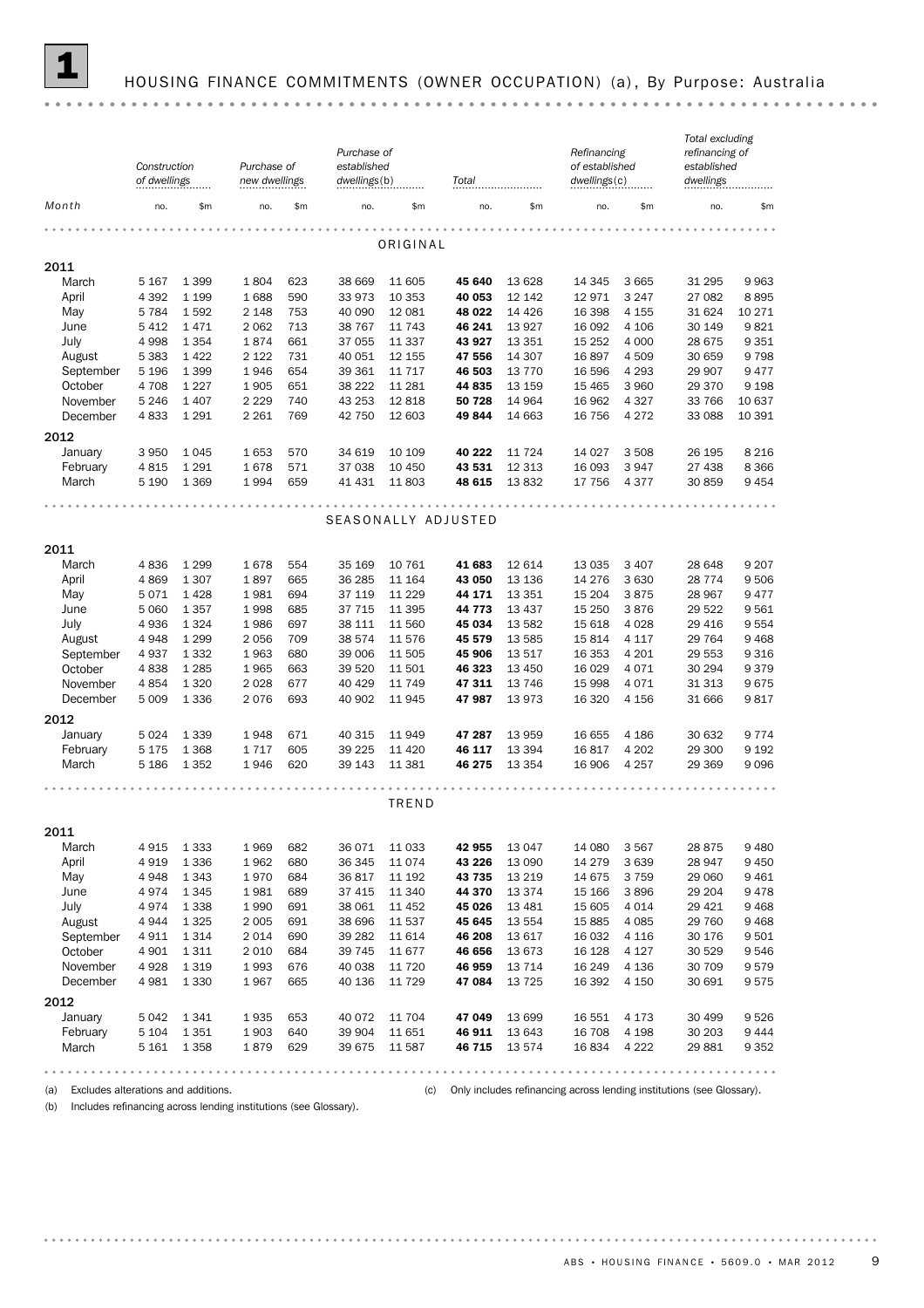

|                 | Construction<br>of dwellings |                  | Purchase of<br>new dwellings |                | Purchase of<br>established<br>dwellings(b) |                 | Total                                              | Refinancing<br>of established<br>dwellings(c) |                | Total excluding<br>refinancing of<br>established<br>dwellings |                 |                   |
|-----------------|------------------------------|------------------|------------------------------|----------------|--------------------------------------------|-----------------|----------------------------------------------------|-----------------------------------------------|----------------|---------------------------------------------------------------|-----------------|-------------------|
| Month           | no.                          | value            | no.                          | value          | no.                                        | value           | no.                                                | value                                         | no.            | value                                                         | no.             | value             |
|                 |                              |                  |                              |                |                                            |                 | ORIGINAL (% CHANGE FROM PREVIOUS MONTH)            |                                               |                |                                                               |                 |                   |
| 2011            |                              |                  |                              |                |                                            |                 |                                                    |                                               |                |                                                               |                 |                   |
| March<br>April  | 20.1<br>$-15.0$              | 19.2<br>$-14.3$  | 23.5<br>$-6.4$               | 23.3<br>$-5.3$ | 18.5<br>$-12.1$                            | 20.5<br>$-10.8$ | 18.9<br>$-12.2$                                    | 20.5<br>$-10.9$                               | 14.8<br>$-9.6$ | 19.9<br>$-11.4$                                               | 20.9<br>$-13.5$ | 20.7<br>$-10.7$   |
| May             | 31.7                         | 32.8             | 27.3                         | 27.5           | 18.0                                       | 16.7            | 19.9                                               | 18.8                                          | 26.4           | 28.0                                                          | 16.8            | 15.5              |
| June            | $-6.4$                       | $-7.6$           | $-4.0$                       | $-5.3$         | $-3.3$                                     | $-2.8$          | $-3.7$                                             | $-3.5$                                        | $-1.9$         | $-1.2$                                                        | $-4.7$          | $-4.4$            |
| July            | $-7.6$                       | $-8.0$           | $-9.1$                       | $-7.3$         | $-4.4$                                     | $-3.5$          | $-5.0$                                             | $-4.1$                                        | $-5.2$         | $-2.6$                                                        | $-4.9$          | $-4.8$            |
| August          | 7.7                          | 5.0              | 13.2                         | 10.6           | 8.1                                        | 7.2             | 8.3                                                | 7.2                                           | 10.8           | 12.7                                                          | 6.9             | 4.8               |
| September       | $-3.5$                       | $-1.6$           | $-8.3$                       | $-10.5$        | $-1.7$                                     | $-3.6$          | $-2.2$                                             | $-3.8$                                        | $-1.8$         | $-4.8$                                                        | $-2.5$          | $-3.3$            |
| October         | $-9.4$                       | $-12.3$          | $-2.1$                       | $-0.4$         | $-2.9$                                     | $-3.7$          | $-3.6$                                             | $-4.4$                                        | $-6.8$         | $-7.7$                                                        | $-1.8$          | $-2.9$            |
| November        | 11.4<br>$-7.9$               | 14.6<br>$-8.2$   | 17.0<br>1.4                  | 13.6           | 13.2<br>$-1.2$                             | 13.6<br>$-1.7$  | 13.1<br>$-1.7$                                     | 13.7<br>$-2.0$                                | 9.7<br>$-1.2$  | 9.3                                                           | 15.0<br>$-2.0$  | 15.6<br>$-2.3$    |
| December        |                              |                  |                              | 4.0            |                                            |                 |                                                    |                                               |                | $-1.3$                                                        |                 |                   |
| 2012<br>January | $-18.3$                      | $-19.0$          | $-26.9$                      | $-25.9$        | $-19.0$                                    | $-19.8$         | $-19.3$                                            | $-20.0$                                       | $-16.3$        | $-17.9$                                                       | $-20.8$         | $-20.9$           |
| February        | 21.9                         | 23.6             | 1.5                          | 0.2            | 7.0                                        | 3.4             | 8.2                                                | 5.0                                           | 14.7           | 12.5                                                          | 4.7             | 1.8               |
| March           | 7.8                          | 6.0              | 18.8                         | 15.5           | 11.9                                       | 12.9            | 11.7                                               | 12.3                                          | 10.3           | 10.9                                                          | 12.5            | 13.0              |
|                 |                              |                  |                              |                |                                            |                 |                                                    |                                               |                |                                                               |                 |                   |
|                 |                              |                  |                              |                |                                            |                 | SEASONALLY ADJUSTED (% CHANGE FROM PREVIOUS MONTH) |                                               |                |                                                               |                 |                   |
| 2011            |                              |                  |                              |                |                                            |                 |                                                    |                                               |                |                                                               |                 |                   |
| March           | 0.2                          | $-0.7$           | 8.3                          | 0.1            | $-1.5$                                     | $-1.1$          | $-0.9$                                             | $-1.0$                                        | $-4.4$         | 0.8                                                           | 0.7             | $-1.7$            |
| April           | 0.7                          | 0.6              | 13.0                         | 20.0           | 3.2                                        | 3.7             | 3.3                                                | 4.1                                           | 9.5            | 6.5                                                           | 0.4             | 3.3               |
| May<br>June     | 4.2<br>$-0.2$                | 9.3<br>$-5.0$    | 4.5<br>0.8                   | 4.3<br>$-1.3$  | 2.3<br>1.6                                 | 0.6<br>1.5      | 2.6<br>1.4                                         | 1.6<br>0.6                                    | 6.5<br>0.3     | 6.7<br>0.0                                                    | 0.7<br>1.9      | $-0.3$<br>0.9     |
| July            | $-2.4$                       | $-2.4$           | $-0.6$                       | 1.8            | 1.1                                        | 1.5             | 0.6                                                | 1.1                                           | 2.4            | 3.9                                                           | $-0.4$          | $-0.1$            |
| August          | 0.2                          | $-1.9$           | 3.5                          | 1.8            | 1.2                                        | 0.1             | $1.2$                                              | 0.0                                           | 1.3            | 2.2                                                           | 1.2             | $-0.9$            |
| September       | $-0.2$                       | 2.5              | $-4.5$                       | $-4.1$         | 1.1                                        | $-0.6$          | 0.7                                                | $-0.5$                                        | 3.4            | 2.0                                                           | $-0.7$          | $-1.6$            |
| October         | $-2.0$                       | $-3.5$           | 0.1                          | $-2.5$         | 1.3                                        | 0.0             | 0.9                                                | $-0.5$                                        | $-2.0$         | $-3.1$                                                        | 2.5             | 0.7               |
| November        | 0.3                          | 2.7              | 3.2                          | 2.1            | 2.3                                        | 2.2             | 2.1                                                | 2.2                                           | $-0.2$         | 0.0                                                           | 3.4             | 3.2               |
| December        | 3.2                          | 1.2              | 2.4                          | 2.3            | 1.2                                        | 1.7             | 1.4                                                | 1.6                                           | 2.0            | 2.1                                                           | 1.1             | 1.5               |
| 2012            |                              |                  |                              |                |                                            |                 |                                                    |                                               |                |                                                               |                 |                   |
| January         | 0.3                          | 0.3              | $-6.1$                       | $-3.1$         | $-1.4$                                     | 0.0             | $-1.5$                                             | $-0.1$                                        | 2.0            | 0.7                                                           | $-3.3$          | $-0.4$            |
| February        | 3.0                          | 2.2              | $-11.9$                      | $-9.8$         | $-2.7$                                     | $-4.4$          | $-2.5$                                             | $-4.1$                                        | 1.0            | 0.4                                                           | $-4.3$          | $-5.9$            |
| March           | 0.2                          | $-1.1$           | 13.4                         | 2.5            | $-0.2$                                     | $-0.3$          | 0.3                                                | $-0.3$                                        | 0.5            | 1.3                                                           | 0.2             | $-1.0$            |
|                 |                              |                  |                              |                |                                            |                 |                                                    |                                               |                |                                                               |                 |                   |
|                 |                              |                  |                              |                |                                            |                 | TREND (% CHANGE FROM PREVIOUS MONTH)               |                                               |                |                                                               |                 |                   |
| 2011            |                              |                  |                              |                |                                            |                 |                                                    |                                               |                |                                                               |                 |                   |
| March           | $-0.6$                       | $-0.3$           | $-1.4$                       | $-1.5$         | 0.1                                        | $-0.4$          | 0.0                                                | $-0.4$                                        | 0.1            | 0.7                                                           | $-0.1$          | $-0.9$            |
| April           | 0.1                          | 0.2              | $-0.4$                       | $-0.3$         | 0.8                                        | 0.4             | 0.6                                                | 0.3                                           | 1.4            | 2.0                                                           | 0.2             | $-0.3$            |
| May             | 0.6                          | 0.5              | 0.4                          | 0.7            | 1.3                                        | 1.1             | $1.2$                                              | 1.0                                           | 2.8            | 3.3                                                           | 0.4             | 0.1               |
| June            | 0.5                          | 0.2              | 0.6                          | 0.7            | 1.6                                        | 1.3             | 1.5                                                | 1.2                                           | 3.3            | 3.7                                                           | 0.5             | 0.2               |
| July<br>August  | 0.0<br>$-0.6$                | $-0.5$<br>$-1.0$ | 0.5<br>0.7                   | 0.2<br>0.1     | 1.7<br>1.7                                 | 1.0<br>0.7      | 1.5<br>1.4                                         | 0.8<br>0.5                                    | 2.9<br>1.8     | 3.0<br>1.8                                                    | 0.7<br>1.2      | $-0.1$<br>$0.0\,$ |
| September       | $-0.7$                       | $-0.9$           | 0.5                          | $-0.2$         | 1.5                                        | 0.7             | 1.2                                                | 0.5                                           | 0.9            | 0.8                                                           | 1.4             | 0.3               |
| October         | $-0.2$                       | $-0.2$           | $-0.2$                       | $-0.8$         | 1.2                                        | 0.5             | 1.0                                                | 0.4                                           | 0.6            | 0.3                                                           | 1.2             | 0.5               |
| November        | 0.5                          | 0.6              | $-0.9$                       | $-1.2$         | 0.7                                        | 0.4             | 0.6                                                | 0.3                                           | 0.8            | 0.2                                                           | 0.6             | 0.3               |
| December        | $1.1\,$                      | 0.9              | $-1.3$                       | $-1.6$         | 0.2                                        | $0.1\,$         | 0.3                                                | 0.1                                           | 0.9            | 0.3                                                           | $-0.1$          | 0.0               |
| 2012            |                              |                  |                              |                |                                            |                 |                                                    |                                               |                |                                                               |                 |                   |
| January         | 1.2                          | 0.8              | $-1.6$                       | $-1.9$         | $-0.2$                                     | $-0.2$          | $-0.1$                                             | $-0.2$                                        | 1.0            | 0.5                                                           | $-0.6$          | $-0.5$            |
| February        | 1.2                          | 0.7              | $-1.7$                       | $-2.0$         | $-0.4$                                     | $-0.4$          | $-0.3$                                             | $-0.4$                                        | 0.9            | 0.6                                                           | $-1.0$          | $-0.9$            |
| March           | $1.1\,$                      | 0.5              | $-1.3$                       | $-1.7$         | $-0.6$                                     | $-0.6$          | $-0.4$                                             | $-0.5$                                        | 0.8            | 0.6                                                           | $-1.1$          | $-1.0$            |
|                 |                              |                  |                              |                |                                            |                 |                                                    |                                               |                |                                                               |                 | .                 |

(a) Excludes alterations and additions. (c) Only includes refinancing across lending institutions (see Glossary)

(b) Includes refinancing across lending institutions (see Glossary).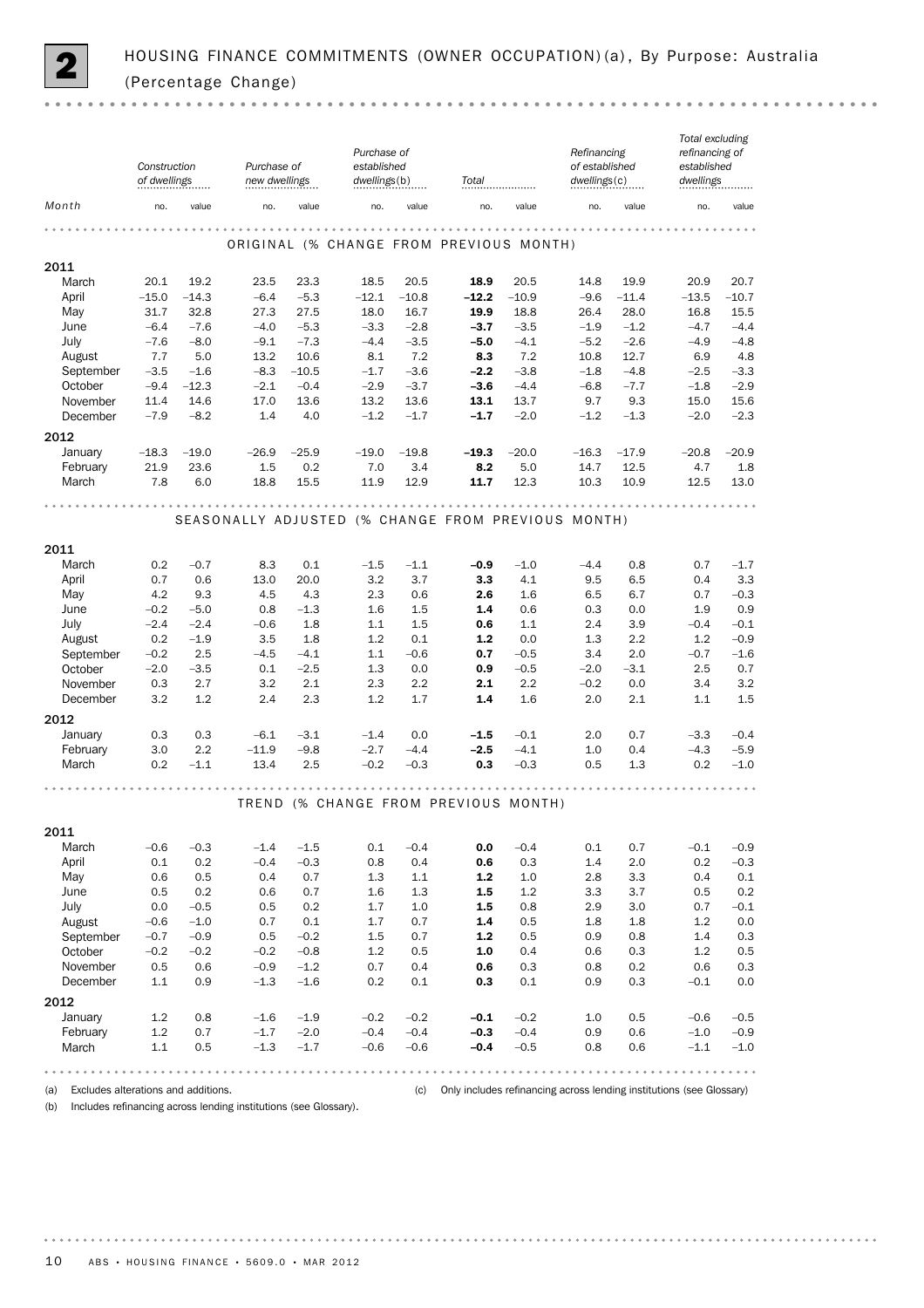|       | <b>Banks</b><br> |         | $Non-banks(b)$<br> |               | Total<br> |         | Permanent<br>building<br>societies<br> |     | Wholesale<br>lenders n.e.c.<br> |     |
|-------|------------------|---------|--------------------|---------------|-----------|---------|----------------------------------------|-----|---------------------------------|-----|
| Month | no.              | \$m     | no.                | $\mathsf{Sm}$ | no.       | \$m     | no.                                    | \$m | no.                             | \$m |
|       |                  |         |                    |               |           |         |                                        |     |                                 |     |
|       |                  |         |                    |               | ORIGINAL  |         |                                        |     |                                 |     |
| 2011  |                  |         |                    |               |           |         |                                        |     |                                 |     |
| March | 39 691           | 12 406  | 5949               | 1 2 2 2       | 45 640    | 13 628  | 1 3 6 3                                | 327 | 1038                            | 167 |
| April | 35 136           | 11 144  | 4917               | 998           | 40 053    | 12 142  | 1071                                   | 268 | 787                             | 127 |
| May   | 42 409           | 13 2 85 | 5 6 1 3            | 1 1 4 1       | 48 022    | 14 4 26 | 1 2 1 9                                | 300 | 1 0 0 9                         | 187 |
| June  | 40 800           | 12 790  | 5441               | 1 1 3 8       | 46 241    | 13 9 27 | 1 1 8 3                                | 284 | 1 0 9 7                         | 214 |

| January             | 36 010    | 10 809   | 4 2 1 2   | 915                  | 40 222 | 11 7 24  | 658          | 152 | 1 1 1 7                         | 235 |  |  |  |
|---------------------|-----------|----------|-----------|----------------------|--------|----------|--------------|-----|---------------------------------|-----|--|--|--|
| February            | 38 588    | 11 267   | 4943      | 1046                 | 43 531 | 12 3 13  | 836          | 194 | 1 3 2 8                         | 272 |  |  |  |
| March               | 43 556    | 12 786   | 5 0 5 9   | 1045                 | 48 615 | 13832    | 1 100        | 259 | 981                             | 152 |  |  |  |
|                     |           |          |           |                      |        |          |              |     |                                 |     |  |  |  |
| SEASONALLY ADJUSTED |           |          |           |                      |        |          |              |     |                                 |     |  |  |  |
|                     |           |          |           |                      |        |          |              |     |                                 |     |  |  |  |
| 2011                |           |          |           |                      |        |          |              |     |                                 |     |  |  |  |
| March               | 36 278    | 11 482   | 5 4 0 5   | 1 1 3 1              | 41 683 | 12 614   | 1 1 8 6      | 290 | 1048                            | 169 |  |  |  |
| April               | 37 496    | 11 982   | 5 5 5 4   | 1 1 5 4              | 43 050 | 13 136   | 1 1 8 9      | 290 | 878                             | 149 |  |  |  |
| May                 | 38 878    | 12 2 4 3 | 5 2 9 3   | 1 1 0 8              | 44 171 | 13 351   | 1 1 1 0      | 267 | 1 0 2 3                         | 192 |  |  |  |
| June                | 39 4 95   | 12 3 29  | 5 2 7 7   | 1 1 0 8              | 44 773 | 13 4 37  | 1 1 2 1      | 271 | 1056                            | 200 |  |  |  |
| July                | 39 9 29   | 12 483   | 5 1 0 4   | 1098                 | 45 034 | 13 582   | 1 1 0 1      | 261 | 1 0 9 3                         | 217 |  |  |  |
| August              | 40 734    | 12 557   | 4845      | 1028                 | 45 579 | 13 5 85  | 1 0 9 0      | 262 | 1 1 1 6                         | 215 |  |  |  |
| September           | 40 893    | 12 4 5 8 | 5 0 1 3   | 1059                 | 45 906 | 13517    | 1 1 4 8      | 279 | 1 1 2 2                         | 229 |  |  |  |
| October             | 41 287    | 12 3 8 8 | 5 0 3 6   | 1061                 | 46 323 | 13 450   | 1 1 2 5      | 280 | 1 1 2 1                         | 241 |  |  |  |
| November            | 41847     | 12 639   | 5 4 6 4   | 1 1 0 7              | 47 311 | 13 746   | 1471         | 360 | 1 1 3 5                         | 238 |  |  |  |
| December            | 42 792    | 12 901   | 5 1 9 4   | 1072                 | 47987  | 13973    | 1042         | 255 | 1 1 9 6                         | 240 |  |  |  |
| 2012                |           |          |           |                      |        |          |              |     |                                 |     |  |  |  |
| January             | 42 279    | 12 860   | 5 0 0 8   | 1 100                | 47 287 | 13 959   | 809          | 184 | 1 2 6 6                         | 267 |  |  |  |
| February            | 41 168    | 12 331   | 4949      | 1 0 6 3              | 46 117 | 13 3 94  | 835          | 195 | 1317                            | 313 |  |  |  |
| March               | 41 373    | 12 3 14  | 4 9 0 2   | 1 0 4 0              | 46 275 | 13 3 5 4 | 1 0 0 6      | 243 | 1 1 2 7                         | 171 |  |  |  |
|                     |           |          |           |                      |        |          |              |     |                                 |     |  |  |  |
|                     | TREND     |          |           |                      |        |          |              |     |                                 |     |  |  |  |
|                     |           |          |           |                      |        |          |              |     |                                 |     |  |  |  |
| 2011                |           |          |           |                      |        |          |              |     |                                 |     |  |  |  |
|                     | $-10-110$ |          | $- - - -$ | $\sim$ $\sim$ $\sim$ |        | $\cdots$ | $1000 - 000$ |     | $\cdot$ $\cdot$ $\cdot$ $\cdot$ |     |  |  |  |

December 44 466 13 538 5 378 1 125 49 844 14 663 1 046 253 1 233 250 November 44 676 13 664 6 052 1 300 50 728 14 964 1 606 405 1 311 264 October 41 387 12 665 5 116 1 105 46 503 13 770 1 139 271 1 180 261<br>October 39 849 12 095 4 986 1 064 44 835 13 159 1 132 277 1 076 241 September 41 387 12 665 5 116 1 105 46 503 13 770 1 139 271 1 180 261 August 42 535 13 263 5 021 1 044 **47 556** 14 307 1 067 252 1 200 240 July 39 038 12 263 4 889 1 088 43 927 13 351 1 061 258 1 125 231

| March     | 37 187  | 11801   | 5 7 6 8 | 1 2 4 6 | 42 955   | 13 047   | 1 2 3 3 | 303 | 1 1 7 4 | 220 |
|-----------|---------|---------|---------|---------|----------|----------|---------|-----|---------|-----|
| April     | 37 702  | 11947   | 5 5 2 4 | 1 1 4 2 | 43 2 2 6 | 13 090   | 1 1 6 8 | 284 | 1 0 3 3 | 187 |
| May       | 38 4 28 | 12 127  | 5 3 0 7 | 1092    | 43 735   | 13 2 19  | 1 1 2 0 | 270 | 987     | 179 |
| June      | 39 218  | 12 293  | 5 1 5 2 | 1 0 8 1 | 44 370   | 13 3 7 4 | 1 1 0 2 | 265 | 1 0 0 7 | 188 |
| July      | 39 956  | 12 4 11 | 5 0 7 0 | 1071    | 45 0 26  | 13 4 8 1 | 1 1 1 7 | 269 | 1 0 4 8 | 203 |
| August    | 40 591  | 12 488  | 5 0 5 4 | 1 0 6 6 | 45 645   | 13 554   | 1 1 4 8 | 278 | 1 088   | 217 |
| September | 41 135  | 12 551  | 5 0 7 2 | 1066    | 46 208   | 13 617   | 1 1 7 2 | 285 | 1 1 2 2 | 229 |
| October   | 41 547  | 12 603  | 5 1 0 9 | 1 0 7 0 | 46 656   | 13 673   | 1 1 7 0 | 285 | 1 1 4 7 | 239 |
| November  | 41821   | 12 639  | 5 1 3 8 | 1076    | 46 959   | 13 7 14  | 1 1 3 4 | 276 | 1 1 7 2 | 246 |
| December  | 41951   | 12 646  | 5 1 3 3 | 1079    | 47 084   | 13725    | 1073    | 259 | 1 1 9 7 | 252 |
| 2012      |         |         |         |         |          |          |         |     |         |     |
| January   | 41 957  | 12 621  | 5 0 9 2 | 1077    | 47 049   | 13 699   | 1 0 0 4 | 240 | 1 2 1 8 | 253 |
| February  | 41 874  | 12 570  | 5 0 3 7 | 1 0 7 3 | 46 911   | 13 643   | 941     | 223 | 1 2 3 1 | 250 |
| March     | 41 747  | 12 510  | 4 9 6 8 | 1064    | 46 715   | 13 574   | 887     | 209 | 1 2 3 7 | 244 |
|           |         |         |         |         |          |          |         |     |         |     |

(a) Excludes alterations and additions. Includes refinancing across lending institutions (see Glossary).

(b) Includes Permanent building societies and Wholesale lenders n.e.c..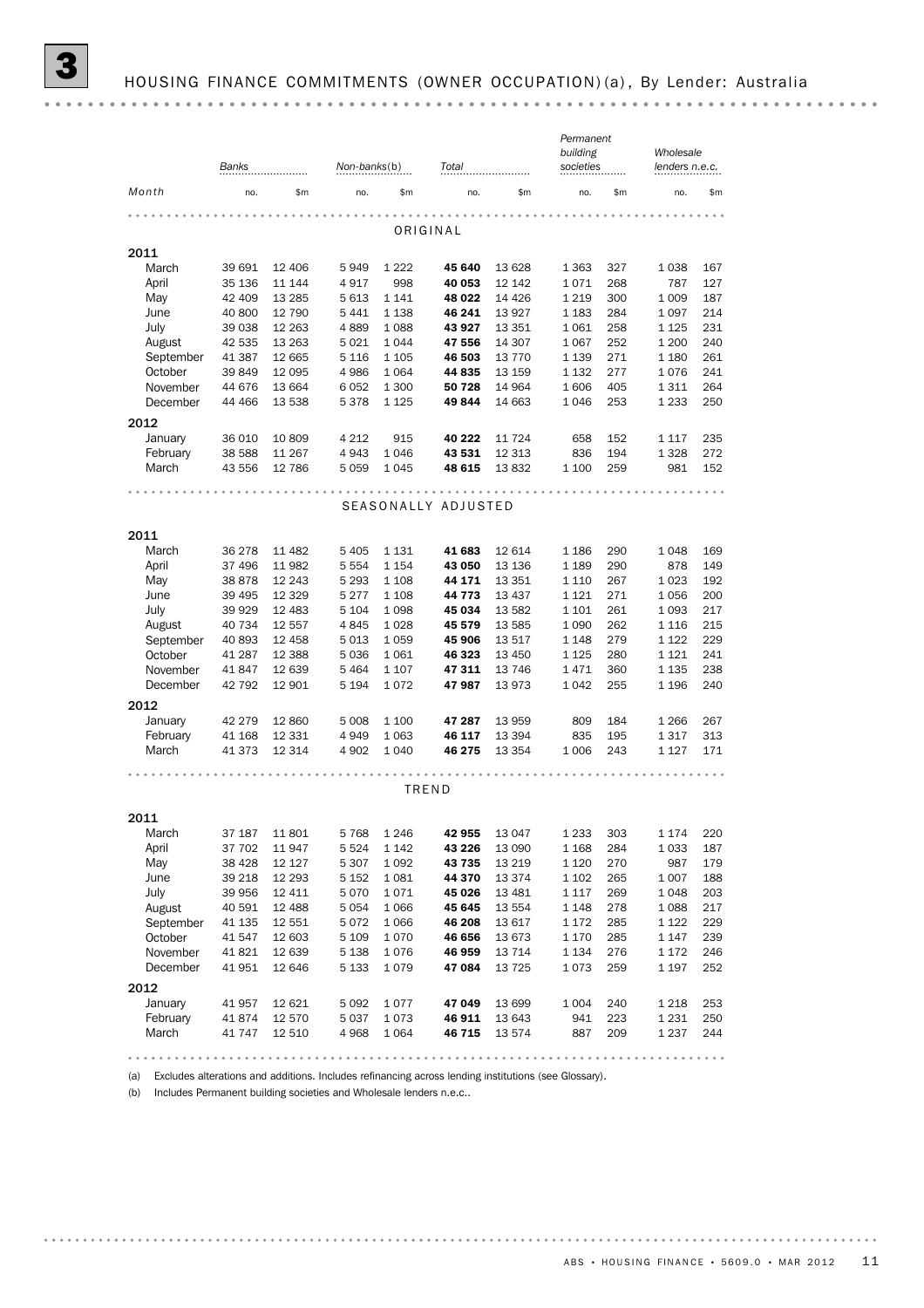

Permanent Wholesale building lenders Banks Non-banks(b) Total societies societies Non-banks(b) Total societies societies n.e.c. *Month no.* value no. value no. value no. value no. value . . . . . . . . . . . . . . . . . . . . . . . . . . . . ORIGINAL (% change from previous month) 2011 March 21.4 22.4 4.7 3.8 18.9 20.5 19.7 21.0 –17.7 –27.7 April -11.5 -10.2 -17.3 -18.3 -12.2 -10.9 -21.4 -18.2 -24.2 -23.9<br>May 20.7 19.2 14.2 14.4 19.9 18.8 13.8 12.0 28.2 47.3 May 20.7 19.2 14.2 14.4 **19.9** 18.8 13.8 12.0 28.2 47.3 June  $-3.8$   $-3.7$   $-3.1$   $-0.3$   $-3.7$   $-3.5$   $-3.0$   $-5.1$   $8.7$   $14.5$ July –4.3 –4.1 –10.1 –4.4 –5.0 –4.1 –10.3 –9.1 2.6 7.9 August 9.0 8.2 2.7 –4.0 8.3 7.2 0.6 –2.6 6.7 4.1 September –2.7 –4.5 1.9 5.8 –2.2 –3.8 6.7 7.6 –1.7 8.5 October –3.7 –4.5 –2.5 –3.7 –3.6 –4.4 –0.6 2.4 –8.8 –7.5 November 12.1 13.0 21.4 22.2 **13.1** 13.7 41.9 45.9 21.8 9.8 December –0.5 –0.9 –11.1 –13.5 –1.7 –2.0 –34.9 –37.5 –5.9 –5.5 2012 January –19.0 –20.2 –21.7 –18.7 –19.3 –20.0 –37.1 –39.9 –9.4 –6.2 February 7.2 4.2 17.4 14.3 **8.2** 5.0 27.1 27.3 18.9 15.8 March 12.9 13.5 2.3 0.0 **11.7** 12.3 31.6 33.9 –26.1 –44.2 SEASONALLY ADJUSTED (% change from previous month) 2011 March 0.5 0.4 –9.8 –1.3.3 **–0.9** –1.0 –2.3 –1.7 –23.5 –39.7 April 3.4 4.3 2.8 2.0 3.3 4.1 0.2 –0.2 –16.2 –11.9 May 3.7 2.2 –4.7 –4.0 **2.6** 1.6 –6.7 –7.9 16.5 29.0 June 1.6 0.7 –0.3 –0.1 1.4 0.6 1.0 1.6 3.2 3.7 July 1.1 1.3 –3.3 –0.8 0.6 1.1 –1.8 –3.6 3.5 8.9 August 2.0 0.6 –5.1 –6.4 **1.2** 0.0 –1.0 0.3 2.1 –0.8 September 0.4 –0.8 3.5 3.1 **0.7** –0.5 5.3 6.5 0.5 6.5 October 1.0 –0.6 0.4 0.2 **0.9** –0.5 –1.9 0.5 –0.1 5.1 November 1.4 2.0 8.5 4.3 **2.1** 2.2 30.7 28.6 1.2 -1.4 December 2.3 2.1 –4.9 –3.2 1.4 1.6 –29.2 –29.3 5.3 1.0 2012 January –1.2 –0.3 –3.6 2.6 –1.5 –0.1 –22.4 –27.7 5.9 11.4 February –2.6 –4.1 –1.2 –3.3 –2.5 –4.1 3.3 5.8 4.1 16.9 March 0.5 –0.1 –1.0 –2.2 **0.3** –0.3 20.4 24.3 –14.4 –45.4 TREND (% change from previous month) 2011 March 0.6 0.7 –3.9 –9.8 **0.0** –0.4 –5.6 –5.9 –15.5 –18.6<br>April 1.4 1.2 –4.2 –8.3 **0.6** 0.3 –5.3 –6.1 –12.0 –14.7 April 1.4 1.2 –4.2 –8.3 **0.6** 0.3 –5.3 –6.1 –12.0 –14.7 May 1.9 1.5 –3.9 –4.4 **1.2** 1.0 –4.1 –5.0 –4.4 –4.6 June 2.1 1.4 –2.9 –1.0 1.5 1.2 –1.6 –2.1 2.0 5.1 July 1.9 1.0 –1.6 –0.9 1.5 0.8 1.3 1.7 4.0 8.0 August 1.6 0.6 –0.3 –0.5 1.4 0.5 2.8 3.4 3.8 6.9 September 1.3 0.5 0.4 0.0 **1.2** 0.5 2.1 2.6 3.0 5.7 October 1.0 0.4 0.7 0.4 1.0 0.4 –0.2 0.0 2.2 4.1 November 0.7 0.3 0.6 0.6 **0.6** 0.3 –3.1 –3.3 2.2 3.2 December 0.3 0.1 –0.1 0.3 **0.3** 0.1 –5.4 –6.0 2.2 2.1 2012 January 0.0 –0.2 –0.8 –0.2 **–0.1** –0.2 –6.5 –7.3 1.7 0.5 February  $-0.2$   $-0.4$   $-1.1$   $-0.4$   $-0.3$   $-0.4$   $-6.3$   $-7.1$   $1.1$   $-1.0$ March –0.3 –0.5 –1.4 –0.8 **–0.4** –0.5 –5.6 –6.4 0.5 –2.4 . . . . . . . . . . . . . . . . . . . . 

(a) Excludes alterations and additions. Includes refinancing across lending institutions (see Glossary).

(b) Includes Permanent building societies and Wholesale lenders n.e.c..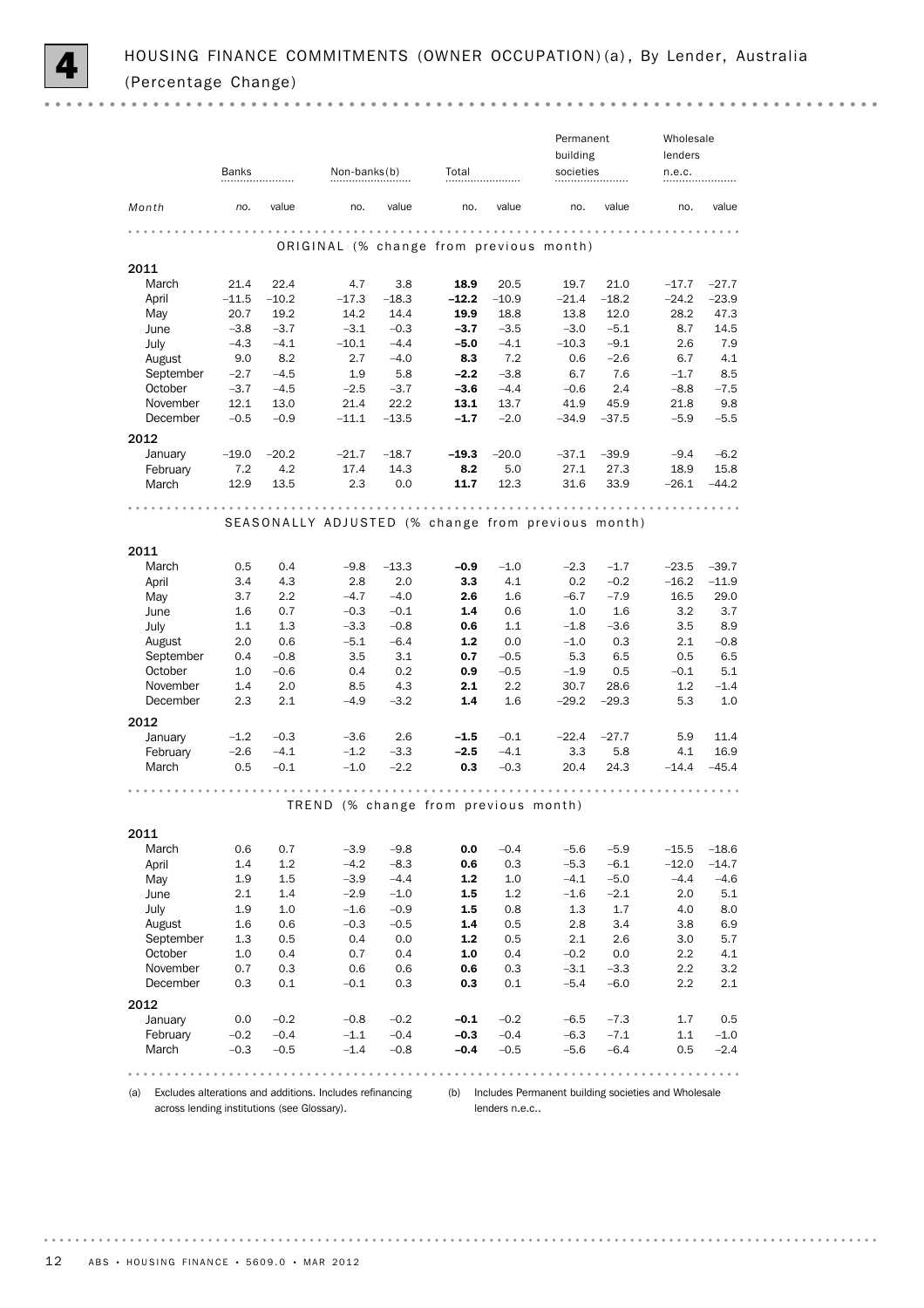(a) Excludes alterations and additions. Includes refinancing across lending institutions (see Glossary).

(b) Sum of states and territories may not equal Australian total (see paragraph 26 in Explanatory Notes).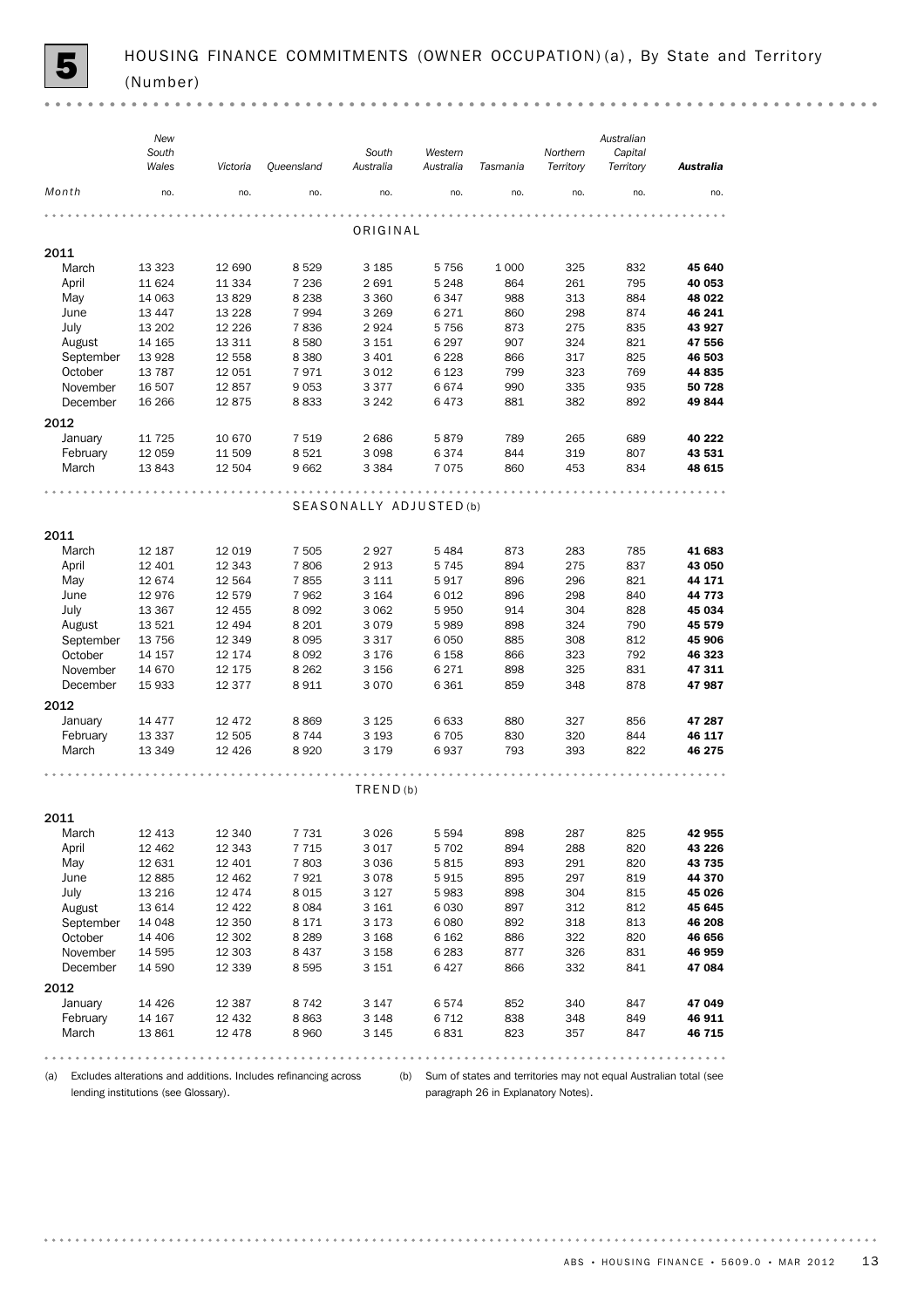

 $\sim$   $\sim$ 

|                      | New<br>South<br>Wales | Victoria         | Queensland                                         | South<br>Australia | Western<br>Australia | Tasmania         | Northern<br>Territory | Australian<br>Capital<br>Territory | <b>Australia</b> |
|----------------------|-----------------------|------------------|----------------------------------------------------|--------------------|----------------------|------------------|-----------------------|------------------------------------|------------------|
| Month                | no.                   | no.              | no.                                                | no.                | no.                  | no.              | no.                   | no.                                | no.              |
|                      |                       |                  | ORIGINAL (% change from previous month)            |                    |                      |                  |                       |                                    |                  |
| 2011                 |                       |                  |                                                    |                    |                      |                  |                       |                                    |                  |
| March                | 25.9                  | 17.1             | 17.4                                               | 10.2               | 16.2                 | 19.3             | 17.8                  | 11.4                               | 18.9             |
| April                | $-12.8$               | $-10.7$          | $-15.2$                                            | $-15.5$            | $-8.8$               | $-13.6$          | $-19.7$               | $-4.4$                             | $-12.2$          |
| May                  | 21.0                  | 22.0             | 13.8                                               | 24.9               | 20.9                 | 14.4             | 19.9                  | 11.2                               | 19.9             |
| June                 | $-4.4$                | $-4.3$           | $-3.0$                                             | $-2.7$             | $-1.2$               | $-13.0$          | $-4.8$                | $-1.1$                             | $-3.7$           |
| July                 | $-1.8$                | $-7.6$           | $-2.0$                                             | $-10.6$            | $-8.2$               | 1.5              | $-7.7$                | $-4.5$                             | $-5.0$           |
| August               | 7.3                   | 8.9              | 9.5                                                | 7.8                | 9.4                  | 3.9              | 17.8                  | $-1.7$                             | 8.3              |
| September<br>October | $-1.7$<br>$-1.0$      | $-5.7$<br>$-4.0$ | $-2.3$<br>$-4.9$                                   | 7.9<br>$-11.4$     | $-1.1$<br>$-1.7$     | $-4.5$<br>$-7.7$ | $-2.2$<br>1.9         | 0.5<br>$-6.8$                      | $-2.2$<br>$-3.6$ |
| November             | 19.7                  | 6.7              | 13.6                                               | 12.1               | 9.0                  | 23.9             | 3.7                   | 21.6                               | 13.1             |
| December             | $-1.5$                | 0.1              | $-2.4$                                             | $-4.0$             | $-3.0$               | $-11.0$          | 14.0                  | $-4.6$                             | $-1.7$           |
|                      |                       |                  |                                                    |                    |                      |                  |                       |                                    |                  |
| 2012                 |                       |                  |                                                    |                    |                      |                  |                       |                                    |                  |
| January              | $-27.9$               | $-17.1$          | $-14.9$                                            | $-17.1$            | $-9.2$               | $-10.4$          | $-30.6$               | $-22.8$                            | $-19.3$          |
| February             | 2.8                   | 7.9              | 13.3                                               | 15.3               | 8.4                  | 7.0              | 20.4                  | 17.1                               | 8.2              |
| March                | 14.8                  | 8.6              | 13.4                                               | 9.2                | 11.0                 | 1.9              | 42.0                  | 3.3                                | 11.7             |
|                      |                       |                  |                                                    |                    |                      |                  |                       |                                    |                  |
|                      |                       |                  | SEASONALLY ADJUSTED (% change from previous month) |                    |                      |                  |                       |                                    |                  |
| 2011                 |                       |                  |                                                    |                    |                      |                  |                       |                                    |                  |
| March                | 1.1                   | $-1.7$           | $-2.8$                                             | $-4.6$             | 1.7                  | 1.2              | $-1.0$                | $-5.1$                             | $-0.9$           |
| April                | 1.8                   | 2.7              | 4.0                                                | $-0.5$             | 4.8                  | 2.4              | $-2.5$                | 6.6                                | 3.3              |
| May                  | $2.2\,$               | 1.8              | 0.6                                                | 6.8                | 3.0                  | 0.2              | 7.3                   | $-1.8$                             | 2.6              |
| June                 | 2.4                   | 0.1              | 1.4                                                | 1.7                | 1.6                  | 0.0              | 0.8                   | 2.2                                | 1.4              |
| July                 | 3.0                   | $-1.0$           | 1.6                                                | $-3.2$             | $-1.0$               | 2.0              | 2.0                   | $-1.3$                             | 0.6              |
| August               | 1.2                   | 0.3              | 1.3                                                | 0.5                | 0.6                  | $-1.7$           | 6.4                   | $-4.7$                             | $1.2$            |
| September            | 1.7                   | $-1.2$           | $-1.3$                                             | 7.7                | 1.0                  | $-1.5$           | $-5.0$                | 2.9                                | 0.7              |
| October              | 2.9                   | $-1.4$           | 0.0                                                | $-4.2$             | 1.8                  | $-2.1$           | 4.9                   | $-2.5$                             | 0.9              |
| November             | 3.6                   | 0.0              | 2.1                                                | $-0.6$             | 1.8                  | 3.7              | 0.8                   | 5.0                                | 2.1              |
| December             | 8.6                   | 1.7              | 7.9                                                | $-2.7$             | 1.4                  | $-4.4$           | 7.0                   | 5.6                                | 1.4              |
| 2012                 |                       |                  |                                                    |                    |                      |                  |                       |                                    |                  |
| January              | $-9.1$                | 0.8              | $-0.5$                                             | 1.8                | 4.3                  | 2.5              | $-6.1$                | $-2.5$                             | $-1.5$           |
| February             | $-7.9$                | 0.3              | $-1.4$                                             | 2.2                | 1.1                  | $-5.7$           | $-2.3$                | $-1.4$                             | $-2.5$           |
| March                | 0.1                   | $-0.6$           | 2.0                                                | $-0.4$             | 3.5                  | $-4.5$           | 23.0                  | $-2.6$                             | 0.3              |
|                      |                       |                  |                                                    |                    |                      |                  |                       |                                    |                  |
|                      |                       |                  | TREND (% change from previous month)               |                    |                      |                  |                       |                                    |                  |
| 2011                 |                       |                  |                                                    |                    |                      |                  |                       |                                    |                  |
| March                | $-0.4$                | $-0.4$           | $-1.8$                                             | $-0.9$             | 1.4                  | $-0.8$           | $-0.3$                | $-1.3$                             | $0.0\,$          |
| April                | 0.4                   | $0.0\,$          | $-0.2$                                             | $-0.3$             | 1.9                  | $-0.5$           | 0.5                   | $-0.6$                             | 0.6              |
| May                  | 1.4                   | 0.5              | 1.1                                                | 0.6                | 2.0                  | $-0.1$           | 1.1                   | $-0.1$                             | $1.2$            |
| June                 | 2.0                   | 0.5              | 1.5                                                | 1.4                | 1.7                  | 0.2              | 2.0                   | $-0.1$                             | 1.5              |
| July                 | 2.6                   | 0.1              | $1.2\,$                                            | 1.6                | $1.2\,$              | 0.3              | 2.5                   | $-0.4$                             | 1.5              |
| August               | 3.0                   | $-0.4$           | 0.9                                                | 1.1                | 0.8                  | $-0.1$           | 2.6                   | $-0.4$                             | 1.4              |
| September            | 3.2                   | $-0.6$           | 1.1                                                | 0.4                | 0.8                  | $-0.5$           | 1.8                   | 0.2                                | 1.2              |
| October              | 2.6                   | $-0.4$           | 1.4                                                | $-0.2$             | 1.3                  | $-0.7$           | 1.3                   | 0.9                                | $1.0\,$          |
| November             | 1.3                   | 0.0              | 1.8                                                | $-0.3$             | 2.0                  | $-1.0$           | 1.4                   | 1.3                                | 0.6              |
| December             | 0.0                   | 0.3              | 1.9                                                | $-0.2$             | 2.3                  | $-1.3$           | 1.8                   | 1.2                                | 0.3              |
| 2012                 |                       |                  |                                                    |                    |                      |                  |                       |                                    |                  |
| January              | $-1.1$                | 0.4              | 1.7                                                | $-0.1$             | 2.3                  | $-1.6$           | 2.2                   | 0.7                                | $-0.1$           |
| February             | $-1.8$                | 0.4              | $1.4\,$                                            | $0.0\,$            | 2.1                  | $-1.7$           | $2.4\,$               | 0.3                                | $-0.3$           |
| March                | $-2.2$                | 0.4              | 1.1                                                | $-0.1$             | 1.8                  | $-1.7$           | 2.6                   | $-0.2$                             | $-0.4$           |
|                      |                       |                  |                                                    |                    |                      |                  |                       |                                    |                  |

(a) Excludes alterations and additions. Includes refinancing across lending institutions (see Glossary).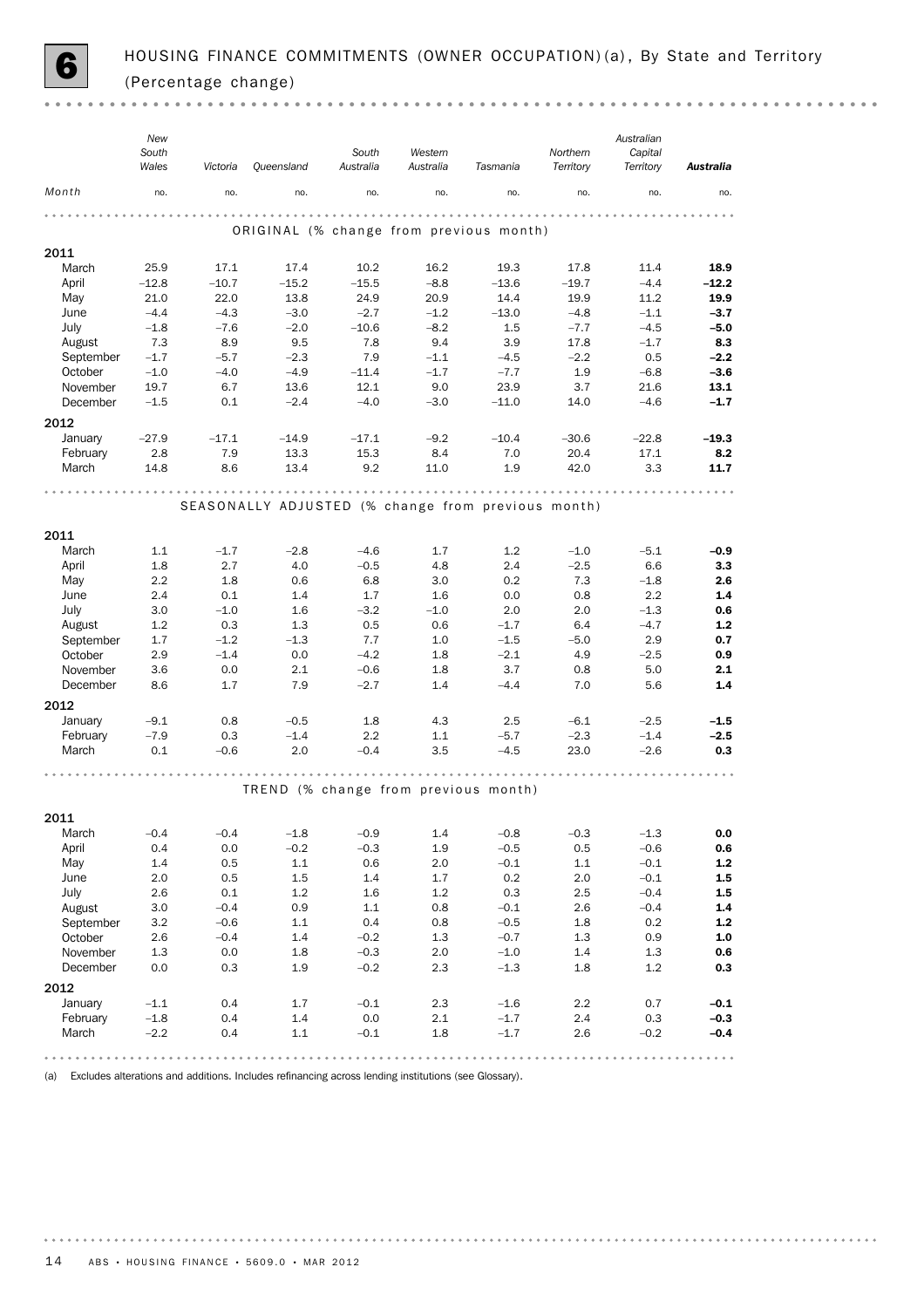|           | New<br>South |          |            | South                   | Western   |          | Northern  | Australian<br>Capital |           |
|-----------|--------------|----------|------------|-------------------------|-----------|----------|-----------|-----------------------|-----------|
|           | Wales        | Victoria | Queensland | Australia               | Australia | Tasmania | Territory | Territory             | Australia |
| Month     | \$m          | \$m\$    | \$m\$      | \$m\$                   | \$m\$     | \$m      | \$m       | \$m                   | \$m       |
|           |              |          |            | ORIGINAL                |           |          |           |                       |           |
| 2011      |              |          |            |                         |           |          |           |                       |           |
| March     | 4517         | 3720     | 2 4 3 7    | 771                     | 1631      | 187      | 107       | 257                   | 13 628    |
| April     | 4 0 0 5      | 3 3 4 8  | 2 1 1 7    | 672                     | 1505      | 173      | 79        | 244                   | 12 14 2   |
| May       | 4775         | 4 0 9 0  | 2 3 8 4    | 833                     | 1771      | 200      | 98        | 276                   | 14 4 26   |
| June      | 4692         | 3942     | 2 2 7 8    | 789                     | 1704      | 169      | 93        | 260                   | 13 9 27   |
| July      | 4 4 7 0      | 3773     | 2 2 9 3    | 724                     | 1566      | 176      | 80        | 268                   | 13 3 5 1  |
| August    | 4829         | 4 0 3 3  | 2 4 8 0    | 761                     | 1694      | 174      | 96        | 239                   | 14 307    |
| September | 4 6 1 3      | 3 7 7 2  | 2 3 4 8    | 848                     | 1676      | 167      | 99        | 247                   | 13770     |
| October   | 4534         | 3 5 4 0  | 2 2 3 9    | 725                     | 1627      | 158      | 97        | 240                   | 13 159    |
| November  | 5 3 5 0      | 3848     | 2 5 5 8    | 817                     | 1823      | 190      | 100       | 279                   | 14 964    |
| December  | 5 3 3 5      | 3790     | 2473       | 795                     | 1722      | 170      | 119       | 259                   | 14 663    |
| 2012      |              |          |            |                         |           |          |           |                       |           |
| January   | 3810         | 3 1 5 8  | 2 101      | 642                     | 1577      | 151      | 82        | 203                   | 11724     |
| February  | 3748         | 3 2 5 4  | 2 3 4 6    | 718                     | 1746      | 166      | 101       | 233                   | 12 3 13   |
| March     | 4 3 8 6      | 3 5 0 6  | 2 6 3 0    | 797                     | 1956      | 172      | 138       | 247                   | 13832     |
|           |              |          |            |                         |           |          |           |                       |           |
|           |              |          |            | SEASONALLY ADJUSTED (b) |           |          |           |                       |           |
| 2011      |              |          |            |                         |           |          |           |                       |           |
| March     | 4 2 1 5      | 3 5 3 9  | 2 1 3 0    | 708                     | 1522      | 169      | 89        | 243                   | 12 614    |
| April     | 4 2 3 2      | 3775     | 2 2 7 1    | 730                     | 1628      | 174      | 85        | 253                   | 13 136    |
| May       | 4 3 0 9      | 3769     | 2 2 7 5    | 771                     | 1646      | 182      | 91        | 253                   | 13 351    |
| June      | 4 4 4 4      | 3764     | 2 2 8 6    | 774                     | 1641      | 177      | 93        | 259                   | 13 4 37   |
| July      | 4511         | 3762     | 2 3 6 5    | 751                     | 1615      | 182      | 91        | 261                   | 13 5 82   |
| August    | 4588         | 3778     | 2 4 1 5    | 741                     | 1613      | 172      | 95        | 243                   | 13 5 85   |
| September | 4 5 4 3      | 3 6 8 4  | 2 2 7 1    | 834                     | 1642      | 169      | 96        | 244                   | 13 517    |
| October   | 4 6 18       | 3 5 8 5  | 2 2 6 6    | 771                     | 1662      | 168      | 96        | 245                   | 13 450    |
| November  | 4 7 5 1      | 3619     | 2 3 5 2    | 751                     | 1683      | 179      | 97        | 245                   | 13746     |
| December  | 5 0 5 7      | 3586     | 2442       | 743                     | 1716      | 167      | 109       | 246                   | 13973     |
| 2012      |              |          |            |                         |           |          |           |                       |           |
| January   | 4807         | 3640     | 2 4 8 0    | 737                     | 1803      | 169      | 103       | 251                   | 13 959    |
| February  | 4 3 9 2      | 3 5 6 0  | 2 4 2 2    | 750                     | 1815      | 165      | 106       | 247                   | 13 3 94   |
| March     | 4 2 4 3      | 3 4 9 7  | 2 4 0 5    | 752                     | 1903      | 160      | 116       | 241                   | 13 3 5 4  |
|           |              |          |            |                         |           |          |           |                       |           |
|           |              |          |            | TRED(b)                 |           |          |           |                       |           |
| 2011      |              |          |            |                         |           |          |           |                       |           |
| March     | 4 2 6 6      | 3 6 8 0  | 2 1 9 1    | 747                     | 1587      | 174      | 88        | 249                   | 13 047    |
| April     | 4 2 8 0      | 3 7 0 2  | 2 2 1 0    | 743                     | 1598      | 175      | 88        | 251                   | 13 090    |
| May       | 4 3 2 7      | 3733     | 2 2 5 6    | 747                     | 1611      | 176      | 89        | 253                   | 13 2 19   |
| June      | 4 3 9 2      | 3758     | 2 3 0 1    | 757                     | 1622      | 177      | 91        | 254                   | 13 3 7 4  |
| July      | 4 4 6 8      | 3757     | 2 3 2 6    | 768                     | 1629      | 176      | 92        | 253                   | 13 4 8 1  |
| August    | 4553         | 3731     | 2 3 3 1    | 775                     | 1632      | 175      | 94        | 250                   | 13 5 54   |
| September | 4647         | 3691     | 2 3 3 5    | 775                     | 1640      | 173      | 95        | 248                   | 13617     |
| October   | 4 7 2 1      | 3652     | 2 3 4 6    | 770                     | 1660      | 172      | 97        | 246                   | 13673     |
| November  | 4 7 5 3      | 3623     | 2 3 6 7    | 762                     | 1695      | 170      | 100       | 246                   | 13 7 14   |
| December  | 4 7 3 7      | 3599     | 2 3 9 3    | 754                     | 1737      | 169      | 103       | 246                   | 13725     |
| 2012      |              |          |            |                         |           |          |           |                       |           |
| January   | 4677         | 3578     | 2 4 1 7    | 748                     | 1781      | 167      | 106       | 247                   | 13 699    |
| February  | 4587         | 3 5 5 8  | 2 4 3 6    | 743                     | 1824      | 166      | 109       | 247                   | 13 643    |
| March     | 4 4 8 8      | 3544     | 2 4 5 3    | 738                     | 1860      | 164      | 111       | 246                   | 13 574    |
|           |              |          |            |                         |           |          |           |                       |           |

(a) Excludes alterations and additions. Includes refinancing across lending institutions (see Glossary).

(b) Sum of states and territories may not equal Australian total (see paragraph 26 in Explanatory Notes).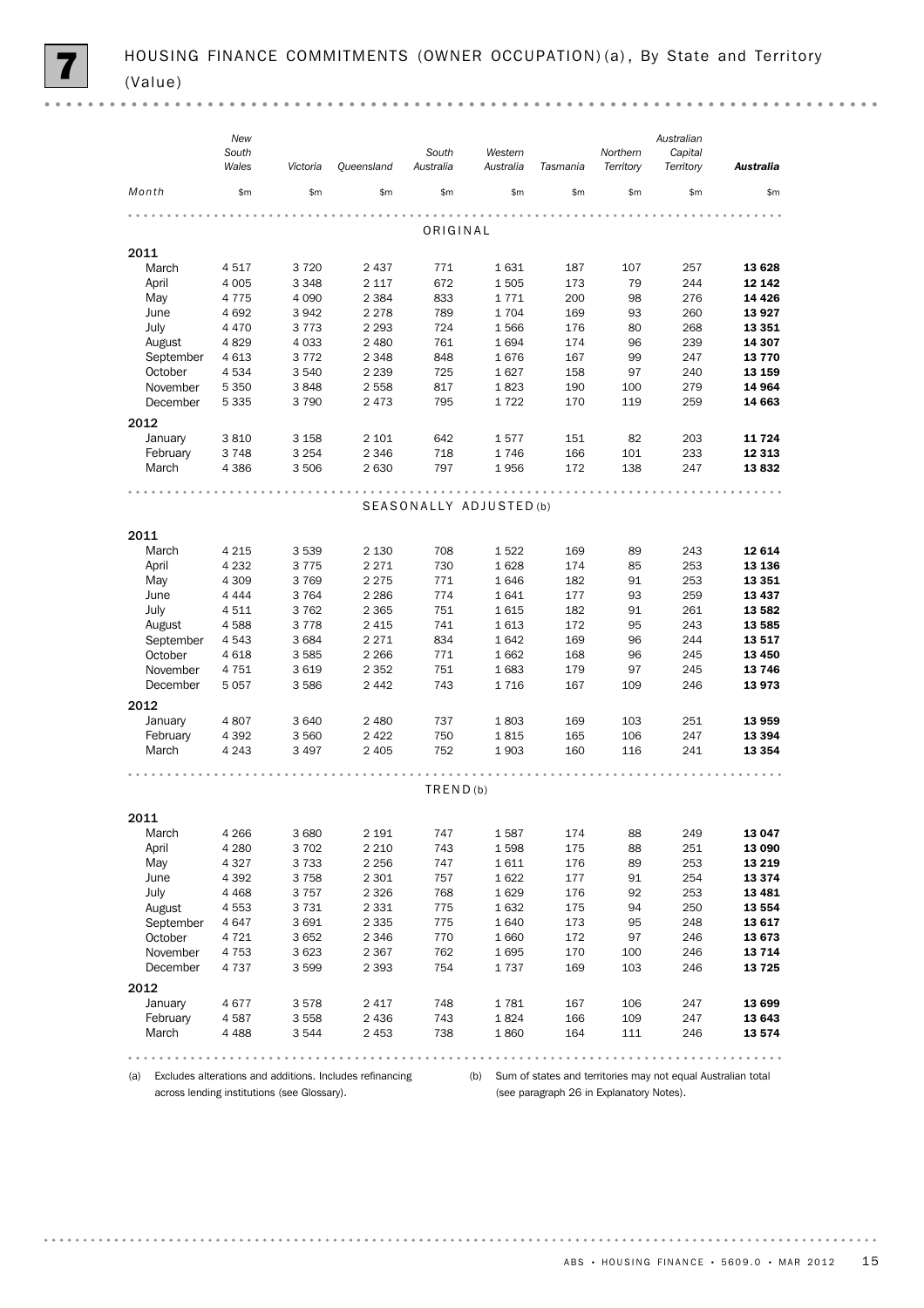| Month     | Commitments<br>excluding<br>refinancing of<br>established<br>dwellings(a)<br>\$m\$ | Refinancing<br>0f<br>established<br>dwellings(b)<br>\$m | Alterations<br>and<br>additions<br>\$m | <b>Total</b><br>\$m\$ | Commitments<br>advanced<br>during month<br>\$m\$ | Commitments<br>cancelled<br>during<br>month(c)<br>\$m\$ | Commitments<br>not advanced<br>at end of<br>month(c)<br>\$m |
|-----------|------------------------------------------------------------------------------------|---------------------------------------------------------|----------------------------------------|-----------------------|--------------------------------------------------|---------------------------------------------------------|-------------------------------------------------------------|
|           |                                                                                    |                                                         |                                        |                       |                                                  |                                                         |                                                             |
| 2011      |                                                                                    |                                                         |                                        |                       |                                                  |                                                         |                                                             |
| March     | 9963                                                                               | 3 6 6 5                                                 | 418                                    | 14 046                | 12 766                                           | 438                                                     | 18 4 39                                                     |
| April     | 8895                                                                               | 3 2 4 7                                                 | 327                                    | 12 4 69               | 12 139                                           | 390                                                     | 18 379                                                      |
| May       | 10 271                                                                             | 4 1 5 5                                                 | 391                                    | 14817                 | 13865                                            | 431                                                     | 18 916                                                      |
| June      | 9821                                                                               | 4 1 0 6                                                 | 396                                    | 14 3 24               | 14 030                                           | 428                                                     | 18 841                                                      |
| July      | 9 3 5 1                                                                            | 4 0 0 0                                                 | 336                                    | 13 687                | 13 2 4 9                                         | 415                                                     | 18 8 65                                                     |
| August    | 9 7 9 8                                                                            | 4 5 0 9                                                 | 383                                    | 14 690                | 13897                                            | 400                                                     | 19 24 9                                                     |
| September | 9477                                                                               | 4 2 9 3                                                 | 385                                    | 14 155                | 13881                                            | 413                                                     | 19 110                                                      |
| October   | 9 1 9 8                                                                            | 3 9 6 0                                                 | 327                                    | 13 4 86               | 12 5 27                                          | 397                                                     | 19 607                                                      |
| November  | 10 637                                                                             | 4 3 2 7                                                 | 374                                    | 15 338                | 13834                                            | 413                                                     | 20 7 29                                                     |
| December  | 10 391                                                                             | 4 2 7 2                                                 | 338                                    | 15 001                | 15 338                                           | 448                                                     | 19 944                                                      |
| 2012      |                                                                                    |                                                         |                                        |                       |                                                  |                                                         |                                                             |
| January   | 8 2 1 6                                                                            | 3 5 0 8                                                 | 288                                    | 12 012                | 12 787                                           | 418                                                     | 18 721                                                      |
| February  | 8 3 6 6                                                                            | 3947                                                    | 342                                    | 12 654                | 12 007                                           | 365                                                     | 19 003                                                      |
| March     | 9454                                                                               | 4 3 7 7                                                 | 372                                    | 14 203                | 12893                                            | 455                                                     | 19 700                                                      |

(a) Excludes alterations and additions.

(b) Only includes refinancing across lending institutions (see Glossary)

(c) These figures sometimes reflect a rebasing of the data by one or more lenders, without adjustment to earlier periods' commitments advanced or cancelled.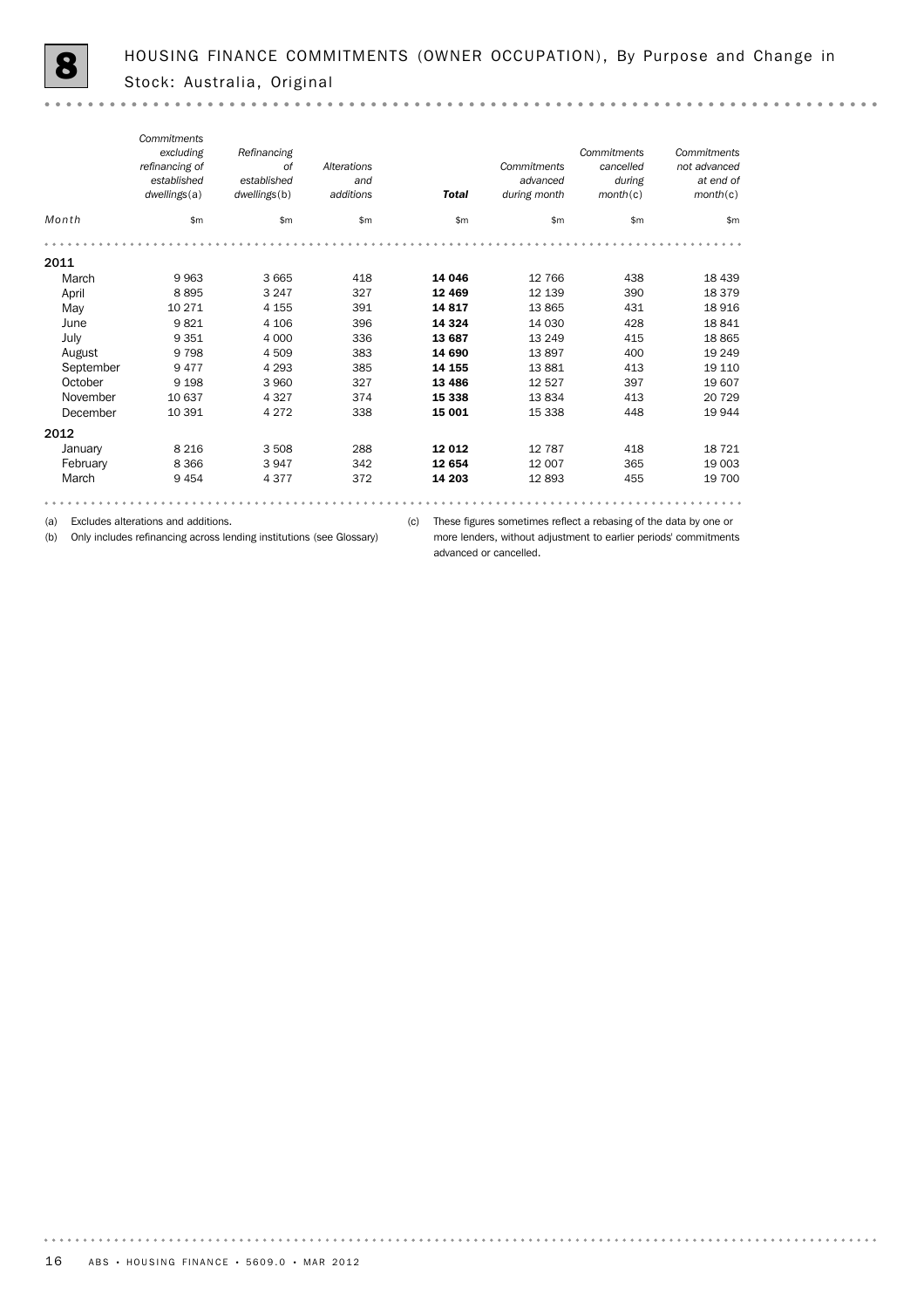HOUSING FINANCE COMMITMENTS (OWNER OCCUPATION) (a), First Home Buyers and Fixed Rate Loans: Australia, Original

 $\mathbf{a} \cdot \mathbf{a} \cdot \mathbf{a} \cdot \mathbf{a}$ 

|           | FIRST HOME BUYERS                   |                       |           | <b>FIXED RATE LOANS</b><br>(2 YEARS OR LONGER) (b) |                       |           | ALL DWELLINGS<br><b>FINANCED</b>                      |
|-----------|-------------------------------------|-----------------------|-----------|----------------------------------------------------|-----------------------|-----------|-------------------------------------------------------|
|           | <b>Dwellings</b>                    | % of all<br>dwellings | Average   | Dwellings                                          | % of all<br>dwellings | Average   | Average                                               |
|           | financed                            | financed              | loan size | financed                                           | financed              | loan size | loan size                                             |
| Month     | no.                                 | %                     | \$'000    | no.                                                | %                     | \$'000    | \$'000                                                |
|           |                                     |                       |           |                                                    |                       |           |                                                       |
| 2011      |                                     |                       |           |                                                    |                       |           |                                                       |
| March     | 7854                                | 17.2                  | 283.1     | 3 3 3 6                                            | 7.3                   | 266.2     | 298.6                                                 |
| April     | 6842                                | 17.1                  | 288.3     | 2 3 8 3                                            | 5.9                   | 273.2     | 303.1                                                 |
| May       | 8029                                | 16.7                  | 289.2     | 3 0 4 9                                            | 6.3                   | 274.6     | 300.4                                                 |
| June      | 7 5 8 0                             | 16.4                  | 284.7     | 3 2 0 4                                            | 6.9                   | 279.8     | 301.2                                                 |
| July      | 7 1 5 2                             | 16.3                  | 287.8     | 2895                                               | 6.6                   | 280.6     | 303.9                                                 |
| August    | 7814                                | 16.4                  | 287.6     | 2826                                               | 5.9                   | 260.9     | 300.8                                                 |
| September | 8 2 3 4                             | 17.7                  | 283.6     | 3933                                               | 8.5                   | 271.9     | 296.1                                                 |
| October   | 8571                                | 19.1                  | 283.4     | 4 7 4 0                                            | 10.6                  | 274.7     | 293.5                                                 |
| November  | 10 131                              | 20.0                  | 282.6     | 5 6 5 6                                            | 11.1                  | 284.1     | 295.0                                                 |
| December  | 10 4 20                             | 20.9                  | 283.1     | 5829                                               | 11.7                  | 283.8     | 294.2                                                 |
| 2012      |                                     |                       |           |                                                    |                       |           |                                                       |
| January   | 8 1 7 0                             | 20.3                  | 280.9     | 4599                                               | 11.4                  | 284.0     | 291.5                                                 |
| February  | 7498                                | 17.2                  | 277.6     | 5 1 7 5                                            | 11.9                  | 283.7     | 282.8                                                 |
| March     | 7969                                | 16.4                  | 279.6     | 7 0 6 0                                            | 14.5                  | 300.9     | 284.5                                                 |
|           |                                     |                       |           |                                                    |                       |           |                                                       |
| (a)       | Excludes alterations and additions. |                       |           | (b)                                                |                       |           | Includes refinancing across lending institutions (see |

Glossary).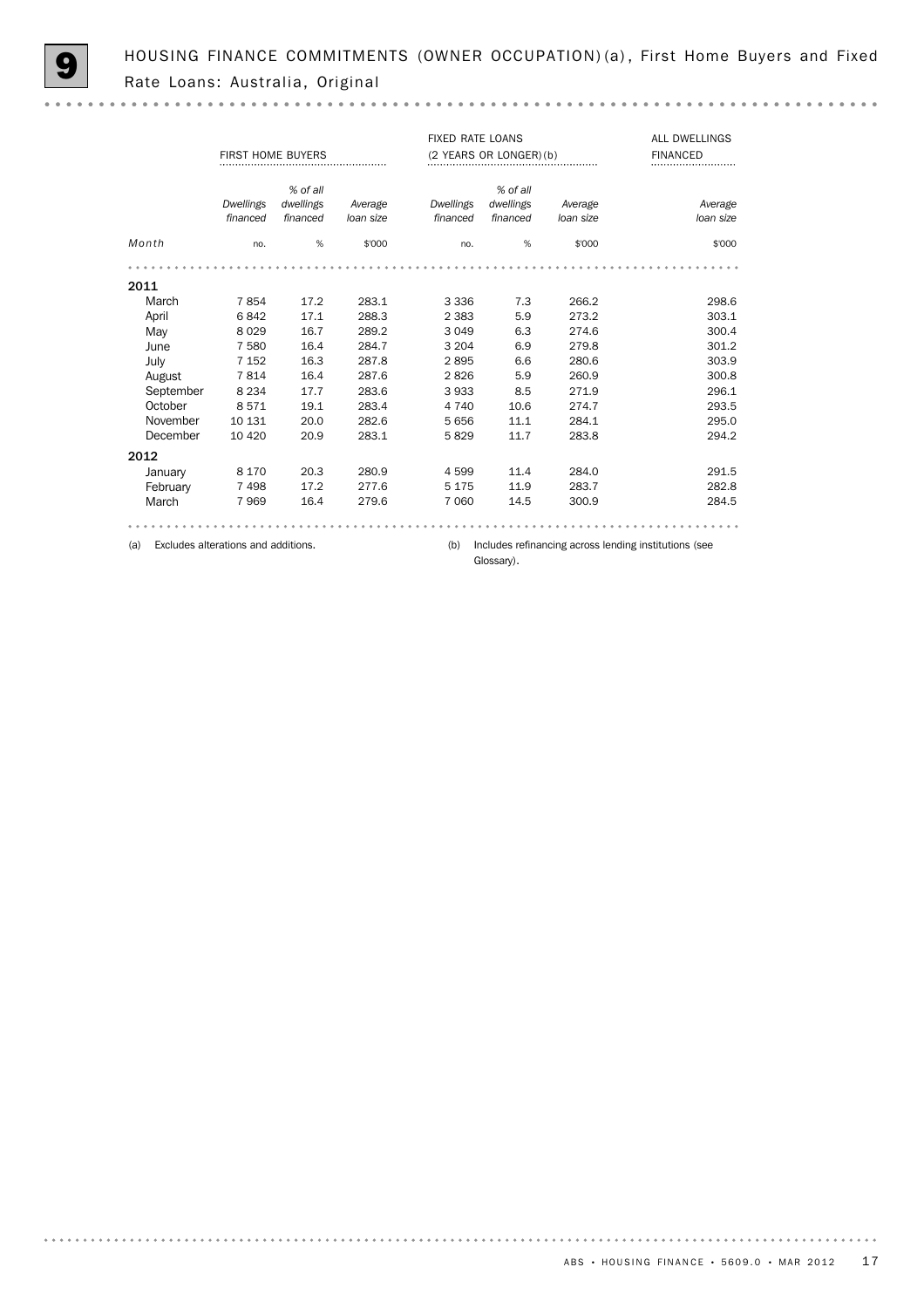

HOUSING FINANCE COMMITMENTS (OWNER OCCUPATION) (a), By Purpose: State and Territory, Original - March 2012

|          |                                                       | Construction<br>of dwellings | Purchase<br>of new<br>dwellings | Purchase of<br>established<br>dwellings(b) |                | Refinancing<br>Total of established<br>dwellings(c)   | Total<br>excluding<br>refinancing |
|----------|-------------------------------------------------------|------------------------------|---------------------------------|--------------------------------------------|----------------|-------------------------------------------------------|-----------------------------------|
|          |                                                       |                              |                                 | NUMBER                                     |                |                                                       |                                   |
|          | <b>New South Wales</b>                                | 953                          | 535                             | 12 3 5 5                                   | 13843          | 5611                                                  | 8 2 3 2                           |
| Victoria |                                                       | 1523                         | 710                             | 10 271                                     | 12 504         | 4 7 1 8                                               | 7 7 8 6                           |
|          | Queensland                                            | 1074                         | 366                             | 8 2 2 2                                    | 9662           | 2993                                                  | 6669                              |
|          | South Australia                                       | 303                          | 73                              | 3 0 0 8                                    | 3 3 8 4        | 1 1 8 8                                               | 2 1 9 6                           |
|          | Western Australia                                     | 1 0 9 8                      | 242                             | 5 7 3 5                                    | 7075           | 2 5 8 3                                               | 4 4 9 2                           |
|          | Tasmania                                              | 111                          | 14                              | 735                                        | 860            | 252                                                   | 608                               |
|          | Northern Territory                                    | 25                           | 12                              | 416                                        | 453            | 159                                                   | 294                               |
|          | <b>Australian Capital Territory</b>                   | 103                          | 42                              | 689                                        | 834            | 252                                                   | 582                               |
| Total    |                                                       | 5 1 9 0                      | 1994                            | 41 431                                     | 48 615         | 17 756                                                | 30 859                            |
|          |                                                       |                              |                                 |                                            |                |                                                       |                                   |
|          |                                                       |                              |                                 | VALUE (\$M)                                |                |                                                       |                                   |
|          | <b>New South Wales</b>                                | 292                          | 200                             | 3894                                       | 4 3 8 6        | 1553                                                  | 2833                              |
| Victoria |                                                       | 379                          | 226                             | 2 9 0 1                                    | 3506           | 1 1 5 6                                               | 2 3 5 0                           |
|          | Queensland                                            | 296                          | 114                             | 2 2 2 0                                    | 2630           | 710                                                   | 1920                              |
|          | South Australia                                       | 70                           | 19                              | 707                                        | 797            | 246                                                   | 550                               |
|          | Western Australia                                     | 277                          | 79                              | 1600                                       | 1956           | 571                                                   | 1 3 8 5                           |
|          | Tasmania                                              | 22                           | 3                               | 147                                        | 172            | 39                                                    | 133                               |
|          | Northern Territory                                    | 8                            | 3                               | 127                                        | 138            | 42                                                    | 96                                |
|          | <b>Australian Capital Territory</b>                   | 26                           | 14                              | 207                                        | 247            | 60                                                    | 187                               |
| Total    |                                                       | 1 3 6 9                      | 659                             | 11803                                      | 13832          | 4 3 7 7                                               | 9 4 5 4                           |
|          |                                                       |                              |                                 |                                            |                |                                                       |                                   |
|          |                                                       |                              |                                 | AVERAGE LOAN SIZE (\$'000)                 |                |                                                       |                                   |
|          | <b>New South Wales</b>                                | 305.9                        | 374.5                           | 315.2                                      | 316.8          | 276.8                                                 | 344.2                             |
| Victoria |                                                       | 249.0                        | 318.6                           | 282.4                                      | 280.4          | 245.0                                                 | 301.8                             |
|          | Queensland                                            | 275.3                        | 311.8                           | 270.0                                      | 272.2          | 237.3                                                 | 287.9                             |
|          | South Australia                                       | 231.2                        | 261.5                           | 235.2                                      | 235.4          | 207.2                                                 | 250.7                             |
|          | Western Australia                                     | 252.1                        | 328.1                           | 278.9                                      | 276.5          | 221.0                                                 | 308.3                             |
|          | Tasmania                                              | 197.0                        | 207.5                           | 200.0                                      | 199.7          | 154.5                                                 | 218.5                             |
|          | Northern Territory                                    | 326.4                        | 260.3                           | 304.8                                      | 304.8          | 264.0                                                 | 326.9                             |
|          | <b>Australian Capital Territory</b>                   | 254.1                        | 336.6                           | 300.2                                      | 296.3          | 237.6                                                 | 321.7                             |
| Total    |                                                       | 263.9                        | 330.7                           | 284.9                                      | 284.5          | 246.5                                                 | 306.4                             |
|          |                                                       |                              |                                 |                                            |                |                                                       |                                   |
| (a)      | Excludes alterations and additions.                   |                              |                                 | (c)                                        |                | Only includes refinancing across lending institutions |                                   |
| (b)      | Includes refinancing across lending institutions (see |                              |                                 |                                            | (see Glossary) |                                                       |                                   |
|          | Glossary).                                            |                              |                                 |                                            |                |                                                       |                                   |

18 ABS • HOUSING FINANCE • 5609.0 • MAR 2012

. . . . . . . . .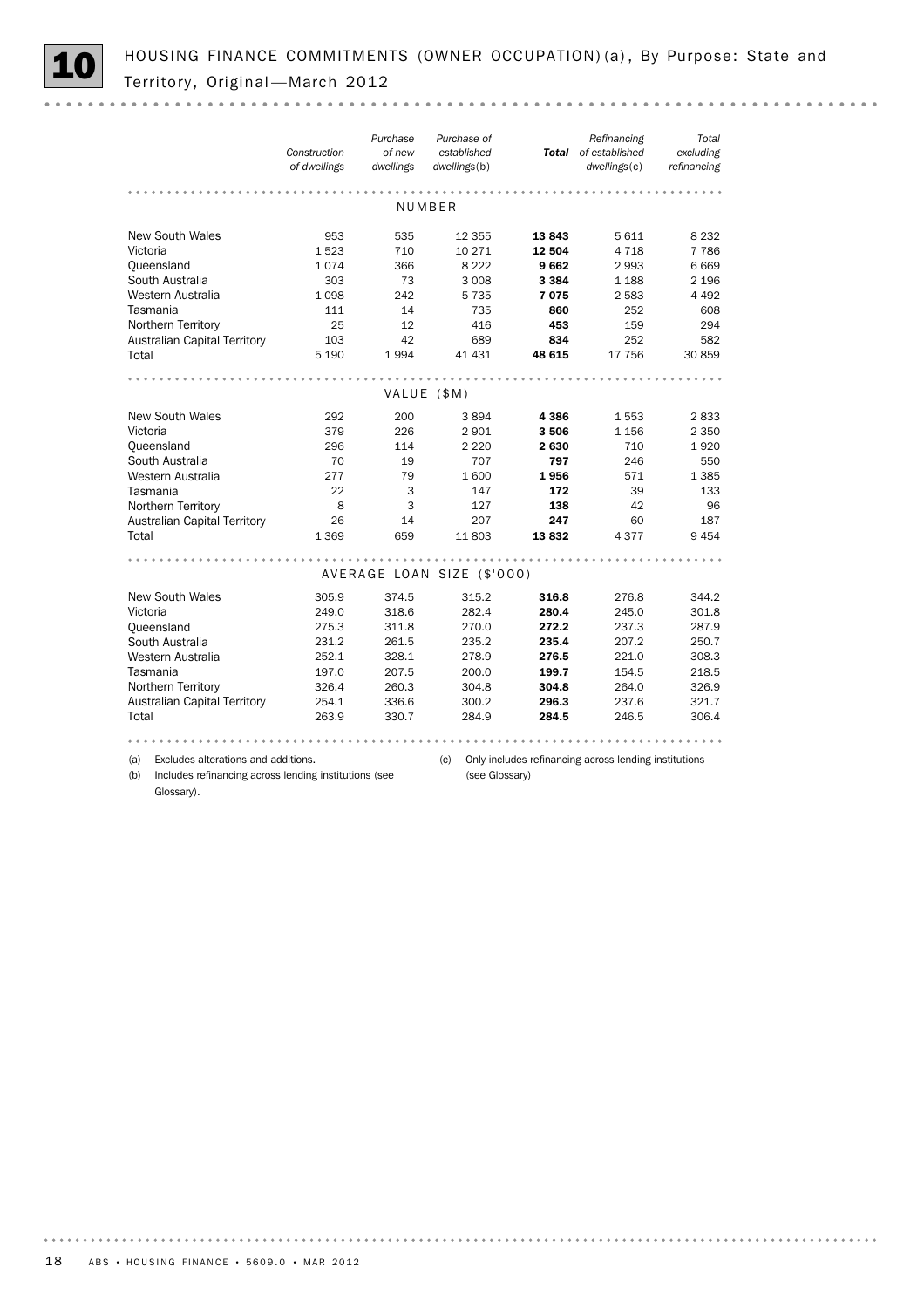

HOUSING FINANCE COMMITMENTS (OWNER OCCUPATION AND INVESTMENT HOUSING)(a),<br>By Purpose: Australia

OWNER OCCUPATION (SECURED FINANCE) INVESTMENT HOUSING(b) TOTAL

|           |              |           |                | Purchase of         | Construction | Purchase of         | Purchase of    |          |
|-----------|--------------|-----------|----------------|---------------------|--------------|---------------------|----------------|----------|
|           |              | Purchase  | Refinancing of | other               | of dwellings | dwellings by        | dwellings by   | All      |
|           | Construction | of new    | established    | established         | for rent     | individuals for     | others for     | dwelling |
|           | of dwellings | dwellings | dwellings(c)   | dwellings           | or resale    | rent or $resale(d)$ | rent or resale | finance  |
| Month     | \$m          | \$m\$     | \$m\$          | \$m                 | \$m\$        | \$m                 | \$m\$          | \$m      |
|           |              |           |                | ORIGINAL            |              |                     |                |          |
| 2011      |              |           |                |                     |              |                     |                |          |
| March     | 1 3 9 9      | 623       | 3 6 6 5        | 7940                | 535          | 5 6 0 5             | 652            | 20 419   |
| April     | 1 1 9 9      | 590       | 3 2 4 7        | 7 1 0 6             | 284          | 5 1 2 0             | 474            | 18 0 20  |
| May       | 1592         | 753       | 4 1 5 5        | 7926                | 537          | 6 2 7 6             | 667            | 21 906   |
| June      | 1471         | 713       | 4 1 0 6        | 7637                | 641          | 6 4 4 3             | 732            | 21 744   |
|           | 1 3 5 4      | 661       | 4 0 0 0        | 7 3 3 6             | 420          | 5 4 9 2             | 579            | 19842    |
| July      |              |           |                |                     |              |                     |                |          |
| August    | 1422         | 731       | 4 5 0 9        | 7646                | 693          | 5895                | 635            | 21 531   |
| September | 1 3 9 9      | 654       | 4 2 9 3        | 7 4 2 4             | 500          | 5 7 1 2             | 620            | 20 602   |
| October   | 1 2 2 7      | 651       | 3 9 6 0        | 7 3 2 0             | 319          | 5 2 1 6             | 562            | 19 256   |
| November  | 1 4 0 7      | 740       | 4 3 2 7        | 8 4 9 1             | 348          | 6 0 1 5             | 650            | 21977    |
| December  | 1 2 9 1      | 769       | 4 2 7 2        | 8 3 3 1             | 711          | 5948                | 593            | 21916    |
| 2012      |              |           |                |                     |              |                     |                |          |
| January   | 1045         | 570       | 3 5 0 8        | 6 601               | 205          | 4572                | 386            | 16886    |
| February  | 1 2 9 1      | 571       | 3947           | 6503                | 463          | 5 2 3 3             | 504            | 18 5 12  |
| March     | 1 3 6 9      | 659       | 4377           | 7 4 2 6             | 340          | 6 0 8 1             | 460            | 20 713   |
|           |              |           |                |                     |              |                     |                |          |
|           |              |           |                | SEASONALLY ADJUSTED |              |                     |                |          |
| 2011      |              |           |                |                     |              |                     |                |          |
| March     | 1 2 9 9      | 554       | 3 4 0 7        | 7 3 5 3             | 515          | 5 3 3 0             | 676            | 19 134   |
| April     | 1 3 0 7      | 665       | 3 6 3 0        | 7 5 3 4             | 359          | 5 4 3 2             | 557            | 19 4 84  |
| May       | 1428         | 694       | 3875           | 7 3 5 4             | 427          | 5 600               | 618            | 19 996   |
| June      | 1357         | 685       | 3876           | 7519                | 484          | 5 5 2 2             | 534            | 19977    |
| July      | 1 3 2 4      | 697       | 4 0 28         | 7 5 3 3             | 396          | 5 5 6 4             | 612            | 20 154   |
| August    | 1 2 9 9      | 709       | 4 1 1 7        | 7 4 5 9             | 617          | 5 5 4 6             | 555            | 20 303   |
| September | 1 3 3 2      | 680       | 4 2 0 1        | 7 3 0 4             | 461          | 5677                | 648            | 20 302   |
| October   | 1 2 8 5      | 663       | 4071           | 7 4 3 1             | 352          | 5 5 2 3             | 557            | 19882    |
| November  | 1 3 2 0      | 677       | 4071           | 7678                | 383          | 5 6 1 7             | 614            | 20 360   |
| December  | 1 3 3 6      | 693       | 4 1 5 6        | 7788                | 661          | 5937                | 567            | 21 138   |
| 2012      |              |           |                |                     |              |                     |                |          |
| January   | 1 3 3 9      | 671       | 4 1 8 6        | 7 7 6 3             | 329          | 5 7 7 7             | 508            | 20 574   |
| February  | 1 3 6 8      | 605       | 4 2 0 2        | 7 2 1 9             | 527          | 5 7 9 4             | 576            | 20 291   |
| March     | 1 3 5 2      | 620       | 4 2 5 7        | 7 1 2 4             | 346          | 5963                | 521            | 20 184   |
|           |              |           |                |                     |              |                     |                |          |
|           |              |           |                | TREND               |              |                     |                |          |
| 2011      |              |           |                |                     |              |                     |                |          |
| March     | 1 3 3 3      | 682       | 3567           | 7 4 6 6             | 401          | 5 4 9 0             | 611            | 19 550   |
| April     | 1336         | 680       | 3 6 3 9        | 7 4 3 4             | 415          | 5 4 6 9             | 603            | 19576    |
| May       | 1 3 4 3      | 684       | 3759           | 7 4 3 3             | 439          | 5 4 8 5             | 593            | 19 737   |
| June      | 1 3 4 5      | 689       | 3896           | 7 4 4 3             | 457          | 5 5 1 6             | 585            | 19 932   |
| July      | 1338         | 691       | 4014           | 7 4 3 9             | 467          | 5 5 4 8             | 585            | 20 081   |
| August    | 1 3 2 5      | 691       | 4 0 8 5        | 7452                | 468          | 5574                | 589            | 20 184   |
| September | 1314         | 690       | 4 1 1 6        | 7498                | 467          | 5 602               | 592            | 20 278   |
|           |              |           |                |                     |              |                     |                |          |
| October   | 1311         | 684       | 4 1 2 7        | 7 5 5 1             | 464          | 5 6 4 0             | 590            | 20 366   |

ABS • HOUSING FINANCE • 5609.0 • MAR 2012 19

2012

(d) Includes refinancing (see Glossary).

March 1 358 629 4 222 7 365 433 5 903 530 **20 440** February 1 351 640 4 198 7 453 436 5 862 5 43 **20 485** January 1 341 653 4 173 7 531 448 5 811 554 **20 511** 

December 1 330 665 4 150 7 579 454 5 753 567 **20 499** November 1 319 676 4 136 7 584 458 5 694 5 80 20 447

(c) Only includes refinancing across lending institutions (see Glossary).

(a) Excludes alterations and additions. (b) Excludes revolving credit.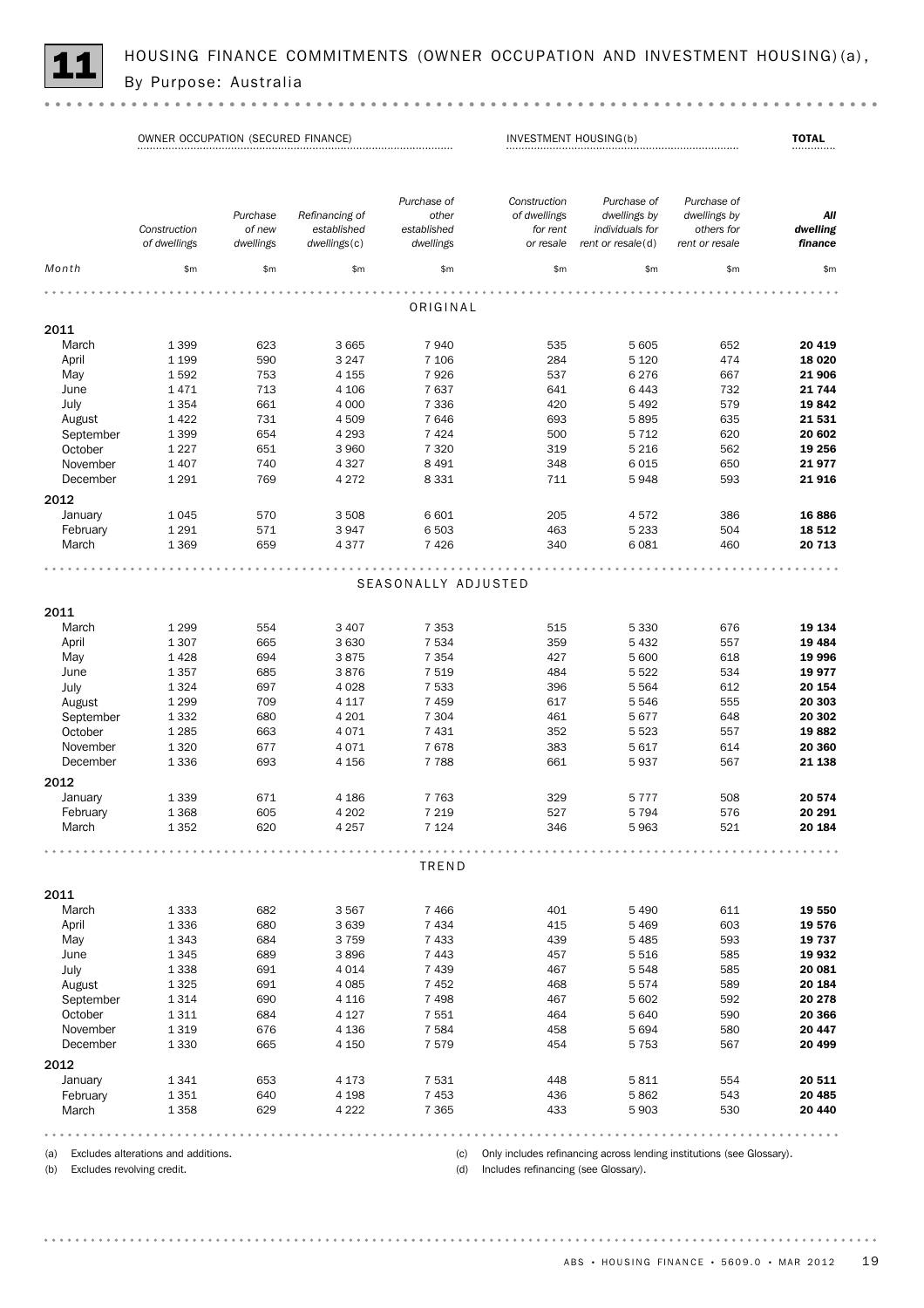HOUSING LOAN OUTSTANDINGS TO HOUSEHOLDS (OWNER OCCUPATION AND INVESTMENT HOUSING), By Lender: Australia

|                       |                        | Permanent                       |                            | <b>Total Authorised</b>                  |                                   |                     |               |
|-----------------------|------------------------|---------------------------------|----------------------------|------------------------------------------|-----------------------------------|---------------------|---------------|
|                       | Banks(a)               | <b>Building</b><br>Societies(a) | Credit<br>Co-operatives(a) | Deposit-taking<br>Institutions (ADIs)(a) | Securitisation<br>Vehicles(b)     | Other<br>Lenders(b) | Total         |
| Month                 | \$m                    | \$m\$                           | \$m                        | \$m\$                                    | \$m\$                             | \$m                 | \$m\$         |
|                       |                        |                                 |                            | OWNER-OCCUPIED HOUSING                   |                                   |                     |               |
| 2011                  |                        |                                 |                            |                                          |                                   |                     |               |
| March                 | 677 068                | 13 603                          | 31 7 26                    | 722 397                                  | na                                | na                  | na            |
| April                 | 681 187                | 13 7 24                         | 32 052                     | 726 963                                  | na                                | na                  | na            |
| May                   | 686 264                | 14 217                          | 32 361                     | 732 842                                  | na                                | na                  | na            |
| June                  | 692 628                | 14 004                          | 32 492                     | 739 124                                  | na                                | na                  | na            |
| July                  | 695 621                | 14 115                          | 32 659                     | 742 395                                  | na                                | na                  | na            |
| August                | 699 981                | 14 207                          | 32 807                     | 746 995                                  | na                                | na                  | na            |
| September             | 705 161                | 14 265                          | 31 339                     | 750 765                                  | na                                | na                  | na            |
| October               | 709 838                | 14 3 54                         | 30 810                     | 755 002                                  | na                                | na                  | na            |
| November              | 713 551                | 14 407                          | 30 953                     | 758 911                                  | na                                | na                  | na            |
| December              | 720 948                | 11 682                          | 31 084                     | 763 714                                  | na                                | na                  | na            |
| 2012                  |                        |                                 |                            |                                          |                                   |                     |               |
| January               | 725 015                | 11 768                          | 31 208                     | 767 991                                  | na                                | na                  | na            |
| February              | 729 282                | 11829                           | 30 618                     | 771 729                                  | na                                | na                  | na            |
| March                 | 733 601                | 12 3 94                         | 29 4 95                    | 775 490                                  | na                                | na                  | na            |
|                       |                        |                                 |                            |                                          |                                   |                     |               |
|                       |                        |                                 |                            | INVESTMENT HOUSING                       |                                   |                     |               |
|                       |                        |                                 |                            |                                          |                                   |                     |               |
| 2011                  |                        |                                 |                            |                                          |                                   |                     |               |
| March                 | 338 425                | 4 1 3 7                         | 6529                       | 349 091                                  | na                                | na                  | na            |
| April                 | 339 804                | 4 1 7 8                         | 6578                       | 350 560                                  | na                                | na                  | na            |
| May                   | 342 014                | 4 3 0 2                         | 6647                       | 352 963                                  | na                                | na                  | na            |
| June                  | 345 220                | 4 247                           | 6673                       | 356 140                                  | na                                | na                  | na            |
| July                  | 346 737                | 4 2 7 5                         | 6 7 1 2                    | 357 724                                  | na                                | na                  | na            |
| August                | 349 161                | 4 3 0 4                         | 6746                       | 360 211                                  | na                                | na                  | na            |
| September             | 351 400                | 4 3 2 0                         | 6420                       | 362 140                                  | na                                | na                  | na            |
| October               | 353 473                | 4 3 4 2                         | 6 2 4 0                    | 364 055                                  | na                                | na                  | na            |
| November              | 355 234                | 4 3 5 4                         | 6 2 5 8                    | 365 846                                  | na                                | na                  | na            |
| December              | 358 683                | 3 1 9 9                         | 6 2 6 3                    | 368 145                                  | na                                | na                  | na            |
| 2012                  |                        |                                 |                            |                                          |                                   |                     |               |
| January               | 360 221                | 3 2 1 5                         | 6 2 8 0                    | 369 716                                  | na                                | na                  | na            |
| February              | 362 173                | 3 2 3 1                         | 6 2 2 8                    | 371 632                                  | na                                | na                  | na            |
| March                 | 364 734                | 3 2 6 4                         | 6028                       | 374 026                                  | na                                | na                  | na            |
|                       |                        |                                 |                            |                                          |                                   |                     |               |
|                       |                        |                                 |                            |                                          |                                   |                     |               |
|                       |                        |                                 |                            | ALL RESIDENTIAL HOUSING                  |                                   |                     |               |
| 2011                  |                        |                                 |                            |                                          |                                   |                     |               |
| March                 | 1 0 1 5 4 9 3          | 17 740                          | 38 255                     | 1071488                                  | 106 641                           | 14 658              | 1 192 787     |
| April                 | 1 0 20 9 9 1           | 17 902                          | 38 630                     | 1077523                                  | na                                | na                  | na            |
| May                   | 1 0 28 2 78            | 18 5 19                         | 39 008                     | 1 085 805                                | na                                | na                  | na            |
| June                  | 1 037 848              | 18 251                          | 39 165                     | 1 095 264                                | 108 768                           | 14 345              | 1 2 1 8 3 7 7 |
| July                  | 1 042 358              | 18 390                          | 39 371                     | 1 100 119                                | na                                | na                  | na            |
| August                | 1 049 142              | 18 511                          | 39 553                     | 1 107 206                                | na                                | na                  | na            |
| September             | 1 056 561              | 18 5 85                         | 37 759                     | 1 112 905                                | 110 719                           | 11 855              | 1 2 3 4 4 7 9 |
| October               | 1 063 311              | 18 696                          | 37 050                     | 1 119 057                                | na                                | na                  | na            |
| November              | 1 0 68 7 85            | 18761                           | 37 211                     | 1 124 757                                | na                                | na                  | na            |
| December              | 1079631                | 14 881                          | 37 347                     | 1 131 859                                | 110 526                           | 11 487              | 1 253 872     |
|                       |                        |                                 |                            |                                          |                                   |                     |               |
| 2012                  |                        |                                 |                            |                                          |                                   |                     |               |
| January<br>February   | 1 085 236<br>1 091 455 | 14 983<br>15 060                | 37 488<br>36 846           | 1 137 707<br>1 143 361                   | na<br>na                          | na<br>na            | na<br>na      |
| March                 | 1 098 335              | 15 658                          | 35 523                     | 1 149 516                                | nya                               | nya                 | nya           |
|                       |                        |                                 |                            |                                          |                                   |                     |               |
|                       |                        |                                 |                            |                                          |                                   |                     |               |
| not available<br>na   |                        |                                 |                            | Source APRA.<br>(a)                      |                                   |                     |               |
| nya not yet available |                        |                                 |                            | (b)                                      | Source ABS quarterly collections. |                     |               |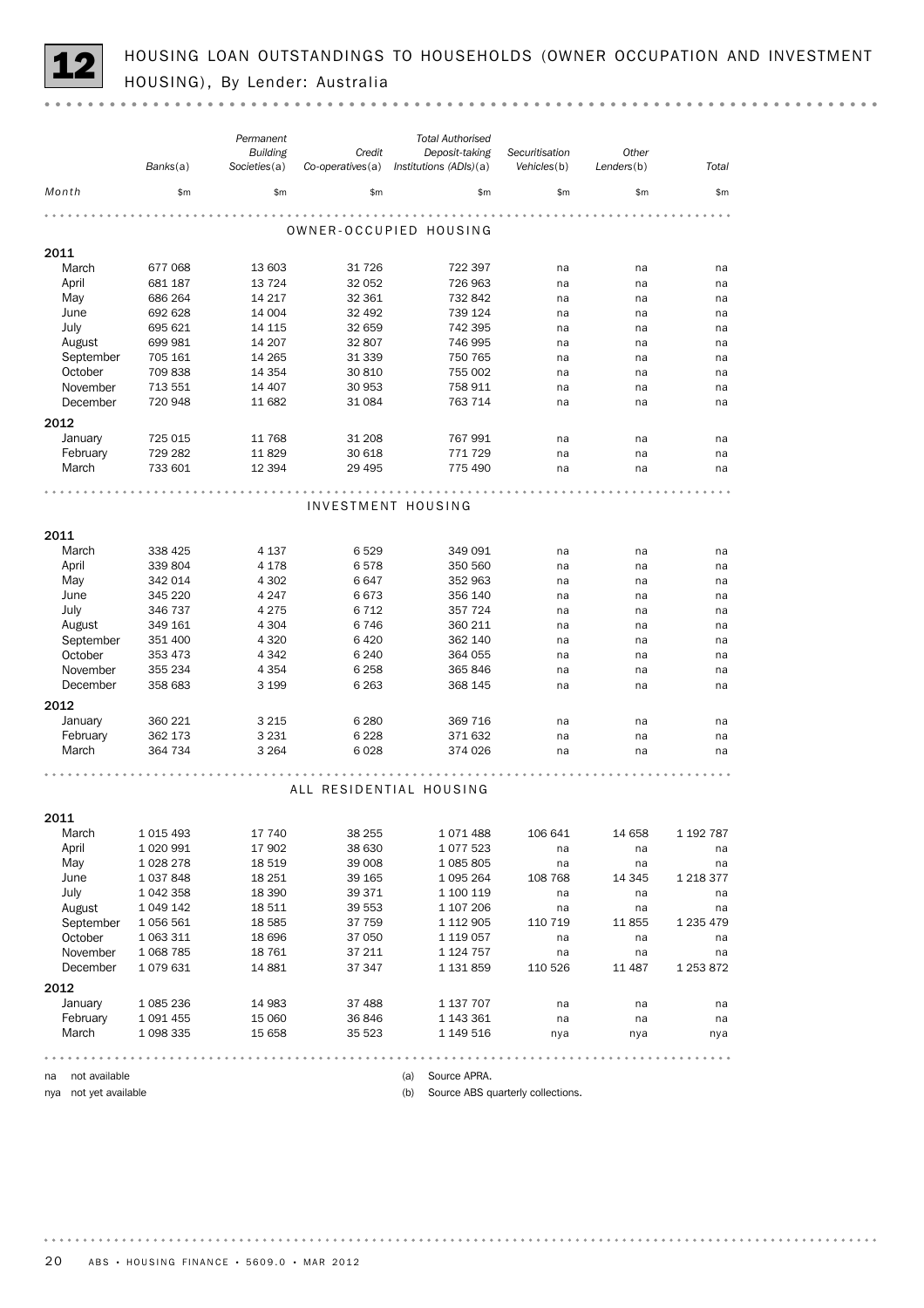#### EFFECT OF NEW SEASONALLY ADJUSTED ESTIMATES ON TREND ESTIMATES

SENSITIVITY ANALYSIS

Readers should exercise care when interpreting the trend estimates of recent months because they will be revised when next month's seasonally adjusted estimates become available. For further information, see paragraphs 30 and 31 in the Explanatory Notes.

The graph below presents the effect of two possible scenarios on the trend estimates:

1 The April 2012 seasonally adjusted estimate of the number of dwelling commitments is higher than the March 2012 seasonally adjusted estimate by 2.1%.

2 The April 2012 seasonally adjusted estimate of the number of dwelling commitments is lower than the March 2012 seasonally adjusted estimate by 2.1%.

The percentage change chosen is the average absolute percentage change of the seasonally adjusted series, based on the last 10 years of data.

#### NUMBER OF OWNER OCCUPIED DWELLING FINANCE COMMITMENTS



|                |           |        | WHAT IF NFXT MONTH'S |        | SEASONALLY ADJUSTED ESTIMATE: |        |
|----------------|-----------|--------|----------------------|--------|-------------------------------|--------|
|                | Trend as  |        | $(1)$ rises by 2.1%  |        | $(2)$ falls by 2.1%           |        |
|                | published |        | on this month        |        | on this month                 |        |
|                |           | %      |                      | %      |                               | %      |
|                | no.       | change | no.                  | change | no.                           | change |
| September 2011 | 46 208    | 1.2    | 46 208               | 1.2    | 46 208                        | 1.2    |
| October 2011   | 46 656    | 1.0    | 46 666               | 1.0    | 46 704                        | 1.1    |
| November 2011  | 46 959    | 0.6    | 46 968               | 0.6    | 47 034                        | 0.7    |
| December 2011  | 47 084    | 0.3    | 47 086               | 0.3    | 47 119                        | 0.2    |
| January 2012   | 47 049    | $-0.1$ | 47 051               | $-0.1$ | 46 964                        | $-0.3$ |
| February 2012  | 46 911    | $-0.3$ | 46 946               | $-0.2$ | 46 658                        | $-0.7$ |
| March 2012     | 46 715    | $-0.4$ | 46835                | $-0.2$ | 46 293                        | $-0.8$ |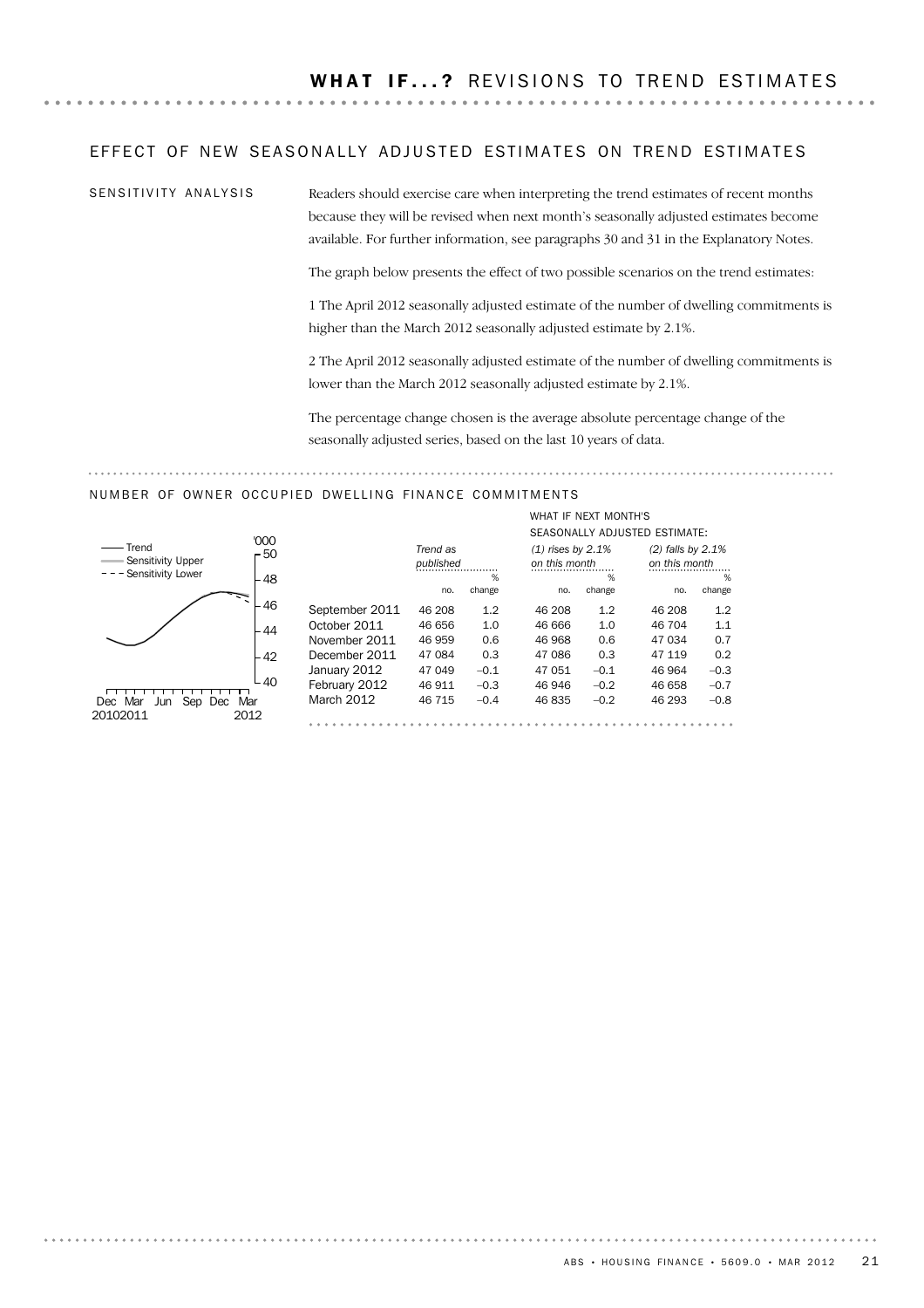### EXPLANATORY NOTES

| <b>INTRODUCTION</b> | 1 This publication presents statistics on housing finance commitments made by<br>significant lenders. This includes secured finance commitments for the construction or<br>purchase of owner occupied dwellings and finance commitments for the construction or<br>purchase of dwellings for rent or resale (investment housing). Also included are the<br>outstanding values of housing loan assets to individuals held by lenders at the end of<br>each reference month.                                                                                                                                                                                                                                                                                                                                                                                            |
|---------------------|-----------------------------------------------------------------------------------------------------------------------------------------------------------------------------------------------------------------------------------------------------------------------------------------------------------------------------------------------------------------------------------------------------------------------------------------------------------------------------------------------------------------------------------------------------------------------------------------------------------------------------------------------------------------------------------------------------------------------------------------------------------------------------------------------------------------------------------------------------------------------|
| SCOPE               | Finance commitments made by the following types of lenders are included:<br>2<br>■ Banks<br>Permanent building societies<br>Credit unions/cooperative credit societies<br>Life or general insurance companies<br>General government enterprises<br>Superannuation funds<br>Securitisers of mortgage assets (wholesale lenders) which provide funds to<br>borrowers through a retail intermediary (e.g. mortgage originators)<br>Registered Financial Corporations (RFCs).                                                                                                                                                                                                                                                                                                                                                                                             |
|                     | <b>3</b> All lending commitments are classified to the lender type which is (or will be) the<br>legal lender on the corresponding loan contract. Commitments are published for two<br>broad groupings of lender type: Banks and Non-Banks; the Non-Bank grouping also has<br>the components Permanent Building Societies and Wholesale Lenders n.e.c. published.                                                                                                                                                                                                                                                                                                                                                                                                                                                                                                      |
|                     | 4 Housing loan outstandings are classified to the following lender types: Banks;<br>Permanent Building societies; Credit unions/cooperative credit societies; Securitisation<br>vehicles; and Other lenders n.e.c The first three of these types are components of the<br>grouping Authorised Deposit-taking Institutions (ADIs). Loan outstandings for the ADI<br>lender types are published monthly, and are classified by purpose (owner occupied<br>housing or investment housing). All other institutions, including securitisation vehicles,<br>are only available on a quarterly basis. The release of loan outstandings data for those<br>lenders reporting on a quarterly basis will be lagged by one month - for example March<br>outstandings for securitisation vehicles and other lenders n.e.c. will be released from the<br>April publication onwards. |
| COVERAGE            | The statistics of housing finance commitments cover all banks and permanent<br>5<br>building societies. The largest of the remaining lenders of secured housing finance for<br>owner occupation are included so that, together with banks and building societies, at<br>least 95% of the Australian total of finance commitments is covered, and at least 90% of<br>each state total is covered. While many smaller contributors to the Non-Banks series are<br>excluded under these coverage criteria, at least 70% of finance commitments by<br>wholesale contributors are covered.                                                                                                                                                                                                                                                                                 |
|                     | 6 An annual collection is conducted to maintain and update the survey coverage of<br>housing finance commitments. New lenders are included as their lending for housing<br>becomes sufficiently large.                                                                                                                                                                                                                                                                                                                                                                                                                                                                                                                                                                                                                                                                |
|                     | From June 2001, the collection of housing finance commitments covers all<br>7<br>commitments by banks and permanent building societies, all other lenders providing<br>funds of more than \$50m in 2000, and some additional smaller other lenders where<br>necessary to maintain collection coverage (as specified in paragraph 5).                                                                                                                                                                                                                                                                                                                                                                                                                                                                                                                                  |
|                     | The statistics of housing loan outstandings cover all lenders included in the scope of<br>8<br>paragraph 2 that have been identified as holding residential loan assets on their balance<br>sheet as at the end of a particular reference month.                                                                                                                                                                                                                                                                                                                                                                                                                                                                                                                                                                                                                      |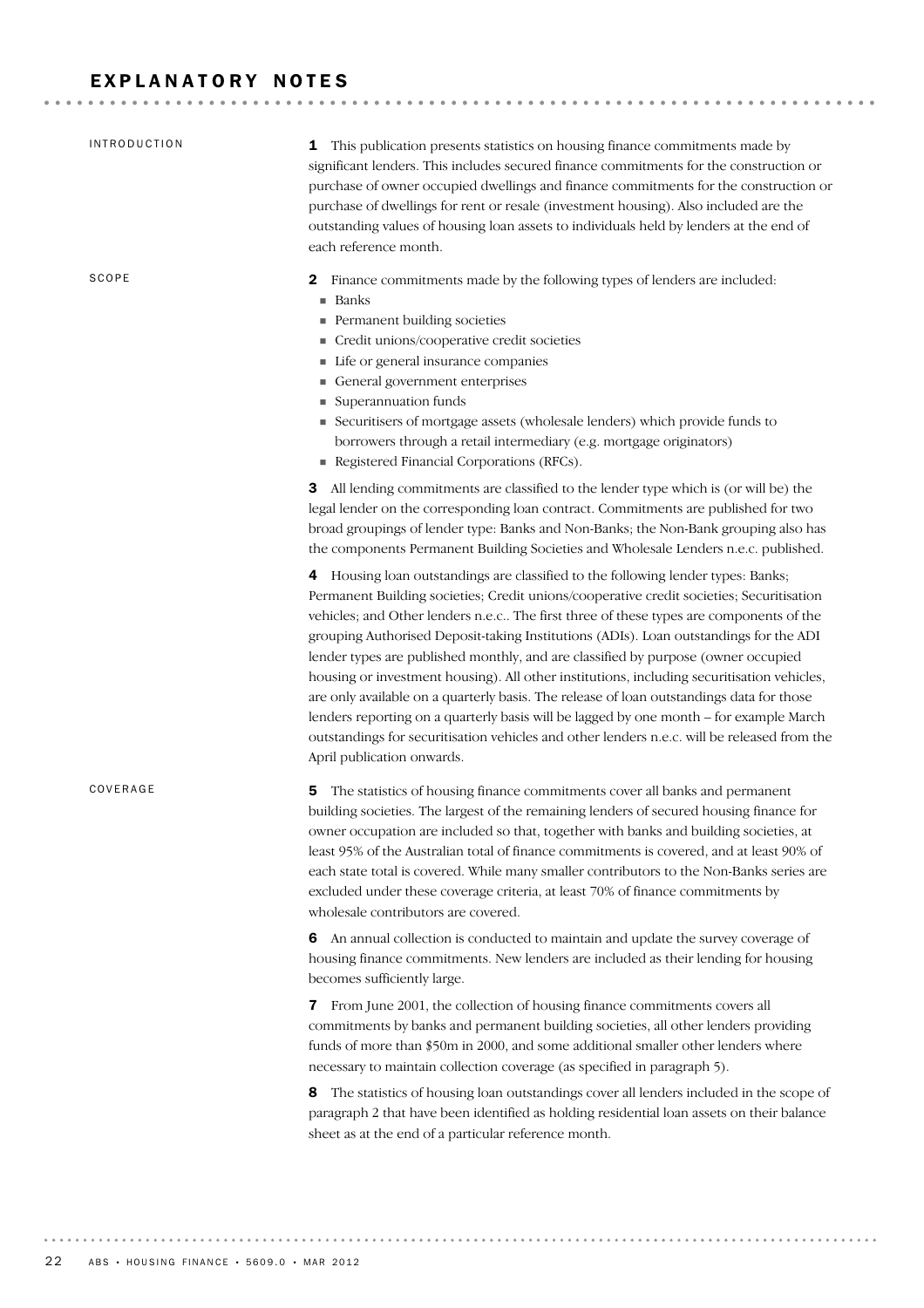SOURCES

REVISIONS

9 For banks, credit cooperatives, building societies and RFCs, the statistics in this publication are currently derived from returns submitted to the Australian Prudential Regulation Authority (APRA). The *Financial Sector (Collection of Data) Act 2001* facilitates the collection of statistical data from the financial sector, with APRA established as the central point for collection of both prudential and statistical data. In October 2001, APRA implemented new reporting forms for building societies and credit cooperatives. New reporting forms were implemented for banks in March 2002, and for RFCs in March 2003. APRA commenced collecting loan commitments data from banks, credit cooperatives, building societies in July 2002 and from RFCs in March 2003.

10 Housing finance commitments for owner occupied housing from banks, building societies and credit cooperatives are derived from form *ARF 392.0 Housing Finance* collected by APRA. Housing finance commitments for investor housing from these lenders are sourced from the *ARF 394.0 Personal Finance*. Housing finance commitments for RFCs are collected on the *RRF 392.0 Housing Finance* and *RRF 394.0 Personal Finance* for owner occupied housing and investor housing respectively.

11 Statistics on loan outstandings in table 12 are sourced from banks on form *ARF 320.0 Statement of Financial Position (Domestic Books)* with lending by building societies and credit cooperatives derived from form *ARF 323.0: Statement of Financial Position (Licensed ADI)*. While building societies and credit cooperatives with total assets greater than or equal to \$50 million are required to report this APRA return on a monthly basis, those institutions with total assets less than this threshold are only required to submit this return on a quarterly basis. An undercoverage adjustment is made in deriving table 12 in the two months between the last month in the quarter to derive estimates for the complete population on a monthly basis.

12 Electronic versions of the forms and instructions for ADIs are available on the APRA web site at

<http://www.apra.gov.au/Statistics/Reporting-forms-and-instructions-ADIs.cfm>. For RFCs, these are available at:<http://www.apra.gov.au/nonreg/Pages/default.aspx>.

13 All other institutions, including securitisation vehicles, are collected directly by the Australian Bureau of Statistics (ABS). Data on loan outstandings of households for housing purposes for these lender types are only available on a quarterly basis. The data for Other lenders n.e.c. is compiled from a range of other data sources collected by the ABS.

14 Revisions to previously published statistics are included in the publication as they occur.

**15** Changes in the classification of lenders (e.g. the conversion of a permanent building society to a bank) are reflected in the Lender series from the month of such change. Data for earlier periods for such lenders are not reclassified. Details of the establishment of new banks are published in the Reserve Bank of Australia's monthly *Bulletin* in the section on Technical Notes to Tables.

16 A wholesale lender provides funds to borrowers through a retail intermediary which may then also be responsible for the ongoing relationship with the borrower. WHOLESALE LENDERS

> 17 The Wholesale Lenders n.e.c. series almost exclusively comprises securitisation vehicles (typically special purpose trusts), established to issue mortgage backed securities. It excludes commitments where a bank or permanent building society, acting as a wholesale provider of funds, is the lender on the loan contract. Those commitments are published as bank or permanent building society commitments.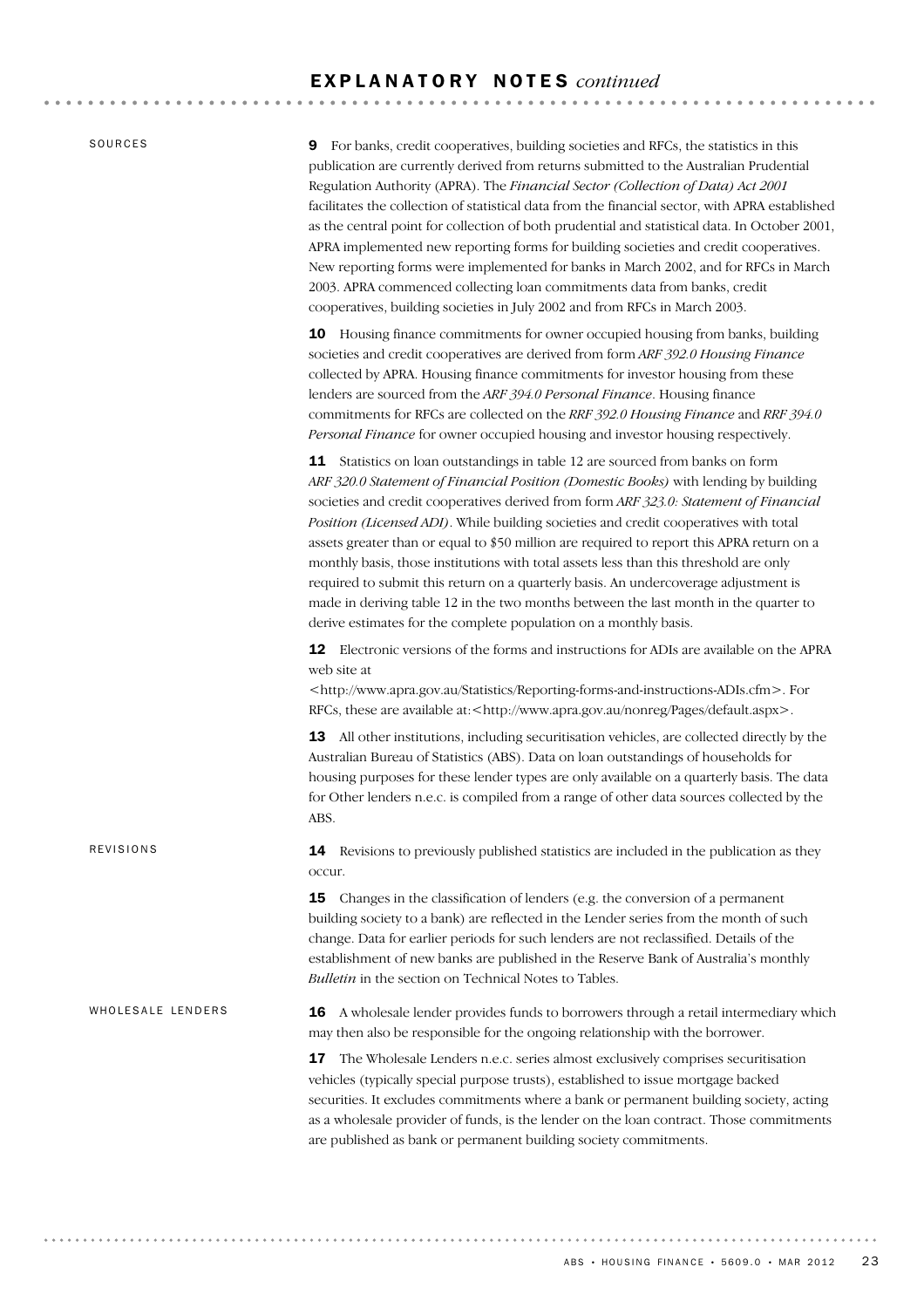#### WHOLESALE LENDERS *continued*

18 From July 1995 to July 2000, mortgage managers reported housing finance commitments on behalf of wholesale lenders. The introduction of wholesale lenders as the reporting unit does not change the scope of the collection, but has increased its coverage. This, along with the reclassification of some lending activity, increased the level of the Wholesale Lenders n.e.c. series for owner occupied housing by \$249m in July 2000.

19 Wholesale lenders contribute to the Non-Banks series for owner occupied housing, which is seasonally adjusted in table 3. A trend break was added to the Non-Banks series, shifting the trend up by 1,579 commitments and \$178m in July 2000. Revisions related to the introduction of wholesale lenders also resulted in a downward shift in the Banks' trend for owner occupied housing of 1,256 commitments and \$167m. Consequential breaks in the finance purpose trend series for owner occupied housing at July 2000 were:

- $\blacksquare$  construction finance trend shifted down 16 commitments (\$3m)
- $\blacksquare$  new dwelling finance trend shifted up 26 commitments (\$1m)
- $\blacksquare$  established dwelling finance trend shifted up 313 commitments (\$13m)
- $\blacksquare$  refinancing trend shifted up 177 commitments (\$17m)
- total finance trend shifted up  $323$  commitments (\$11m).

20 Because of difficulties experienced by Wholesale Lenders n.e.c. in accurately identifying first home buyers in their commitments, these data are not used in estimating first home buyer commitments (table 9). Instead, from July 2000, the percentage of first home buyer commitments made by all banks and permanent building societies is applied to total Wholesale Lenders n.e.c. commitments to calculate their contribution to the First Home Buyers series. As a result, first home buyer commitments were revised upwards by 0.8 percentage points in July 2000.

21 An article on the introduction of the Wholesale Lenders n.e.c. series (including implications for the First Home Buyers series) featured in the October 2000 issue of this publication. A copy of the article is available from the contact person listed on the front of the publication.

#### SEASONAL ADJUSTMENT

22 Seasonal adjustment is a means of removing the estimated effects of normal seasonal variation and 'trading day effects'. A 'trading day effect' reflects the varying amounts of activity on different days of the week and the different number of days of the week in any month (i.e. the number of Sundays, Mondays, etc.). This effect may be partly caused by the reporting practices of the lenders. Adjustment is also made for Easter which may affect the March and April estimates differently. Trading day effects are removed from the original estimates prior to the seasonal adjustment process. Seasonal adjustment does not remove the effect of irregular or non-seasonal influences (e.g. a change in interest rates) from the series.

23 Over the period from early 1990 to April 1995, four of the major banks changed from reporting for the four or five weeks ending on the last Wednesday of each month to reporting on a calendar month basis. The published seasonally adjusted data take account of this change in pattern.

24 Rapid change in the financial sector, and particularly developments in the provision of housing finance, may cause changes in the seasonal and trading day patterns of the housing finance data. Examples include changes in the classification of financial institutions (particularly the reclassification of non-bank financial institutions to banks) and the increased use of mortgage securitisation.

25 Estimation of seasonal adjustment and trading day factors that reflect the full effect of recent developments is not possible until a sufficient number of years of data have been collected. When changes are occurring in the seasonal patterns, larger revisions to the seasonally adjusted series can be expected at the time of the annual seasonal re-analysis. Accordingly, the trend estimate data provide a more reliable indicator of

. . . . . . . . . . . .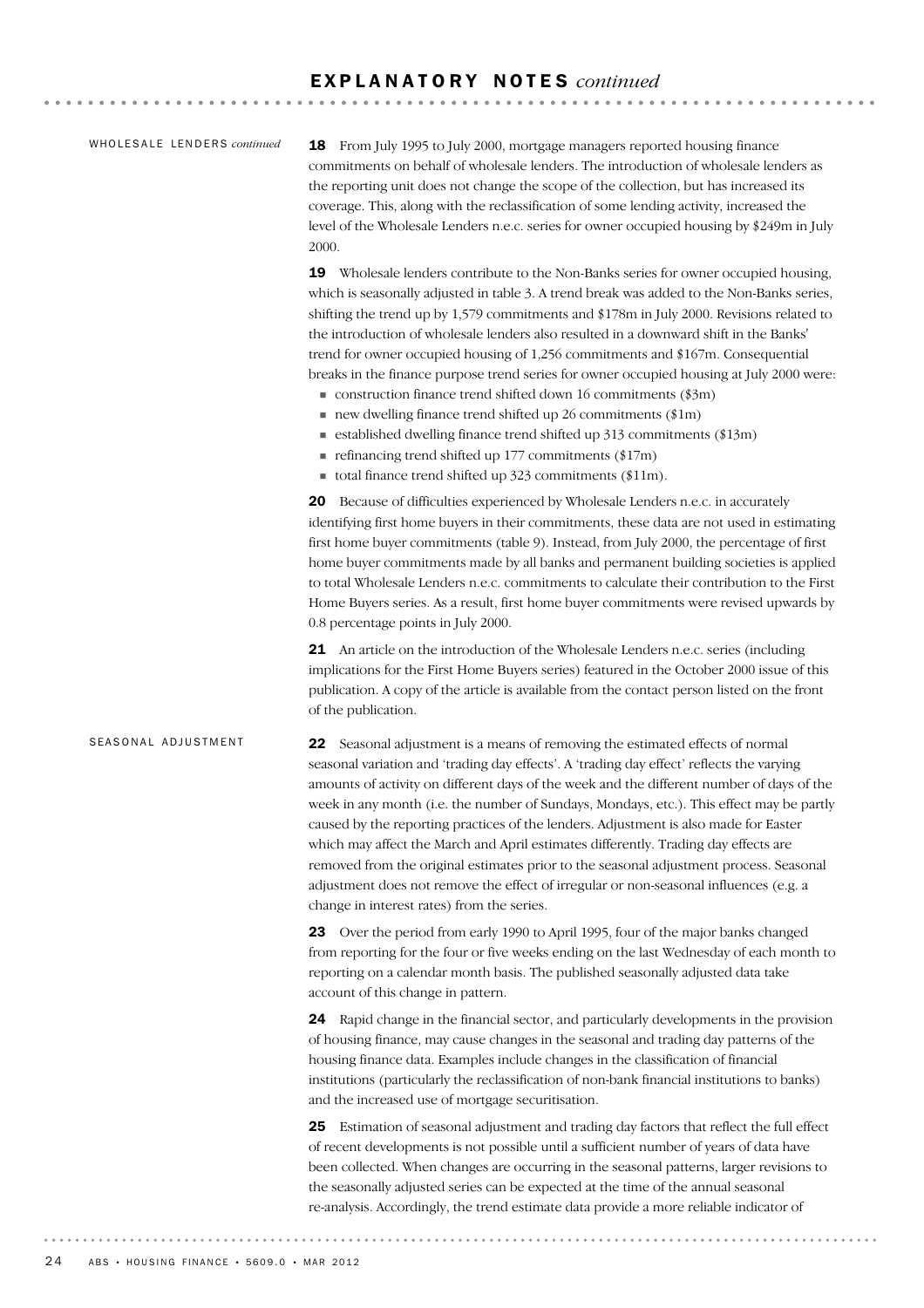#### SEASONAL ADJUSTMENT *continued*

underlying movement in housing finance commitments. See paragraphs 30 and 31 for further information on trend estimates.

26 State component series have been seasonally adjusted independently of the Australian series. The sum of the state components in seasonally adjusted and trend series are therefore unlikely to equal the corresponding Australian totals. State component series are also affected by the changes mentioned in paragraphs 22 to 25.

27 The housing finance series uses a concurrent seasonal adjustment methodology to derive the seasonal adjustment factors. This means that original estimates available at the current reference month are used to estimate seasonal factors for the current and previous months. As a result of this methodology, the seasonally adjusted and trend estimates for earlier periods can be revised each month. However, in most instances, the only noticeable revisions will be to the previous month and the same month a year ago.

28 Autoregressive integrated moving average (ARIMA) modelling can improve the revision properties of the seasonally adjusted and trend estimates. ARIMA modelling relies on the characteristics of the series being analysed to project future period data. The projected values are temporary, intermediate values, that are only used internally to improve the estimation of the seasonal factors. The projected data do not affect the original estimates and are discarded at the end of the seasonal adjustment process. The lending finance collections use an individual ARIMA model for the majority of the series in this publication. The ARIMA model is assessed as part of the annual reanalysis. For more information on ARIMA modelling see Feature article: Use of ARIMA modelling to reduce revisions in the October 2004 issue of *Australian Economic Indicators* (cat. no. 1350.0).

29 The best seasonally adjusted estimates are achieved only some years after corresponding original estimates have been released. However, this does not satisfy the demand for timely seasonally adjusted estimates. The ABS advises users that while every effort is made to achieve the highest possible quality of seasonally adjusted estimates, given the available original estimates and preset publication deadlines, revisions to these seasonally adjusted estimates are inevitable and generally indicate improvements to those estimates. The use of the concurrent seasonal adjustment approach means that revisions, and therefore quality improvements, are identified earlier than under the previously used forward factor method. Under the concurrent approach, revisions are made up to one year earlier than under the forward factor approach.

30 Smoothing seasonally adjusted series reduces the impact of the irregular component of the seasonally adjusted series and creates trend estimates. These trend estimates are derived by applying a 13-term Henderson-weighted moving average to all but the last six months of the respective seasonally adjusted series. Trend series are created for the last six months by applying surrogates of the Henderson moving average to the seasonally adjusted series. For further information, refer to *Information Paper: A Guide to Interpreting Time Series—Monitoring Trends: An Overview* (cat. no. 1349.0) or contact the Assistant Director, Time Series Analysis on Canberra (02) 6252 6345 or by email at  $\leq$ time.series.analysis@abs.gov.au>. TREND ESTIMATES

> **31** While the smoothing technique described in paragraph 30 enables trend estimates to be produced for the latest few months, it does result in revisions to the trend estimates as new data become available. Generally, revisions become smaller over time and, after three months, usually have a negligible impact on the series. Changes in the original data and re-estimation of seasonal factors may also lead to revisions to the trend.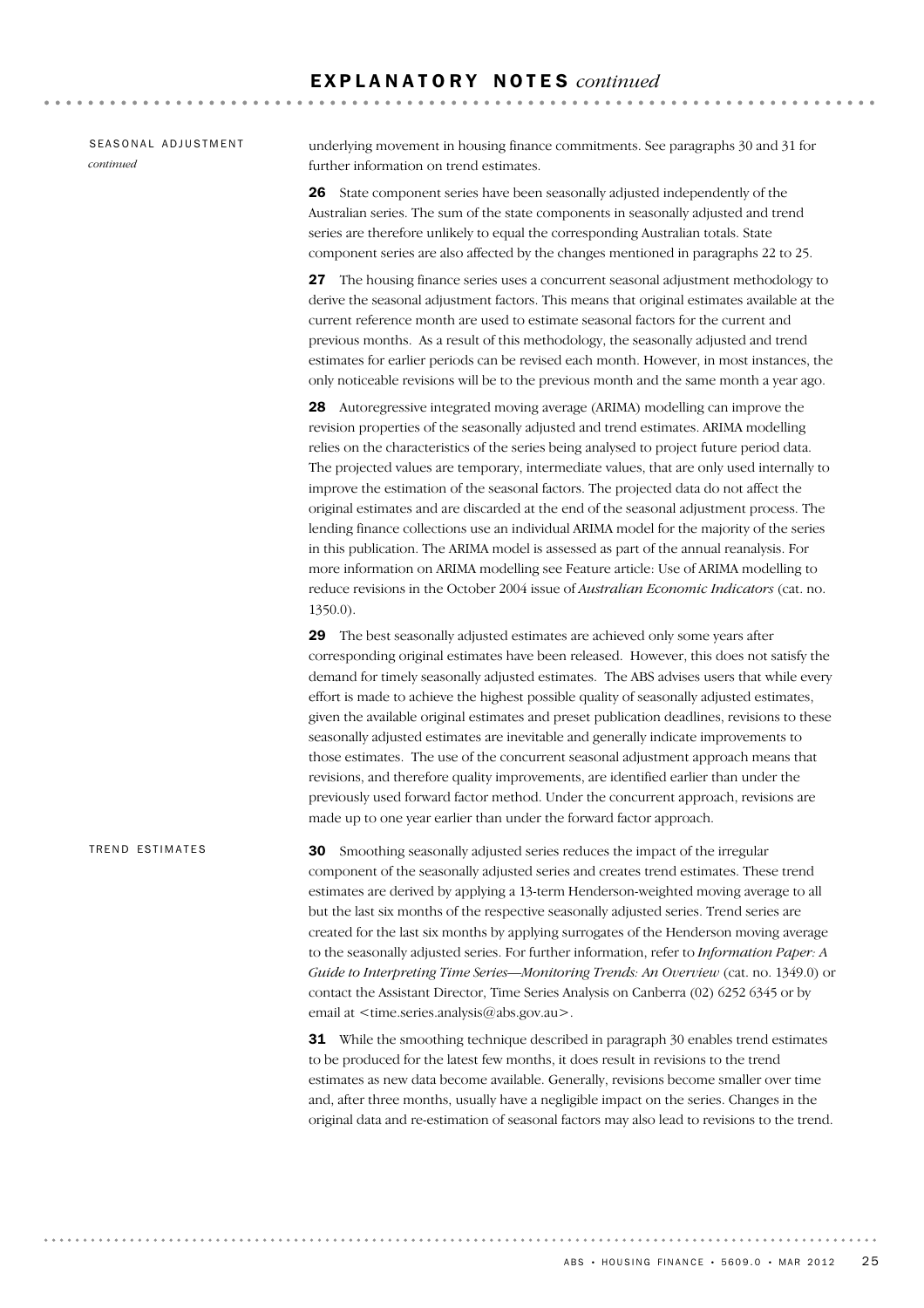| <b>32</b> Where figures have been rounded, discrepancies may occur between sums of the<br>component items and totals. Changes in dollar value and percentage terms presented in<br>the commentary and the percentage terms publication tables are based on rounded data<br>and may differ slightly from changes in dollar values and percentage terms calculated<br>from the unrounded data presented in the time series tables.                                                                                                                                                                                                                                                                                                                                                                                                                                                                                                                                                                                                                                                                                                                                                                                                                                                                                                                                                                                                                                                                                                                                                                                                                                                                                                                                                                                        |
|-------------------------------------------------------------------------------------------------------------------------------------------------------------------------------------------------------------------------------------------------------------------------------------------------------------------------------------------------------------------------------------------------------------------------------------------------------------------------------------------------------------------------------------------------------------------------------------------------------------------------------------------------------------------------------------------------------------------------------------------------------------------------------------------------------------------------------------------------------------------------------------------------------------------------------------------------------------------------------------------------------------------------------------------------------------------------------------------------------------------------------------------------------------------------------------------------------------------------------------------------------------------------------------------------------------------------------------------------------------------------------------------------------------------------------------------------------------------------------------------------------------------------------------------------------------------------------------------------------------------------------------------------------------------------------------------------------------------------------------------------------------------------------------------------------------------------|
| 33 Estimates for months prior to those shown in this publication and more detailed<br>series are available in spreadsheet format from the ABS web site – see listing on pages 3<br>and 4. For more information, contact the ABS National Information and Referral Service<br>on 1300 135 070.                                                                                                                                                                                                                                                                                                                                                                                                                                                                                                                                                                                                                                                                                                                                                                                                                                                                                                                                                                                                                                                                                                                                                                                                                                                                                                                                                                                                                                                                                                                           |
| 34 Other ABS publications which may be of interest are outlined below. All<br>publications released from 1998 onwards are available on the ABS web site<br><http: www.abs.gov.au="">:<br/>Lending Finance, Australia (cat. no. 5671.0) – issued monthly<br/>Assets and Liabilities of Australian Securitisers (cat. no. 5232.0.55.001) - issued<br/>quarterly<br/>Buildings Approvals, Australia (cat. no. 8731.0) – issued monthly<br/>Dwelling Unit Commencements, Australia, Preliminary (cat. no. 8750.0) – issued<br/>quarterly.</http:>                                                                                                                                                                                                                                                                                                                                                                                                                                                                                                                                                                                                                                                                                                                                                                                                                                                                                                                                                                                                                                                                                                                                                                                                                                                                           |
| <b>35</b> Quarterly data prior to the March 2002 for housing loan outstandings by type of<br>lending institution are available as a priced special data report related to the Australian<br>National Accounts: Financial Accounts (cat. no. 5232.0). Inquiries regarding this special<br>data report should be made to the contact on the front cover of this publication.<br><b>36</b> In addition, the Reserve Bank of Australia produces the monthly Reserve Bank of<br>Australia Bulletin as well as data on its web site. Bulletin tables D1 & D2 contain<br>statistics on lending and credit aggregates (including the housing credit aggregate),<br>which contain lending and credit to the private non-financial sector. Table D5 Bank<br>Lending Classified by Sector contains statistics on lending to persons for the purpose of<br>housing, also classified by owner occupiers and investors with statistics available from<br>January 1990.<br>37 Residential lending by building societies and credit cooperatives is also published in<br>Bulletin tables B7 and B8. These statistics are also sourced from APRA collected data,<br>although this will differ to statistics in table 12 of this publication since the Bulletin<br>tables only include data for building societies and credit cooperatives with total assets<br>greater than or equal to \$50 million. Bulletin table B.19 Securitisation Vehicles contains<br>outstandings information for mortgages held, which includes both residential and<br>non-residential mortgages.<br>Current publications and other products released by the ABS are available from the<br>Statistics View. The ABS also issues a daily Release Advice on the ABS website<<br>http://www.abs.gov.au> which details products to be released in the week ahead. |
|                                                                                                                                                                                                                                                                                                                                                                                                                                                                                                                                                                                                                                                                                                                                                                                                                                                                                                                                                                                                                                                                                                                                                                                                                                                                                                                                                                                                                                                                                                                                                                                                                                                                                                                                                                                                                         |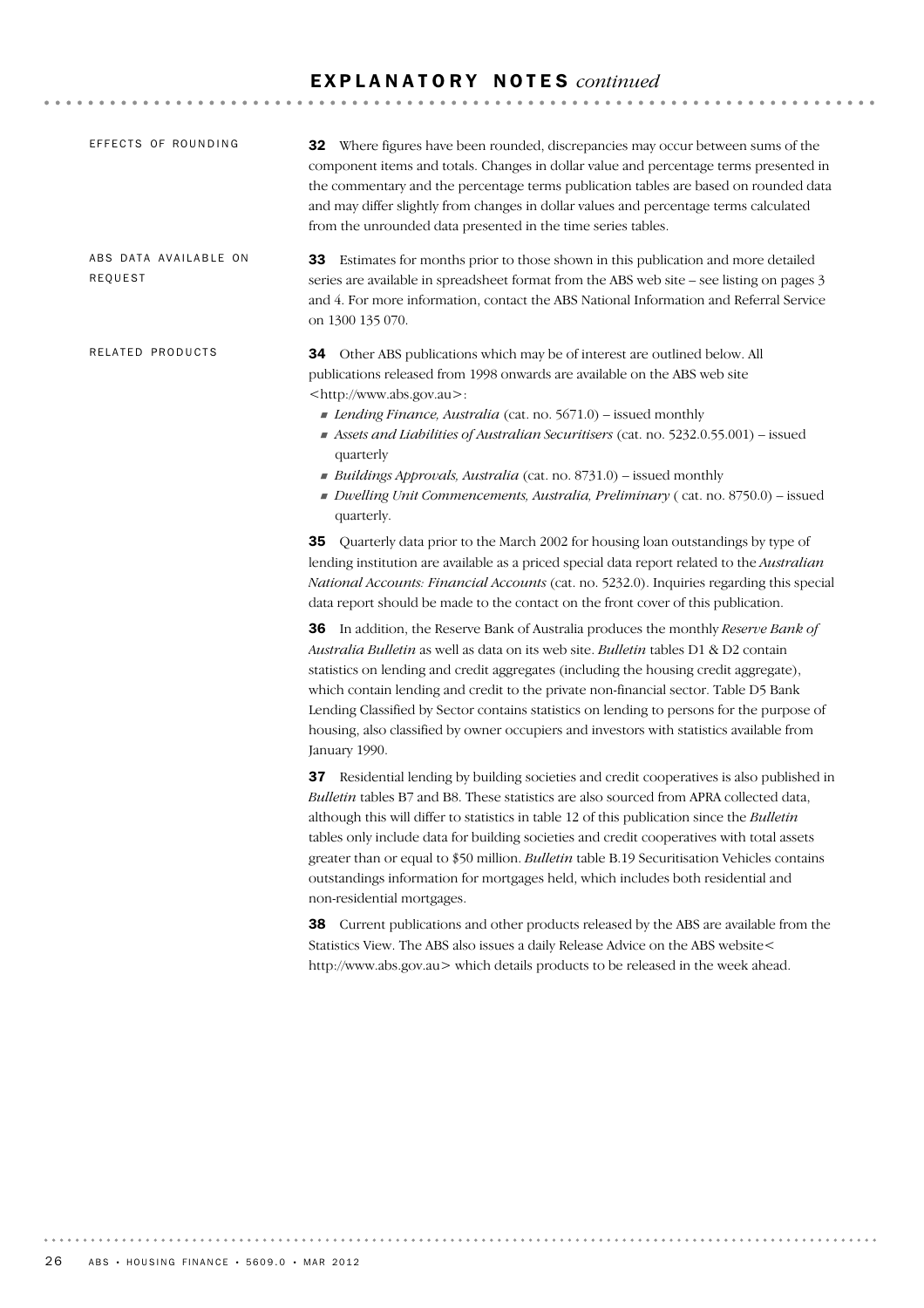## GLOSSARY

| Alterations and additions   | Alterations and additions cover all structural and non-structural changes which are<br>integral to the functional and structural design of a dwelling. Examples are garages,<br>carports, pergolas, reroofing, recladding, etc. Alterations and additions do not include<br>swimming pools, ongoing repairs, or maintenance and home improvements which do<br>not involve building work. |
|-----------------------------|------------------------------------------------------------------------------------------------------------------------------------------------------------------------------------------------------------------------------------------------------------------------------------------------------------------------------------------------------------------------------------------|
| Average loan                | The Average Loan series is calculated as follows:<br>Total value of lending commitments per month<br>Total number of dwellings financed per month                                                                                                                                                                                                                                        |
|                             | The Average Loan series does not necessarily represent the average loan size per<br>dwelling. For instance, the average separately reflects first and second mortgages,<br>committed in separate months, which apply to the same dwelling.                                                                                                                                               |
| Commitment                  | A lending commitment is a firm offer of housing finance. It either has been, or is<br>normally expected to be, accepted. Included are commitments to provide housing<br>finance to employees and commitments accepted and cancelled in the same month.                                                                                                                                   |
| Commitments not advanced    | Commitments not advanced at the end of the month are calculated as follows:                                                                                                                                                                                                                                                                                                              |
|                             | Balance of unadvanced commitments at the end of the previous month                                                                                                                                                                                                                                                                                                                       |
|                             | + Total new housing commitments (including refinancing)                                                                                                                                                                                                                                                                                                                                  |
|                             | + Alterations and additions                                                                                                                                                                                                                                                                                                                                                              |
|                             | $=$ Total commitments                                                                                                                                                                                                                                                                                                                                                                    |
|                             | - Cancellations of commitments                                                                                                                                                                                                                                                                                                                                                           |
|                             | - Commitments advanced during the month                                                                                                                                                                                                                                                                                                                                                  |
|                             | = Commitments not advanced at the end of the month                                                                                                                                                                                                                                                                                                                                       |
| Commitment value            | The commitment value for a contract of sale is the dwelling's sale value less any deposit.                                                                                                                                                                                                                                                                                               |
| Construction of dwellings   | Construction of dwellings represents commitments made to individuals to finance, by<br>way of progress payments, the construction of owner occupied dwellings.                                                                                                                                                                                                                           |
| Dwelling                    | A dwelling is a single self-contained place of residence such as a detached or<br>semidetached house, a terrace house, a flat, home unit, town house, etc.                                                                                                                                                                                                                               |
| Dwelling units              | Dwelling units refer to the number of single self-contained residences for which<br>commitments have been made, either on the security of first mortgage or on contract of<br>sale.                                                                                                                                                                                                      |
| <b>Established dwelling</b> | An established dwelling is one which has been completed for 12 months or more prior<br>to the lodgement of a loan application, or which has been previously occupied.                                                                                                                                                                                                                    |
| First home buyers           | First home buyers are persons entering the home ownership market for the first time.                                                                                                                                                                                                                                                                                                     |
| Fixed loans                 | Generally involve:<br>• a commitment for a fixed amount for a fixed period for a specific purpose<br>a schedule of repayments over a fixed period<br>payments which reduce the liability of the borrower but do not act to make further<br>finance available.                                                                                                                            |
| Fixed rate loan             | Fixed rate loans have a set interest rate which cannot be varied, either upward or<br>downward, for a minimum period of two years. Capped loans are not categorised as fixed<br>rate loans because their interest rate can vary within a two year period.                                                                                                                                |
| Housing Loan Outstandings   | The value of outstanding housing loans to Australian households as at a particular point<br>in time (for statistics in this publication this refers to the end of the reference month). A<br>loan is defined as an asset of a lending institution, which is not evidenced by the issuing<br>of a security by the borrower.                                                               |
| New dwelling                | A new dwelling is one that has been completed within 12 months of the lodgement of a<br>loan application, and the borrower will be the first occupant.                                                                                                                                                                                                                                   |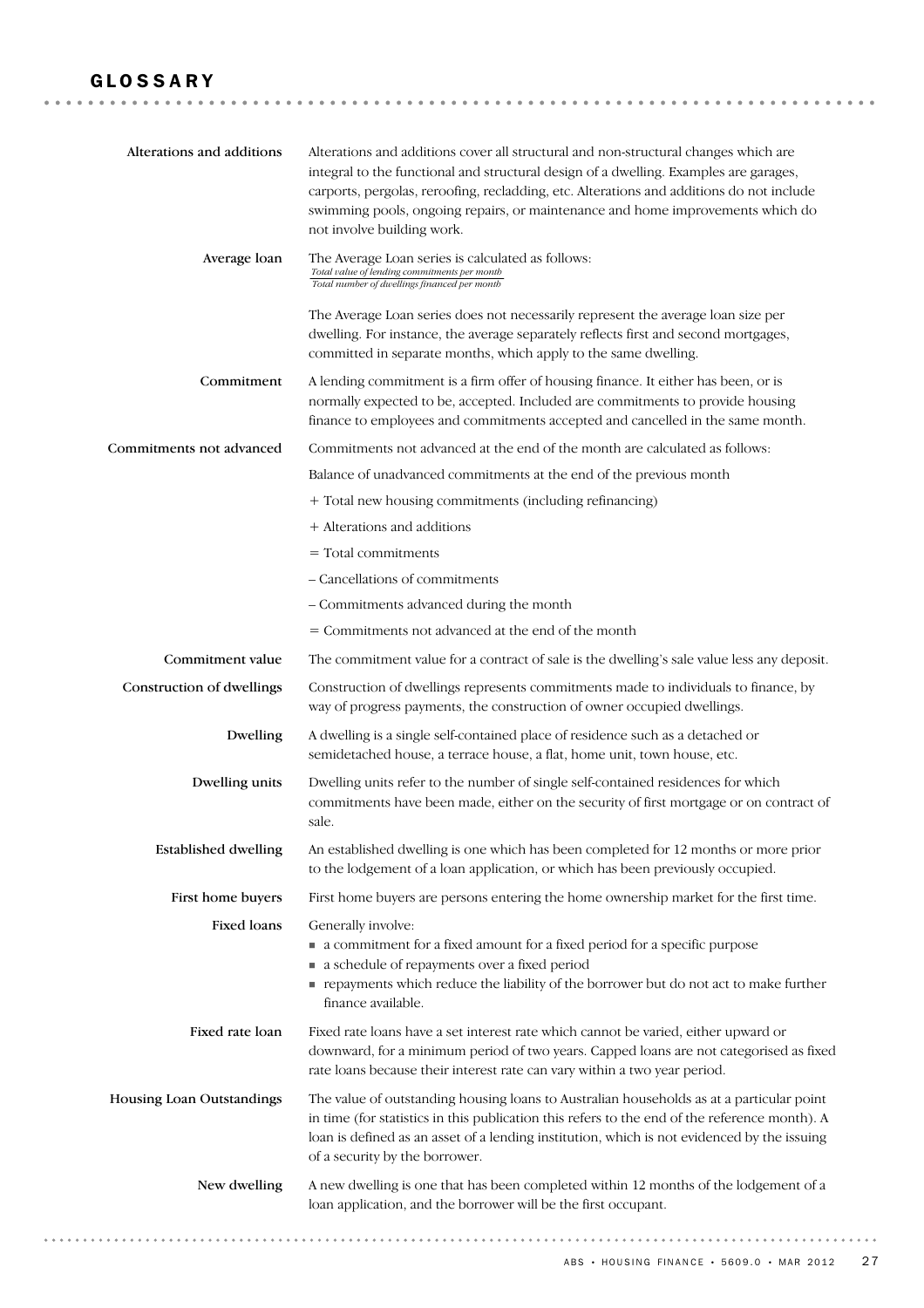# GLOSSARY *continued*

| Other lenders n.e.c.    | Comprises all lenders that are not banks, permanent building societies, credit<br>cooperatives or securitisation vehicles. Includes life or general insurance companies,<br>superannuation funds, government housing schemes, housing cooperatives, registered<br>financial corporations and other financial institutions.                                                                                                                                                                                                                                                                                                       |
|-------------------------|----------------------------------------------------------------------------------------------------------------------------------------------------------------------------------------------------------------------------------------------------------------------------------------------------------------------------------------------------------------------------------------------------------------------------------------------------------------------------------------------------------------------------------------------------------------------------------------------------------------------------------|
| Refinancing             | For investment housing finance, it represents a commitment to refinance an existing<br>loan. For secured housing finance for owner occupation, only those loans where the<br>refinancing lender is a different lender and the security is unchanged are included. The<br>refinancing of a loan to fund a change of residence is treated as a new lending<br>commitment.                                                                                                                                                                                                                                                          |
| Revolving credit        | Generally has the following characteristics:<br>• a commitment for a credit or borrowing limit is given for a specific period after which<br>the commitment is reviewed<br>• the extent of the borrowing used at any time during the period may be for any amount<br>up to the authorised limit<br>repayments (other than of charges and interest) made during the period reduce the<br>extent of the borrowing used and thereby increase the amount of unused credit<br>available up to the authorised limit. Examples include credit cards, lines of credit and<br>approved overdrafts.                                        |
| Secured housing finance | This is all secured commitments to individuals for the construction or purchase of<br>dwellings for owner occupation, regardless of type of security. Commitments for<br>dwellings that will be occupied by persons other than the owner(s) are excluded.                                                                                                                                                                                                                                                                                                                                                                        |
| Securitisation vehicle  | Special purpose vehicles (generally trusts) that issue mortgage backed securities, which<br>are debt securities secured by specific pools of mortgages and repaid from the cash flows<br>(principal and interest payments) of the specific mortgage pool.                                                                                                                                                                                                                                                                                                                                                                        |
| Self-contained          | The dwelling includes bathing and cooking facilities.                                                                                                                                                                                                                                                                                                                                                                                                                                                                                                                                                                            |
| Wholesale lenders       | A wholesale lender provides funds to borrowers through a retail intermediary which may<br>then also be responsible for the ongoing relationship with the borrower. The Wholesale<br>Lenders n.e.c. (not elsewhere classified) series almost exclusively comprises<br>securitisation vehicles (typically special purpose trusts) established to issue mortgage<br>backed securities. It excludes funds provided where a bank or permanent building<br>society, acting as a wholesale provider of funds, remains the lender on the contract.<br>Those commitments are published as bank or permanent building society commitments. |